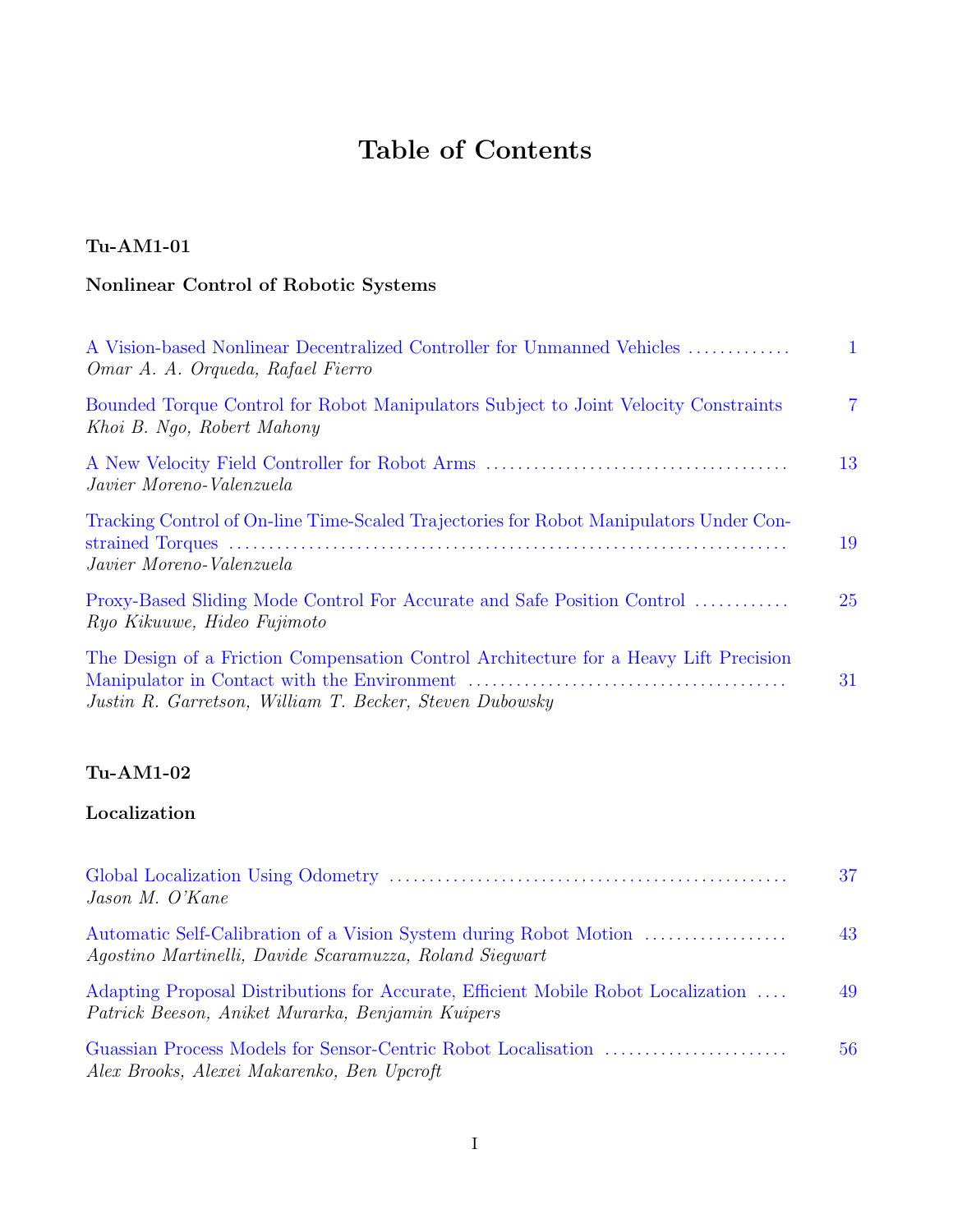| Further Studies On The Use Of Negative Information In Mobile Robot Localization | 62 |
|---------------------------------------------------------------------------------|----|
| Jan Hoffmann, Michael Spranger, Daniel Göhring, Matthias Jüngel, Hans-Dieter    |    |
| Burkhard                                                                        |    |
|                                                                                 |    |

Incremental RANSAC for Online Relocation in Large Dynamic Environments . . . . . . . . . 68 Kanji Tanaka, Eiji Kondo

#### **Tu-AM1-03**

#### **Humanoid Design**

| Yu Ogura, Hiroyuki Aikawa, Kazushi Shimomura, Hideki Kondo, Akitoshi Mor-<br>ishima, Hun-ok Lim, Atsuo Takanishi                                                                                        | 76  |
|---------------------------------------------------------------------------------------------------------------------------------------------------------------------------------------------------------|-----|
| Ikuo Mizuuchi, Tomoaki Yoshikai, Yoshinao Sodeyama, Yuto Nakanishi, Akihiko<br>Miyadera, Taichi Yamamoto, Tuomas Niemelä, Marika Hayashi, Junichi Urata,<br>Yuta Namiki, Tamaki Nishino, Masayuki Inaba | 82  |
| Modular Joint Design for Performance Enhanced Humanoid Robot LOLA<br>Sebastian Lohmeier, Thomas Buschmann, Heinz Ulbrich, Friedrich Pfeiffer                                                            | 88  |
| Ricardo Beira, Manuel Lopes, Miguel Praça, José Santos-Victor, Alexandre<br>Bernardino, Giorgio Metta, Francesco Becchi, Roque Saltarén                                                                 | 94  |
| Development of a Human-like Sensory Feedback Mechanism for an Anthropomorphic<br>Kotaro Fukui, Kazufumi Nishikawa, Shunsuke Ikeo, Masaaki Honda, Atsuo Takan-<br>ishi                                   | 101 |
| Maria Cruz Villa Uriol, Alba Perez Gracia, Falko Kuester                                                                                                                                                | 107 |

#### **Tu-AM1-04**

#### **Motion Planning**

Smooth Interpolation of Orientation by Rolling and Wrapping for Robot Motion Planning 113 Yueshi Shen, Knut Hüeper, Fátima Silva Leite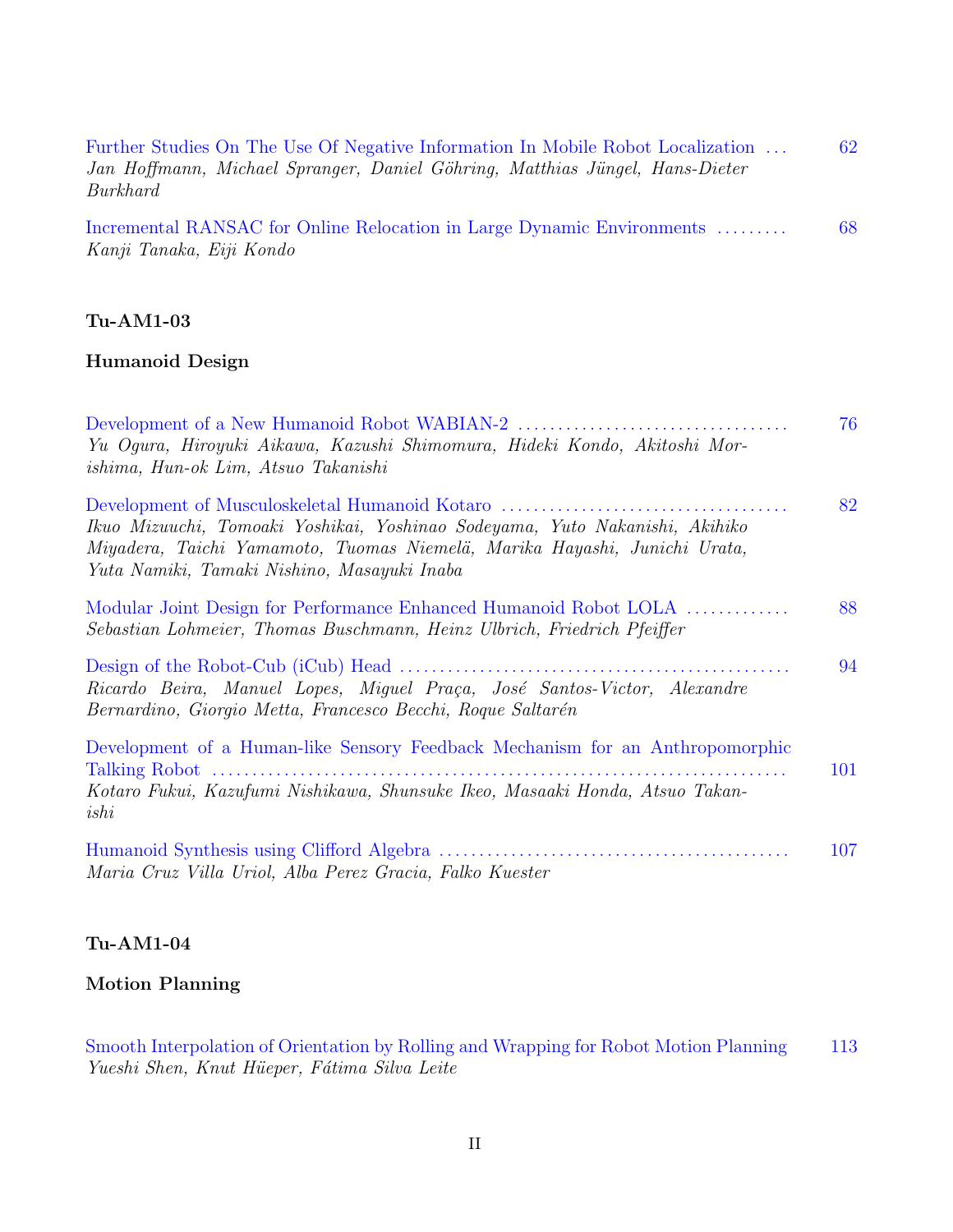| D. L. Page, A. F. Koschan, M. A. Abidi, J. L. Overholt                                                                   | 119 |
|--------------------------------------------------------------------------------------------------------------------------|-----|
| A Motion Planning Processor on Reconfigurable Hardware<br>Nuzhet Atay, Burchan Bayazit                                   | 125 |
| Motion Planning for a Class of Planar Closed-Chain Manipulators<br>Guanfeng Liu, J. C. Trinkle, N. Shvalb                | 133 |
| A Multiresolution Approach for Motion Planning Under Differential Constraints<br>Stephen R. Lindemann, Steven M. LaValle | 139 |
| Jade Yang, Elisha Sacks                                                                                                  | 145 |

### **Computer Vision Systems**

| Kolja Kühnlenz, Mathias Bachmayer, Martin Buss                                                                                                     | 150 |
|----------------------------------------------------------------------------------------------------------------------------------------------------|-----|
| <i>Christopher Rasmussen</i>                                                                                                                       | 156 |
| Stephen Nuske, Jonathan Roberts, Gordon Wyeth                                                                                                      | 162 |
| Robust Motion Capture System against Target Occlusion using Fast Level Set Method<br>Yumi Iwashita, Ryo Kurazume, Tsutomu Hasegawa, Kenji Hara     | 168 |
| Bias-Tolerant Terrain Following Method for a Field Deployed Manipulator<br>Marc Freese, Surya P.N. Singh, Edwardo F. Fukushima, Shigeo Hirose      | 175 |
| Dynamic Regrasping Using a High-speed Multifingered Hand and a High-speed Vision<br>Noriatsu Furukawa, Akio Namiki, Senoo Taku, Masatoshi Ishikawa | 181 |

## **Tu-AM1-06**

**MultiRobot Systems**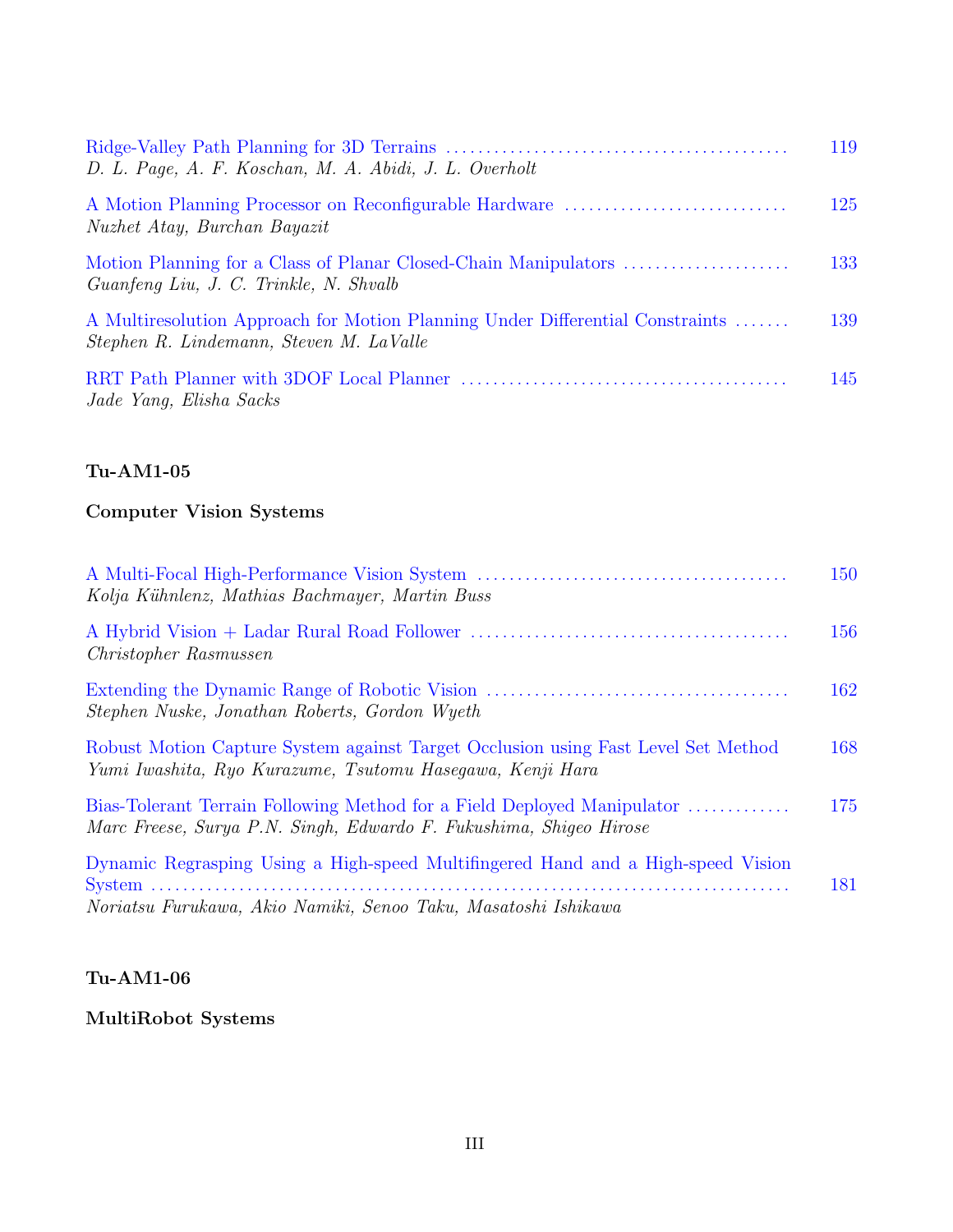| Relative Localization and Communication Module for Small-Scale Multi-Robot Systems<br>Jim Pugh, Alcherio Martinoli              | 188        |
|---------------------------------------------------------------------------------------------------------------------------------|------------|
| MONEA: Message-Oriented Networked-Robot Architecture<br>Teppei Nakano, Shinya Fujie, Tetsunori Kobayashi                        | 194        |
| Experiments with an Ecological Interface for Monitoring Tightly-Coordinated Robot<br>Gal A. Kaminka, Yehuda Elmaliach           | <b>200</b> |
| A Behavior Based Layered, Hybrid, Control Architecture for Robot/Sensor Networks<br>Berkant Akin, Aydan M. Erkmen, Ismet Erkmen | 206        |
| Mathias Broxvall, Marco Gritti, Alessandro Saffiotti, Beom-Su Seo, Young-Jo Cho                                                 | 212        |
| A Bayesian Formulation for The Prioritized Search of Moving Objects<br>Jake Toh, Salah Sukkarieh                                | 219        |

# **Surgical Robots I**

| Portability and Applicability of Virtual Fixtures Across Medical and Manufacturing<br>Henry C. Lin, Keith Mills, Peter Kazanzides, Gregory D. Hager, Panadda Maray- | 225 |
|---------------------------------------------------------------------------------------------------------------------------------------------------------------------|-----|
| ong, Allison M. Okamura, Ray Karam                                                                                                                                  |     |
| Ankur Kapoor, Ming Li, Russell H. Taylor                                                                                                                            | 231 |
| Predictive Control Algorithms Using Biological Signals for Active Relative Motion Can-<br>Ozkan Bebek, M. Cenk Cavusoqlu                                            | 237 |
| Control Movement Scheme Based On Manipulability Concept for a Surgical Robotic As-                                                                                  | 245 |
| V. F. Muñoz, I. García-Morales, C. Perez del Pulgar, J. M. Gomez-DeGabriel, J.<br>Fernández-Lozano, A. Garcia-Cerezo, C. Vara-Thorbeck, R. Toscano                  |     |
| A Robotized Positioning Platform Guided by Computed Tomography : Practical Issues                                                                                   | 251 |
| B. Maurin, B. Bayle, J. Gangloff, P. Zanne, M. de Mathelin, Olivier Piccin                                                                                          |     |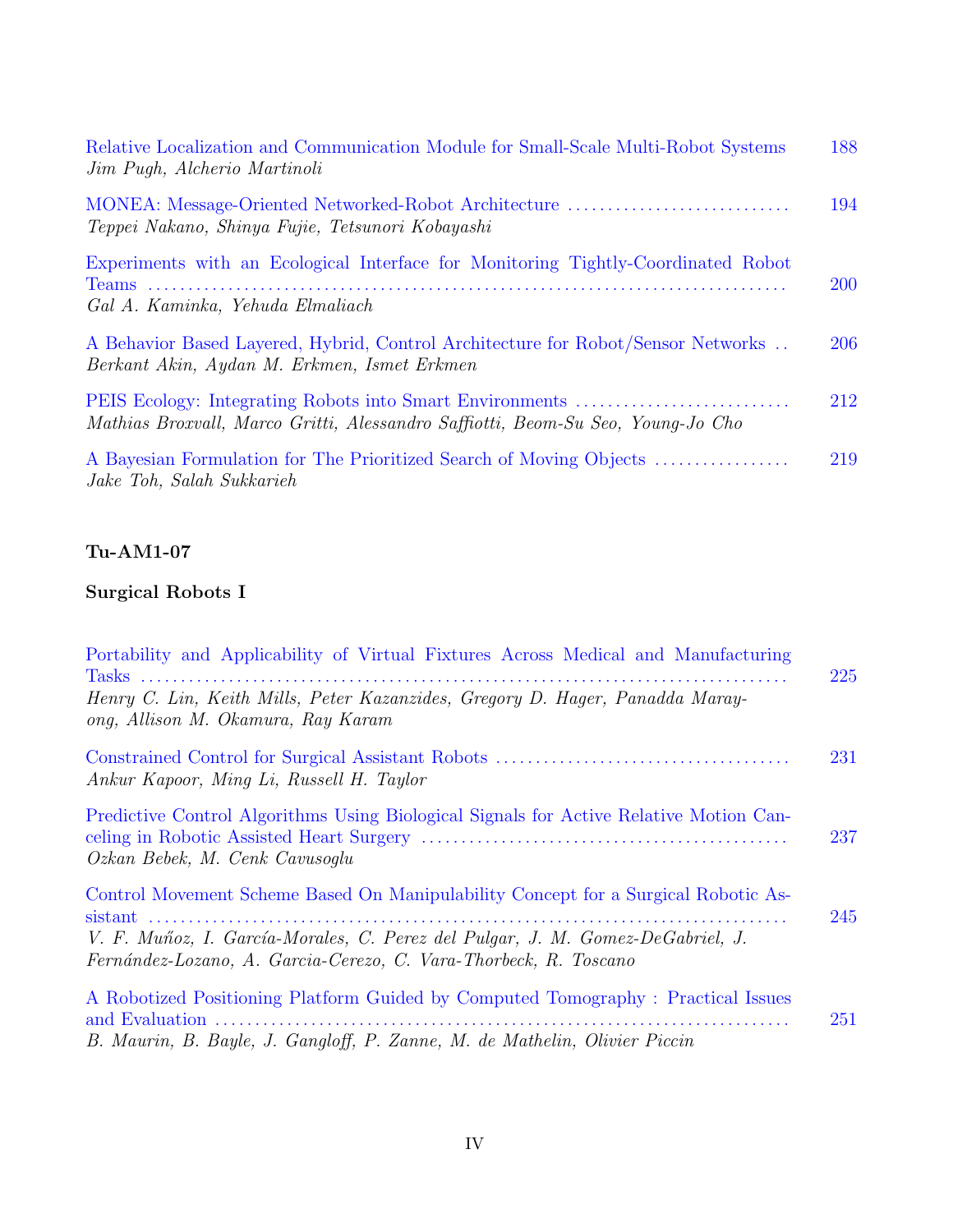| A Remote Surgery Experiment between Japan-Korea Using the Minimally Invasive Sur- |     |
|-----------------------------------------------------------------------------------|-----|
|                                                                                   | 257 |
| Jumpei Arata, Koji Okamura, Young Soo Kim, Sung Min Kim, Joon-Soo Hahm,           |     |
| Makoto Hasizume, Mamoru Mitsuishi, Hiroki Takahashi, Phongsaen Pitakwatchara,     |     |
| Shin'ichi Warisawa, Kozo Konishi, Kazuo Tanoue, Satoshi Ieiri, Shuji Shimizu,     |     |
| Naoki Nakashima                                                                   |     |

### **MicroRobotics I**

| Force-Controlled Microcontact Printing using Microassembled Particle Templates<br>Afshin Tafazzoli, Chytra Pawashe, Metin Sitti                                                    | 263 |
|------------------------------------------------------------------------------------------------------------------------------------------------------------------------------------|-----|
| Calibration of Multi-Axis MEMS Force Sensors Using the Shape from Motion Method.<br>Yu Sun, Keekyoung Kim, Richard M. Voyles, Bradley J. Nelson                                    | 269 |
| Visual Measurement of MEMS Microassembly Forces Using Template Matching<br>Yasser H. Anis, James K. Mills, William L. Cleghorn                                                     | 275 |
| Development of a 6 Degree of Freedom Robotic Micromanipulator for Use in 3D MEMS<br>Nikolai Dechev, Lu Ren, William Liu, William L. Cleghorn, James K. Mills                       | 281 |
| A Rapidly Prototyped 2-Axis Positioning Stage for Microassembly Using Large Displace-<br>A. M. Hoover, S. Avadhanula, R. E. Groff, Ronald S. Fearing                               | 289 |
| Towards a 3g Crawling Robot through the Integration of Microrobot Technologies<br>Ranjana Sahai, Srinath Avadhanula, Richard Groff, Erik Steltz, Robert Wood,<br>Ronald S. Fearing | 296 |

## **Tu-AM1-09**

# **Agile Automation I**

| Intelligent High-Speed, High-Variant Automation of Universal Coin Sorting For Charity |     |
|---------------------------------------------------------------------------------------|-----|
|                                                                                       | 303 |
| Martin Fuerst, Christian Woegerer, Gernot Kronreif, Igor Hollaender, Harald Penz      |     |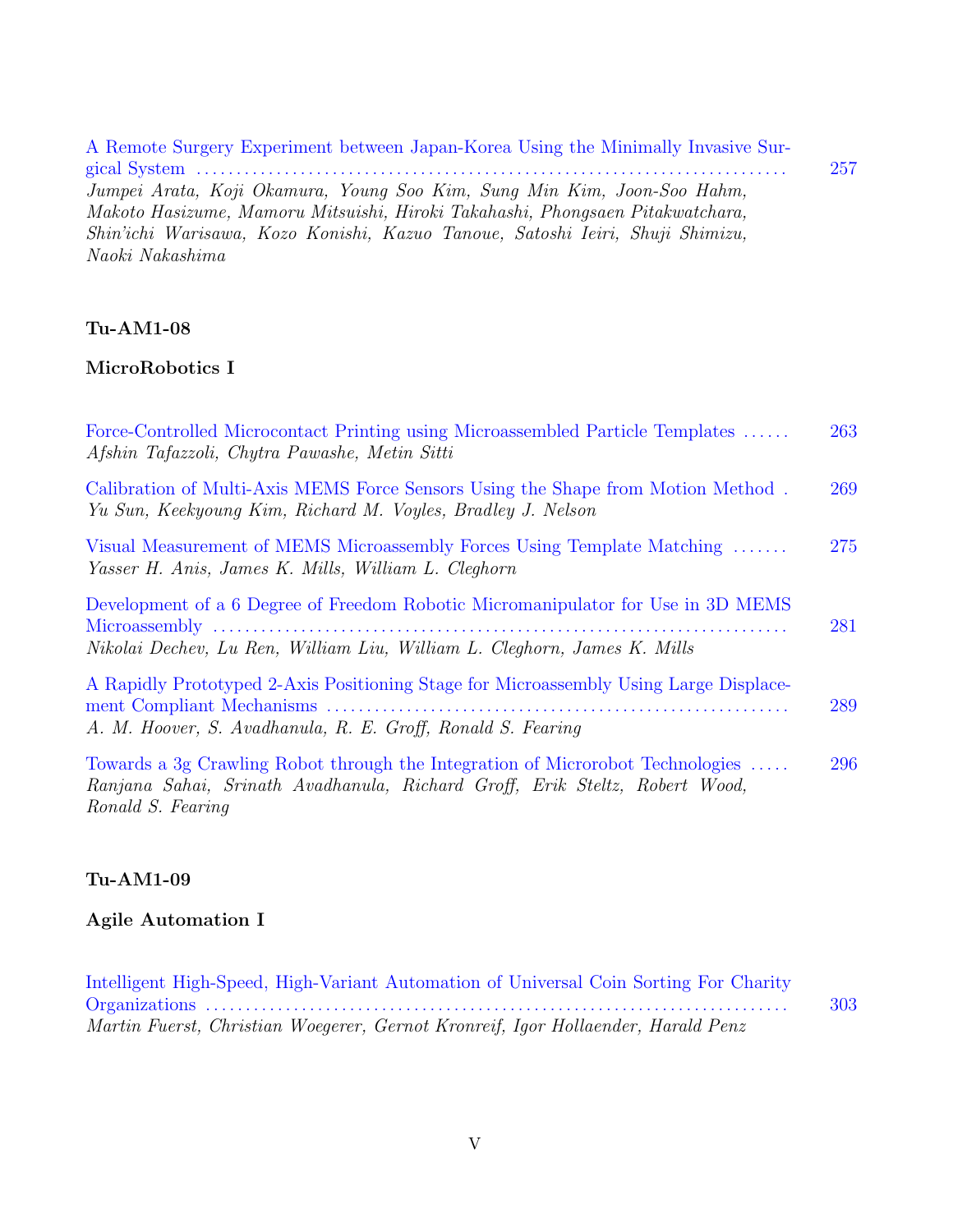| Gentle Robotic Handling - Adaptation of Gripper-Orientation To Minimize Undesired                                                                     | 309 |
|-------------------------------------------------------------------------------------------------------------------------------------------------------|-----|
| Suei Jen Chen, Heinz Wörn, Uwe E. Zimmermann, Reiner Bischoff                                                                                         |     |
| Development of Dynamic Inspection Methods for Dimensional Measurement of Automo-<br>Quan Shi, Ning Xi, Weihua Sheng, Yifan Chen                       | 315 |
| Designing Generic/Reusable Functionality Based Controllers for Distributed Control us-<br>Seno Panjaitan, Georg Frey                                  | 321 |
| Enhanced Real-Time Execution of Modular Control Software based on IEC 61499<br>Alois Zoitl, Rene Smodic, Christoph Sünder, Gunnar Grabmair            | 327 |
| Towards Programming Robots by Gestures, Test-Case: Programming Bore Inspection for<br>Christof Eberst, Helmut Nöhmayer, Gerald Umgeher, Motoki Takagi | 333 |

### **Education I**

| Niko Sünderhauf, Thomas Krause, Peter Protzel                                                                                                                                                                                             | 339 |
|-------------------------------------------------------------------------------------------------------------------------------------------------------------------------------------------------------------------------------------------|-----|
| Jean-François Lalonde, Christopher P. Bartley, Illah Nourbakhsh                                                                                                                                                                           | 345 |
| ARMUS, an ARM Robotic Processing System for Educational Purposes<br>Jean-Michel Aubin, Marius Bulota, Mathieu Gauthier, Jérome Marchand, Patrick-<br>André Savard, Vincent Simard-Bilodeau, Jean-Luc Ratté-Boulianne, François<br>Michaud | 351 |
| Breaking Up Is Hard To Do-Dispersion: From Design to Implementation<br>Matthew Isaacs, Monica Anderson, Samuel Ashworth, James Blackburn-Lynch,<br>Bridgette Bynum, Janice Pearce, Christopher Pemberton                                  | 357 |
| No Fear: University of Minnesota Robotics Day Camp Introduces Local Youth to Hands-<br>Kelly Cannon, Monica Anderson LaPoint, Nate Bird, Katie Panciera, Harini<br>Veeraraghavan, Nikolaos Papanikolopoulos, Maria Gini                   | 363 |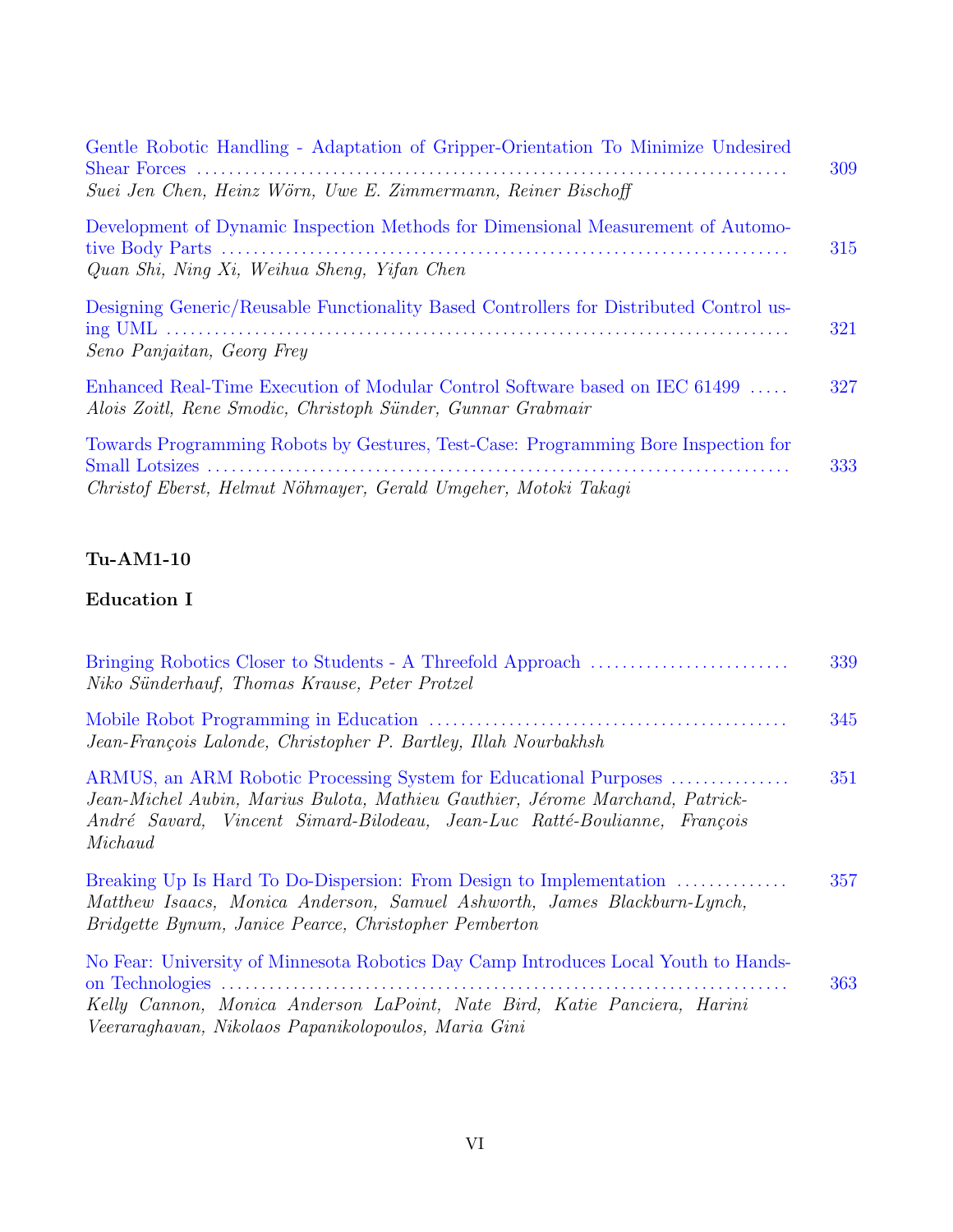|  |                                                                       |  |  | Fun With Robots: A Student-Taught Undergraduate Robotics Course | 369 |
|--|-----------------------------------------------------------------------|--|--|-----------------------------------------------------------------|-----|
|  | Steven V. Shamlian, Katherine Killfoile, Ryan Kellogg, Felix Duvallet |  |  |                                                                 |     |

# **Control of Mechatronic Systems**

| Control of a Prototype Transmission-based Robot Servoactuator Using Real Time Appli-<br>Renbin Zhou, William R. Hamel                                                          | 375 |
|--------------------------------------------------------------------------------------------------------------------------------------------------------------------------------|-----|
| Autonomous Control of a Snake-Like Robot Utilizing Passive Mechanism<br>Kazuyuki Ito, Yoshitaka Fukumori                                                                       | 381 |
| Motion Duplication Control for Distributed Dynamic Systems by Natural Damping<br>Joono Cheong, Seungjin Lee, Jung Kim                                                          | 387 |
| Adaptive Torque Control of Electro-Rheological Fluid Brakes Used in Active Knee Reha-<br>Jason Nikitczuk, Abhimanyu Das, Harsh Vyas, Brian Weinberg, Constantinos<br>Mavroidis | 393 |
| Motoyasu Tanaka, Fumitoshi Matsuno                                                                                                                                             | 400 |
| $Chih$ -Fu Chang, Li-Chen Fu                                                                                                                                                   | 406 |

## **Tu-AM2-02**

### **SLAM: Robustness and Consistency**

| Convergence Analysis for Extended Kalman Filter based SLAM<br>Shoudong Huang, Gamini Dissanayake                                       | 412  |
|----------------------------------------------------------------------------------------------------------------------------------------|------|
| Consistency Improvement for SLAM - EKF for Indoor Environments<br>Diego Rodriguez-Losada, Fernando Matia, Agustin Jimenez, Ramon Galan | 418  |
| Tim Bailey, Juan Nieto, Eduardo Nebot                                                                                                  | 42.4 |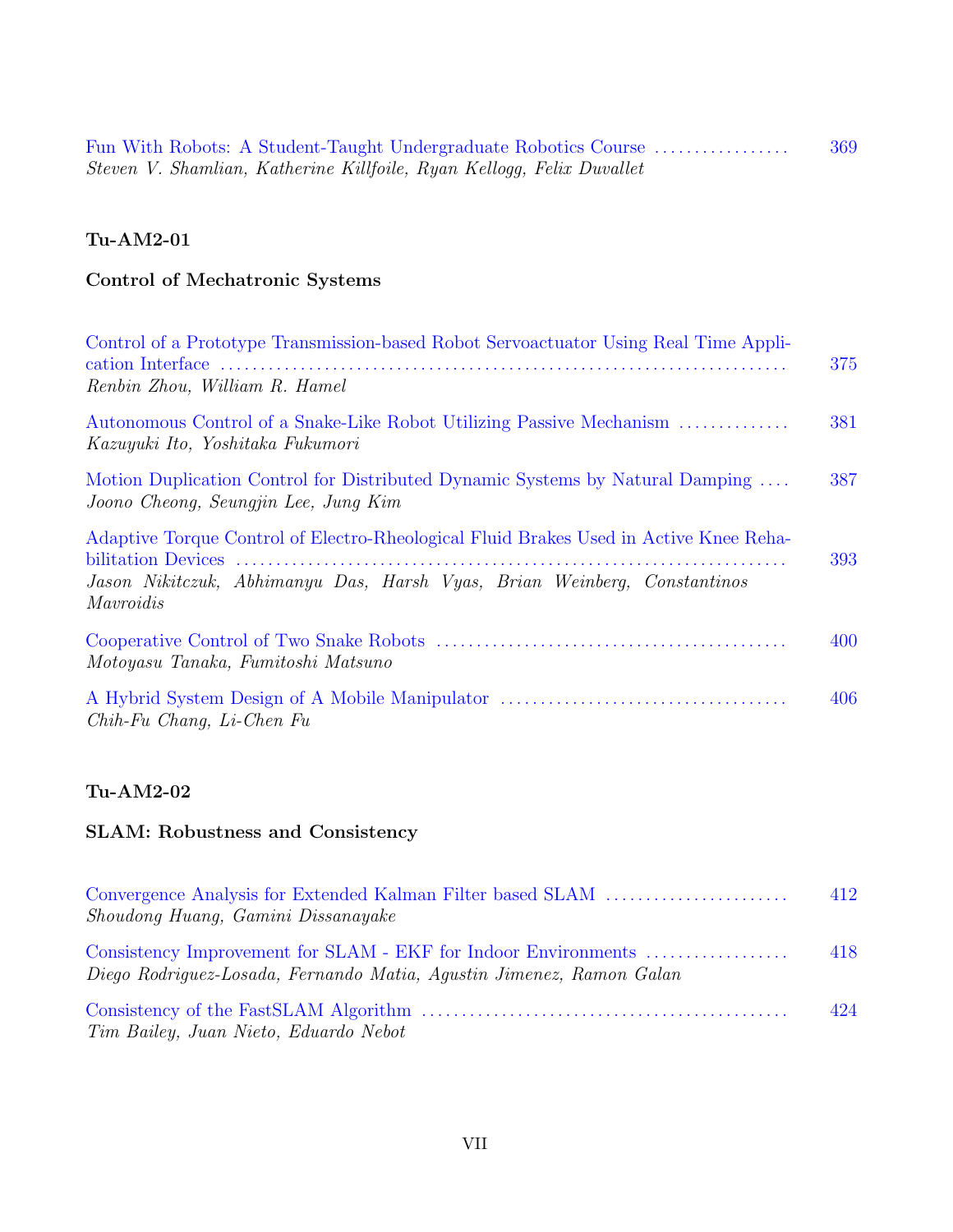| Bounding Uncertainty in EKF-SLAM: The Robocentric Local Approach<br>Ruben Martinez-Cantin, José A. Castellanos | 430 |
|----------------------------------------------------------------------------------------------------------------|-----|
| Robust Stochastic Mapping towards the SLAM Problem<br>Michael E. West, Vassilis L. Syrmos                      | 436 |
| Giorgio Grisetti, Gian Diego Tipaldi, Cyrill Stachniss, Wolfram Burgard, Daniele<br>Nardi                      | 442 |

### **Humanoid Architecture and Framework**

| The Task Matrix: An Extensible Framework for Creating Versatile Humanoid Robots.<br>Evan Drumwright, Victor Ng-Thow-Hing                               | 448 |
|--------------------------------------------------------------------------------------------------------------------------------------------------------|-----|
| NBHA - A Distributed Network-Based Humanoid Software Architecture<br>Dong To Nguyen, Do-Ik Kim, Bum-Jae You, Sang-Rok Oh                               | 456 |
| Cooking For Humanoid Robot, a Task That Needs Symbolic and Geometric Reasonings<br>Fabien Gravot, Atsushi Haneda, Kei Okada, Masayuki Inaba            | 462 |
| Deformation Compensation for Continues Force control of Wall Climbing Quadruped with<br>Yusuke Ota, Toru Kuqa, Kan Yoneda                              | 468 |
| Yoon Kwon Hwang, Kook Jin Choi, Dae Sun Hong                                                                                                           | 475 |
| Development and Evaluation of Face Robot to Express Various Face Shape<br>Kouki Hayashi, Yoshitaka Onishi, Kazuko Itoh, Hiroyasu Miwa, Atsuo Takanishi | 481 |

### **Tu-AM2-04**

# **Mobile Robot Motion Planning**

| Trajectory Deformation Applied to Kinodynamic Motion Planning For a Realistic Car |     |
|-----------------------------------------------------------------------------------|-----|
|                                                                                   | 487 |
| Fabrice Boyer, Florent Lamiraux                                                   |     |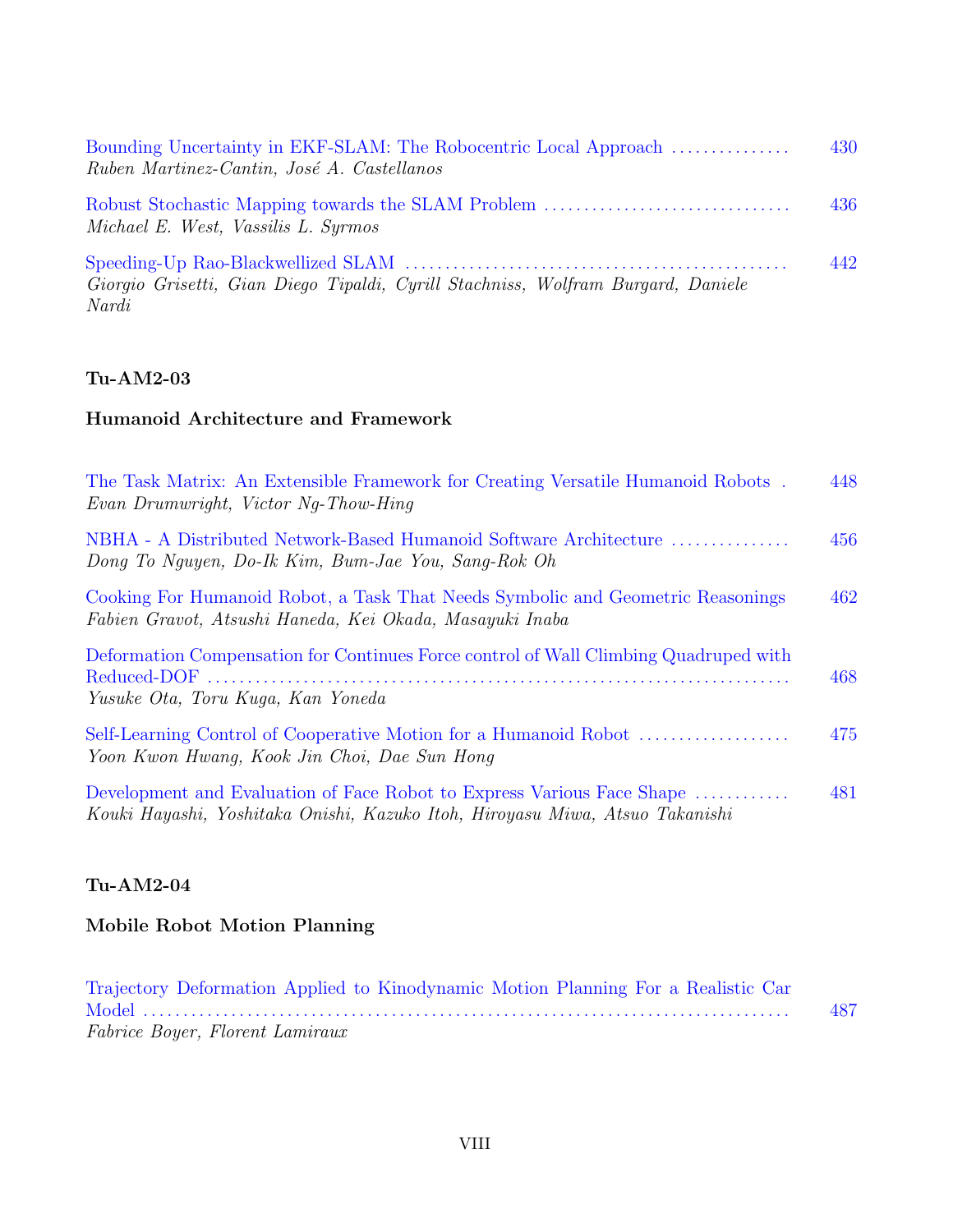| B. Long, B. Rebsamen, E. Burdet, C. L. Teo                                                                                                                 | 493 |
|------------------------------------------------------------------------------------------------------------------------------------------------------------|-----|
| Zack Butler                                                                                                                                                | 499 |
| Yongguo Mei, Yung-Hsiang Lu, C. S. George Lee, Y. Charlie Hu                                                                                               | 505 |
| On-line Optimal Motion Planning for Nonholonomic Mobile Robots<br>Tomás Martínez-Marín                                                                     | 512 |
| Traversability Classification using Unsupervised On-line Visual Learning for Outdoor<br>Dongshin Kim, Jie Sun, Sang Min Oh, James M. Rehg, Aaron F. Bobick | 518 |

### **Omnidirectional Vision**

| A New Approach to Vision-Based Robot Control with Omni-Directional Cameras<br>Selim Benhimane, Ezio Malis                                                     | 526 |
|---------------------------------------------------------------------------------------------------------------------------------------------------------------|-----|
| Calibration between a Central Catadioptric Camera and a Laser Range Finder for Robotic<br>Christopher Mei, Patrick Rives                                      | 532 |
| Image-based Visual Servoing for Nonholonomic Mobile Robots with Central Catadioptric<br>Gian Luca Mariottini, Domenico Prattichizzo, Giuseppe Oriolo          | 538 |
| Omnidirectional Vision for Visual Landmark Identification using p2-invariants<br>Carlos López-Franco, Eduardo Bayro-Corrochano                                | 545 |
| Localization with Omnidirectional Images using the Radial Trifocal Tensor<br>C. Sagüés, A. C. Murillo, J. J. Guerrero, T. Goedemé, T. Tuytelaars, L. Van Gool | 551 |
| People Tracking and Following with Mobile Robot Using an Omnidirectional Camera and<br>Marin Kobilarov, Gaurav Sukhatme, Jeff Hyams, Parag Batavia            | 557 |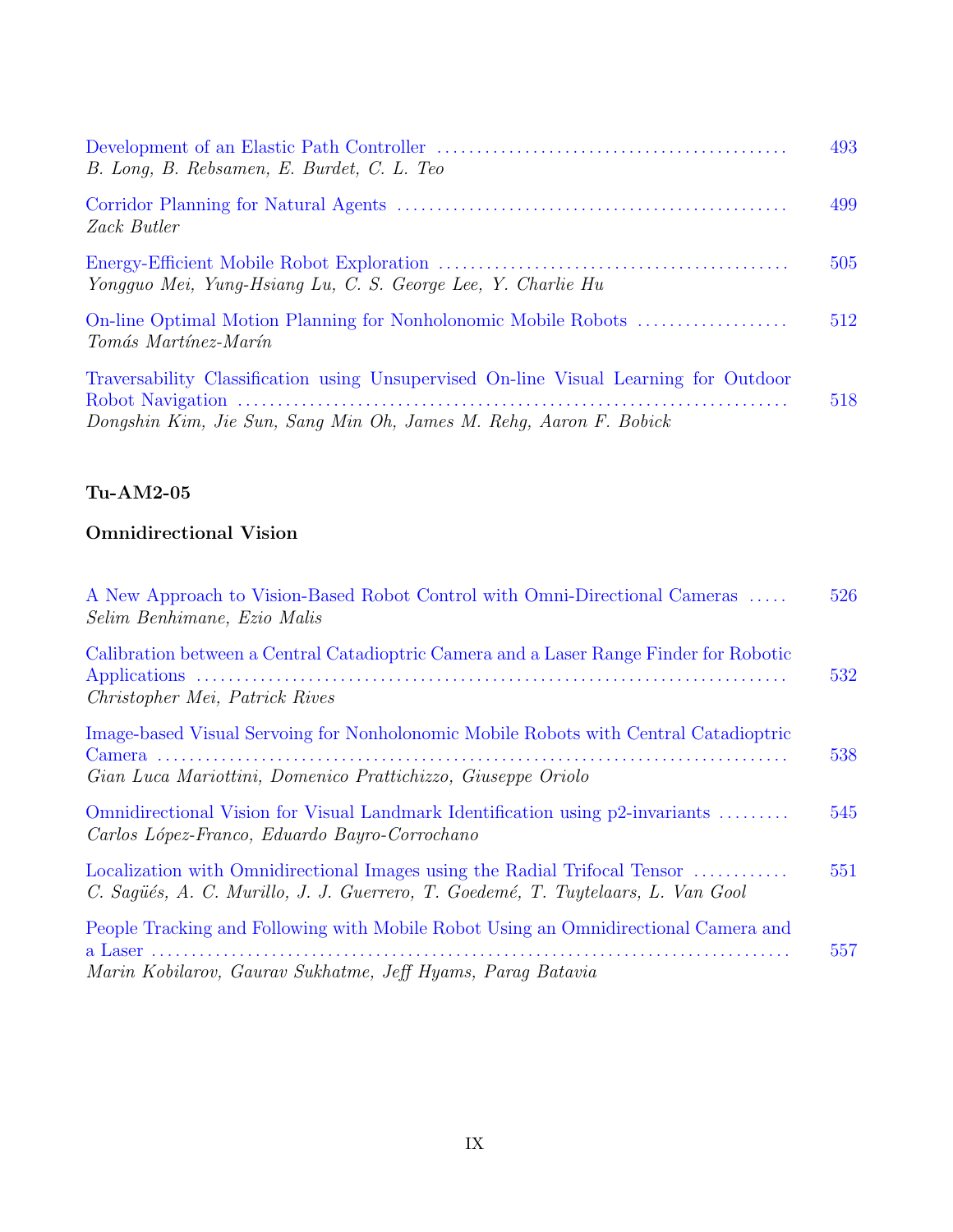## **Robotic Formations**

| Heuristic Search for Coordinating Robot Agents in Adversarial Domains<br>Ilya Levner, Alex Kovarsky, Hong Zhang                                                                         | 563 |
|-----------------------------------------------------------------------------------------------------------------------------------------------------------------------------------------|-----|
| Dynamically Formed Heterogeneous Robot Teams Performing Tightly-Coordinated Tasks<br>E. Gil Jones, Brett Browning, M. Bernardine Dias, Brenna Argall, Manuela Veloso,<br>Anthony Stentz | 570 |
| Task Allocation for Multi-Robot Teams with Self-Organizing Agents<br>Cheng-Heng Fua, Shuzhi Sam Ge, Khiang Wee Lim                                                                      | 576 |
| Gal A. Kaminka, Ruti Glick                                                                                                                                                              | 582 |
| Ganging up: Team-Based Aggression Expands the Population/Performance Envelope in<br>Yinan Zhang, Richard Vaughan                                                                        | 589 |
| Environmental Tracking and Formation Control of a Platoon of Autonomous Vehicles<br>Maurizio Porfiri, D. Gray Roberson, Daniel J. Stilwell                                              | 595 |

### **Tu-AM2-07**

# **Surgical Robots II**

| Sensory Feedback Exploitation for Robot-Assisted Exploration of the Spinal Cord<br>Ulisse Bertocchi, Luca Ascari, Cesare Stefanini, Cecilia Laschi, Paolo Dario | 601 |
|-----------------------------------------------------------------------------------------------------------------------------------------------------------------|-----|
| J. Jayender, R. V. Patel, S. Nikumb                                                                                                                             | 607 |
| Jeffrey Stoll, Paul Novotny, Robert Howe, Pierre Dupont                                                                                                         | 613 |
| Reality Based Needle Insertion Simulation for Haptic Feedback in Prostate Brachytherapy<br>James T. Hing, Ari D. Brooks, Jaydev P. Desai                        | 619 |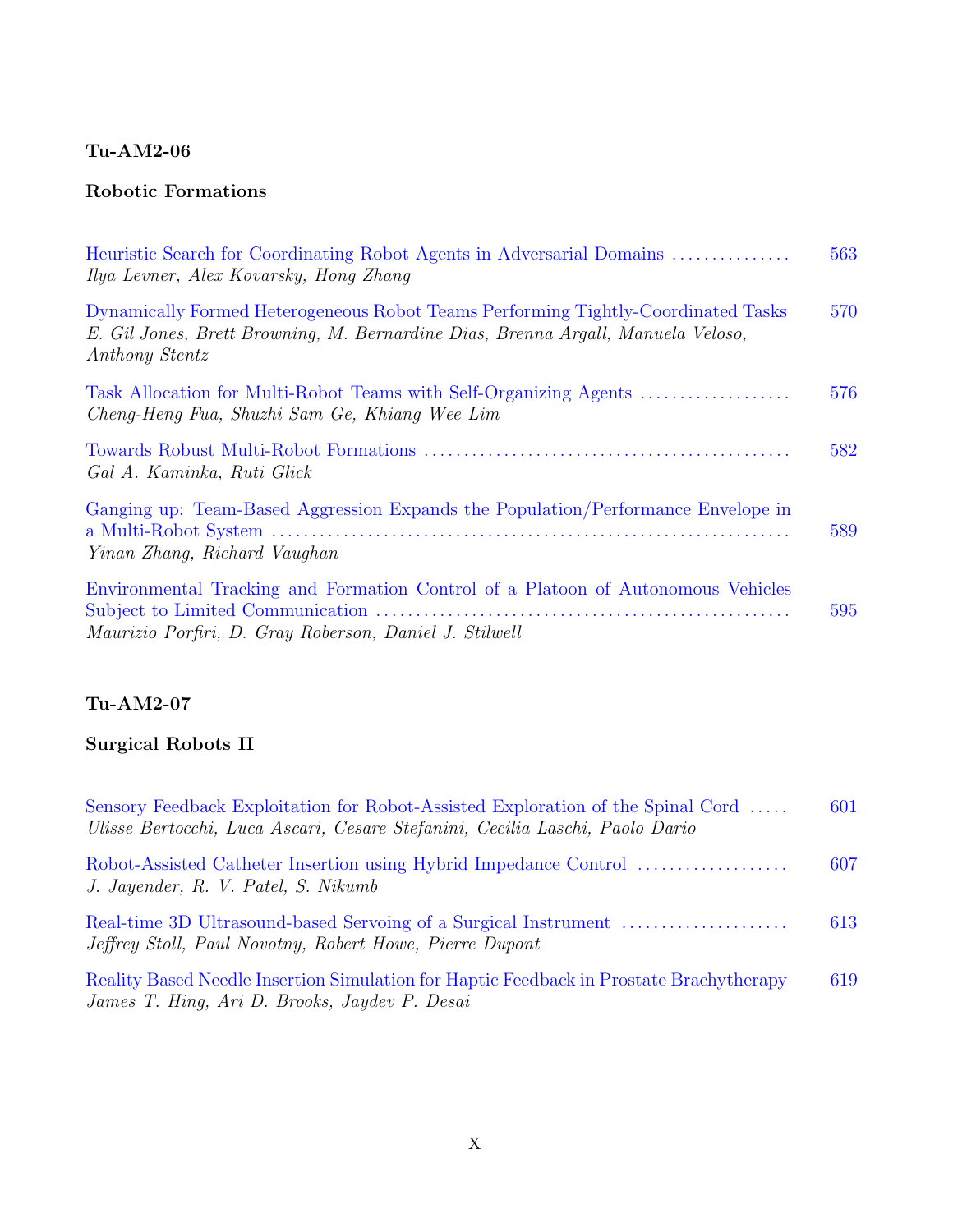| Patient-Specific Neurovascular Simulator for Evaluating the Performance of Medical |     |
|------------------------------------------------------------------------------------|-----|
|                                                                                    | 625 |
| S. Ikeda, F. Arai, T. Fukuda, M. Negoro, K. Irie, I. Takahashi                     |     |
| Toward Tool Gesture and Motion Recognition on a Novel Minimally Invasive Surgery   |     |
|                                                                                    | 631 |
| Jeff Hsu, Shahram Payandeh                                                         |     |

## **MicroRobotics II**

| David J. Cappelleri, Jonathan Fink, Barry Munkundakrisnam, Vijay Kumar, J. C.<br>Trinkle                                                  |     |
|-------------------------------------------------------------------------------------------------------------------------------------------|-----|
| Application of Set Membership Identification for Fault Detection of MEMS<br>Vasso Reppa, Anthony Tzes                                     | 643 |
| Analysis, Design and Control of a Planar Micro-robot Driven by Two Centripetal-Force<br>Panagiotis Vartholomeos, Evangelos Papadopoulos   | 649 |
| Realization of Micromanipulating Gough-Stewart Platforms with Desired Dynamics<br>Zhijiang Guo, John E. McInroy, Fahard Jafari            | 655 |
| Tetsuyou Watanabe, Zhongwei Jiang                                                                                                         | 661 |
| Design, Development and Experiments of a High Stroke-Precision 2DoF (Linear-Angular)<br>Micky Rakotondrabe, Yassine Haddab, Philippe Lutz | 669 |

## **Tu-AM2-09**

# **Agile Automation II**

|                                              | 675 |
|----------------------------------------------|-----|
| Mikko Sallinen, Tapio Heikkilä, Matti Sirviö |     |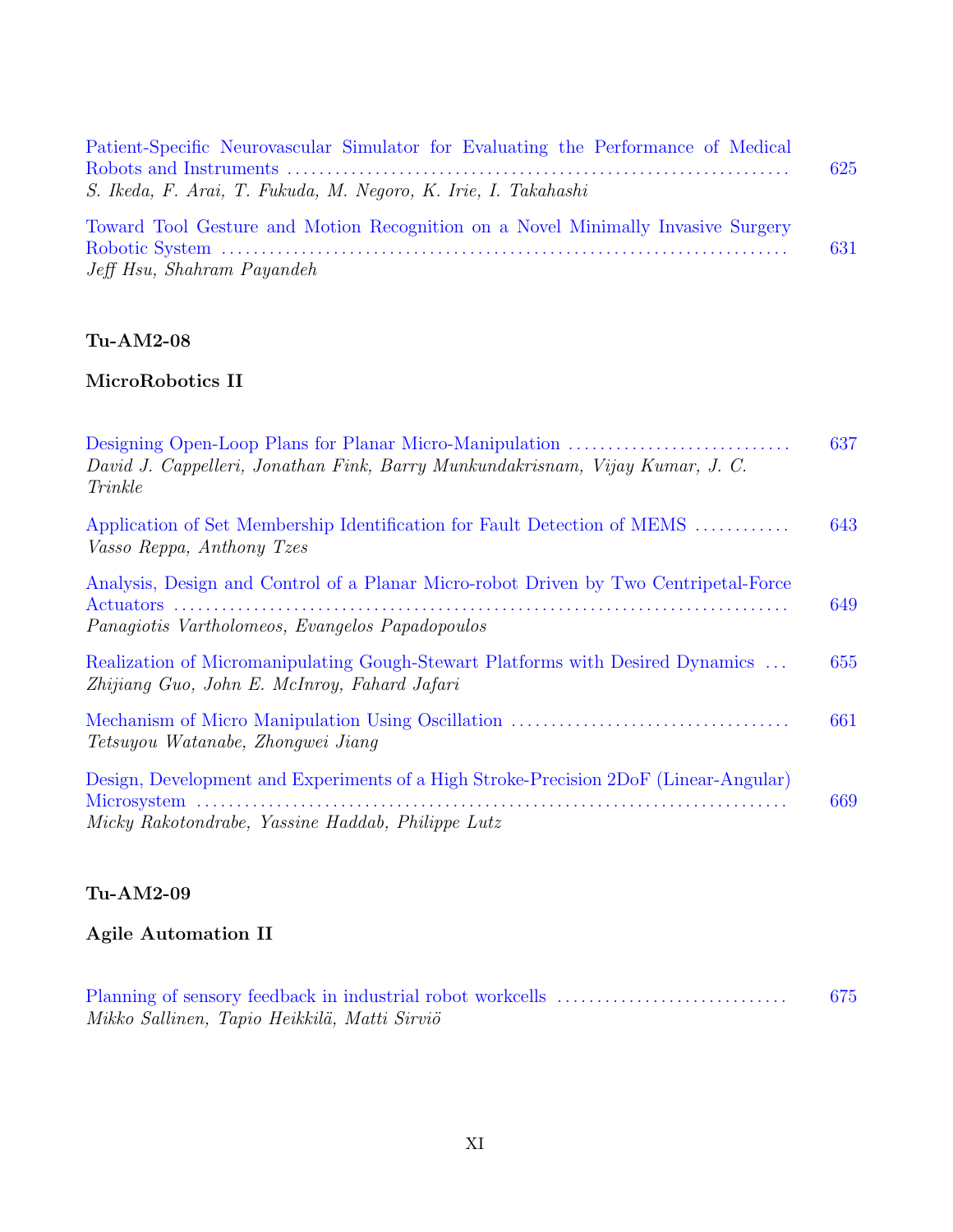| An Evolutionary Algorithm for Optimization of XML Publish/Subscribe Middleware in<br>Ivan M. Delamer, Jose L. Martinez Lastra, Oscar Perez         | 681 |
|----------------------------------------------------------------------------------------------------------------------------------------------------|-----|
| Michael Wynblatt, Peter Krüeger, Z. K. Edmondson, Holger Grzonka                                                                                   | 689 |
| Flow Diversion Approaches for Shipment Routing in Automatic Cargo Handling Systems<br>Raymond K. Cheung, Allen Lee, Daniel Mo                      | 695 |
| Dynamics and Control of a Gravity-assisted Underactuated Robot Arm for Assembly<br>Binayak Roy, H. Harry Asada                                     | 701 |
| Bayesian Estimation for Autonomous Object Manipulation Based on Tactile Sensors<br>Anna Petrovskaya, Oussama Khatib, Sebastian Thrun, Andrew Y. Nq | 707 |

### **Education II**

| Educating C Language Using LEGO Mindstorms Robotic Invention System 2.0<br>Seung Han Kim, Jae Wook Jeon                                                     | 715 |
|-------------------------------------------------------------------------------------------------------------------------------------------------------------|-----|
| Stefano Galvan, Debora Botturi, Andrea Castellani, Paolo Fiorini                                                                                            | 721 |
| VIZMO++: a Visualization, Authoring, and Educational Tool for Motion Planning<br>Aimée Vargas Estrada, Jyh-Ming Lien, Nancy M. Amato                        | 727 |
| $Linda/JinqYinq$ Chen, Marc Holbein, John S. Zelek                                                                                                          | 733 |
| Paths analysis for a safe forceps blades placement on the BirthSIM simulator<br>Richard Moreau, Osama Olaby, Olivier Dupuis, Minh Tu Pham, Tannequy Redarce | 739 |
| Xu-Zhi Lai, Jin-Hua She, Simon X. Yang, Min Wu                                                                                                              | 745 |

#### **Tu-PM1-01**

# **Parallel Manipulator Kinematics**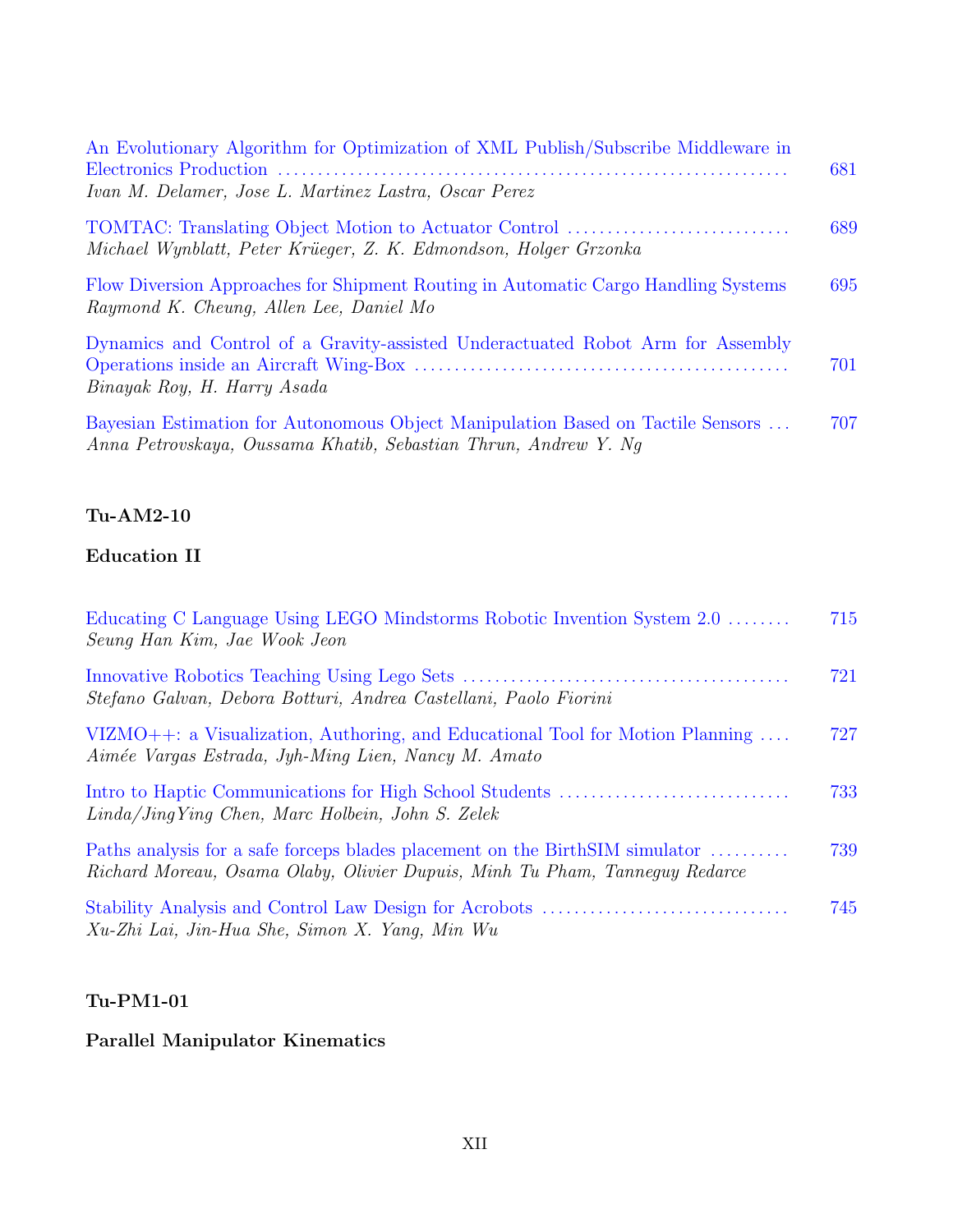| Amir Degani, Alon Wolf                                                                                                                               | 751 |
|------------------------------------------------------------------------------------------------------------------------------------------------------|-----|
| Legs Interference Checking of Parallel Robots over a Given Workspace or Trajectory<br>J-P. Merlet, D. Daney                                          | 757 |
| Calibration Method for Parallel Mechanism using Micro Grid Pattern<br>Wataru Tanaka, Tatsuo Arai, Kenji Inoue, Tomohito Takubo, Choong Sik Park      | 763 |
| An Improved Method for the Geometrical Calibration of Parallelogram-based Parallel<br>Ludovic Savoure, Patrick Maurine, David Corbel, Sébastien Krut | 769 |
| Singular curves and cusp points in the joint space of 3-RPR parallel manipulators $\dots$<br>Mazen Zein, Philippe Wenger, Damien Chablat             | 777 |
| Maria Alberich-Carramiñana, Federico Thomas, Carme Torras                                                                                            | 783 |

## **Mobile Robot Mapping**

| Polygonal Approximation of Laser Range Data Based on Perceptual Grouping and EM<br>Longin Jan Latecki, Rolf Lakaemper                                      | 790 |
|------------------------------------------------------------------------------------------------------------------------------------------------------------|-----|
| Thinning-based Topological Exploration Using Position Probability of Topological Nodes<br>Tae-Bum Kwon, Jae-Bok Song                                       | 797 |
| Hierarchical Map Building and Planning based on Graph Partitioning<br>Zoran Zivkovic, Bram Bakker, Ben Kröse                                               | 803 |
| Ananth Ranganathan, Frank Dellaert                                                                                                                         | 810 |
| Consistent Observation Grouping for Generating Metric-Topological Maps that Improves<br>Jose Luis Blanco, Javier Gonzalez, Juan Antonio Fernández-Madrigal | 818 |
| Using Multi-hypothesis Mapping to Close Loops in Complex Cyclic Environments<br>Haris Baltzakis, Panos Trahanias                                           | 824 |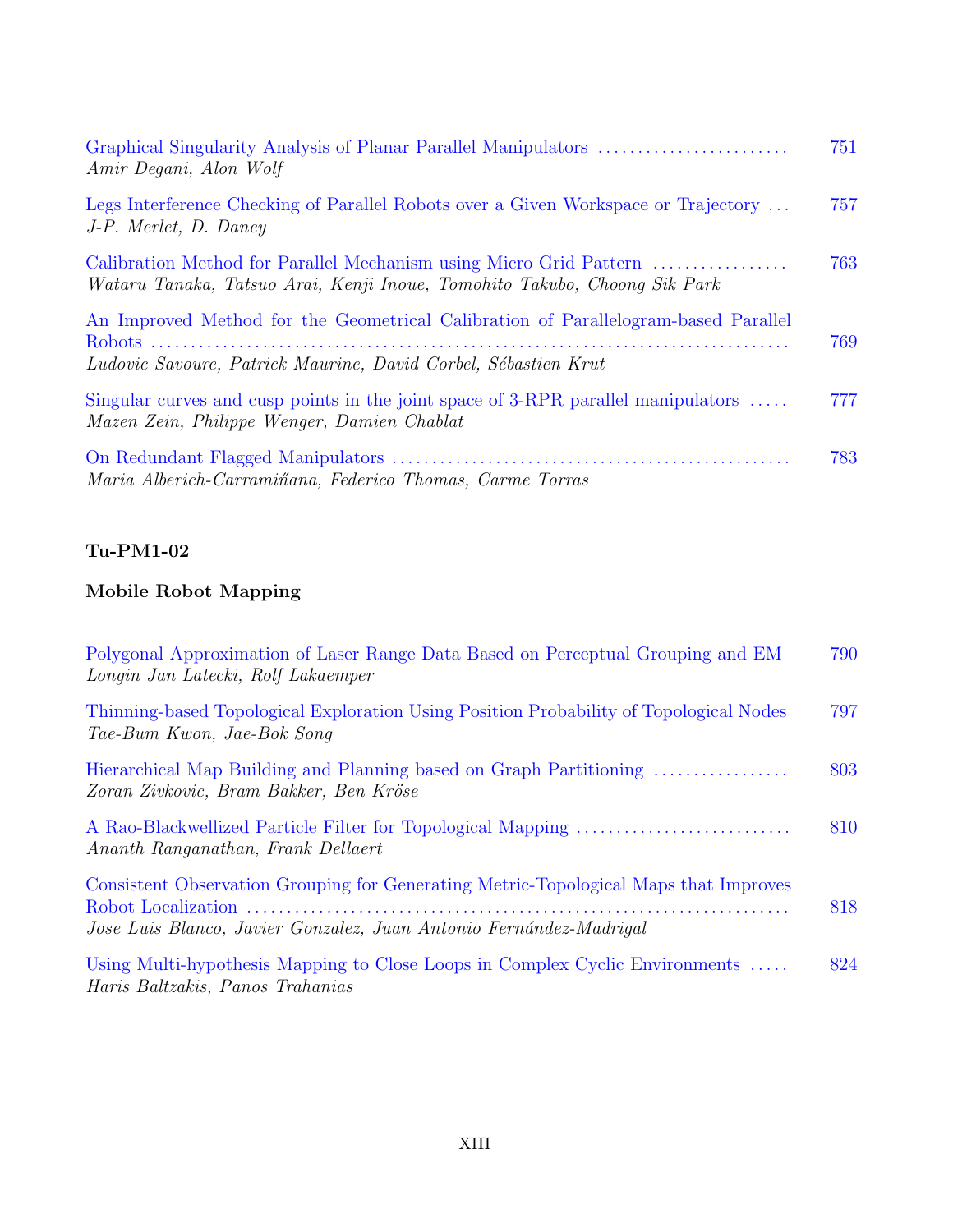# **Biped Control I**

| Biped Gait Optimization Using Spline Function Based Probability Model<br>Lingyun Hu, Changjiu Zhou, Zenggi Sun                                                                              | 830 |
|---------------------------------------------------------------------------------------------------------------------------------------------------------------------------------------------|-----|
| A Physical Principle of Gait Generation and its Stabilization from Mechanism of Fixed<br>Yoshito Ikemata, Akihito Sano, Hideo Fujimoto                                                      | 836 |
| Torque and Compliance Control of the Pneumatic Artificial Muscles in the Biped "Lucy"<br>Bram Vanderborght, Björn Verrelst, Ronald Van Ham, Michaël Van Damme, Pieter<br>Beyl, Dirk Lefeber | 842 |
| Neil Neville, Martin Buehler, Inna Sharf                                                                                                                                                    | 848 |
| Underactuated Dynamic Three-Dimensional Bipedal Walking<br>Guobiao Song, Miloš Žefran                                                                                                       | 854 |
| Joel Chestnutt, Philipp Michel, Koichi Nishiwaki, James Kuffner, Satoshi Kagami                                                                                                             | 860 |

## **Tu-PM1-04**

# **Path Planning**

| Optimal Path Planning under Different Norms in Continuous State Spaces<br>Ken Alton, Ian M. Mitchell                                     | 866 |
|------------------------------------------------------------------------------------------------------------------------------------------|-----|
| Hamid Zarrabi-Zadeh                                                                                                                      | 873 |
| Qiang Zeng, Chee Leong Teo, Brice Rebsamen, Etienne Burdet                                                                               | 877 |
| Path Planning and Control of Functionally Graded Materials for Rapid Tooling<br>Ren C. Luo, Yen Lin Pan, Chen Jun Wang, Zhong Hong Huang | 883 |
| Roman Katz, Seth Hutchinson                                                                                                              | 889 |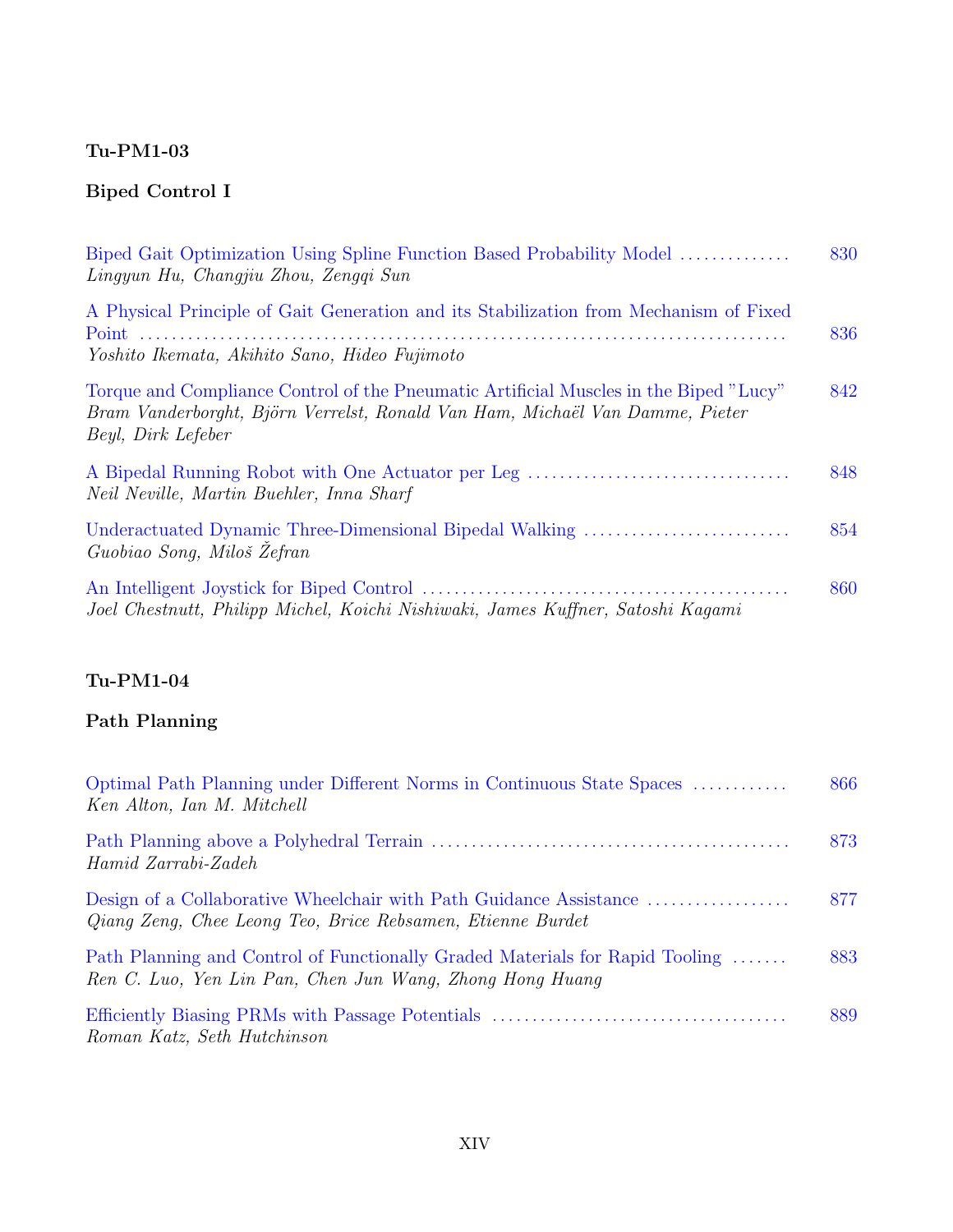| An Obstacle-Based Rapidly-Exploring Random Tree             | 895 |
|-------------------------------------------------------------|-----|
| Samuel Rodríguez, Xinyu Tang, Jyh-Ming Lien, Nancy M. Amato |     |

# **Computer Vision: Stereo**

| Ego-Motion Estimation by Matching Dewarped Road Regions Using Stereo Images<br>Akihito Seki, Masatoshi Okutomi                   | 901 |
|----------------------------------------------------------------------------------------------------------------------------------|-----|
| Stereoscopic Depth-detection for Handling and Manipulation Tasks in a Scanning Electron<br>Marco Jähnisch, Marc Shiffner         | 908 |
| Andrew N. Stein, Andrés Huertas, Larry Matthies                                                                                  | 914 |
| Jacopo Piazzi, Domenico Prattichizzo                                                                                             | 922 |
| Robust Sensing against Bubble Noises in Aquatic Environments with a Stereo Vision<br>Atsushi Yamashita, Susumu Kato, Toru Kaneko | 928 |
| Optimal Positioning of Multiple Cameras for Object Recognition Using Cramér-Rao<br>F. Farshidi, S. Sirouspour, T. Kirubarajan    | 934 |

#### **Tu-PM1-06**

## **Robotic Flocks and Swarms**

| A Connection between Formation Control and Flocking Behavior in Nonholonomic Mul-                                           | 940 |
|-----------------------------------------------------------------------------------------------------------------------------|-----|
| Dimos V. Dimarogonas, Kostas J. Kyriakopoulos                                                                               |     |
| Maintaining Wireless Connectivity Constraints for Swarms in the Presence of Obstacles<br>Joel M. Esposito, Thomas W. Dunbar | 946 |
| Marius Kloetzer, Calin Belta                                                                                                | 952 |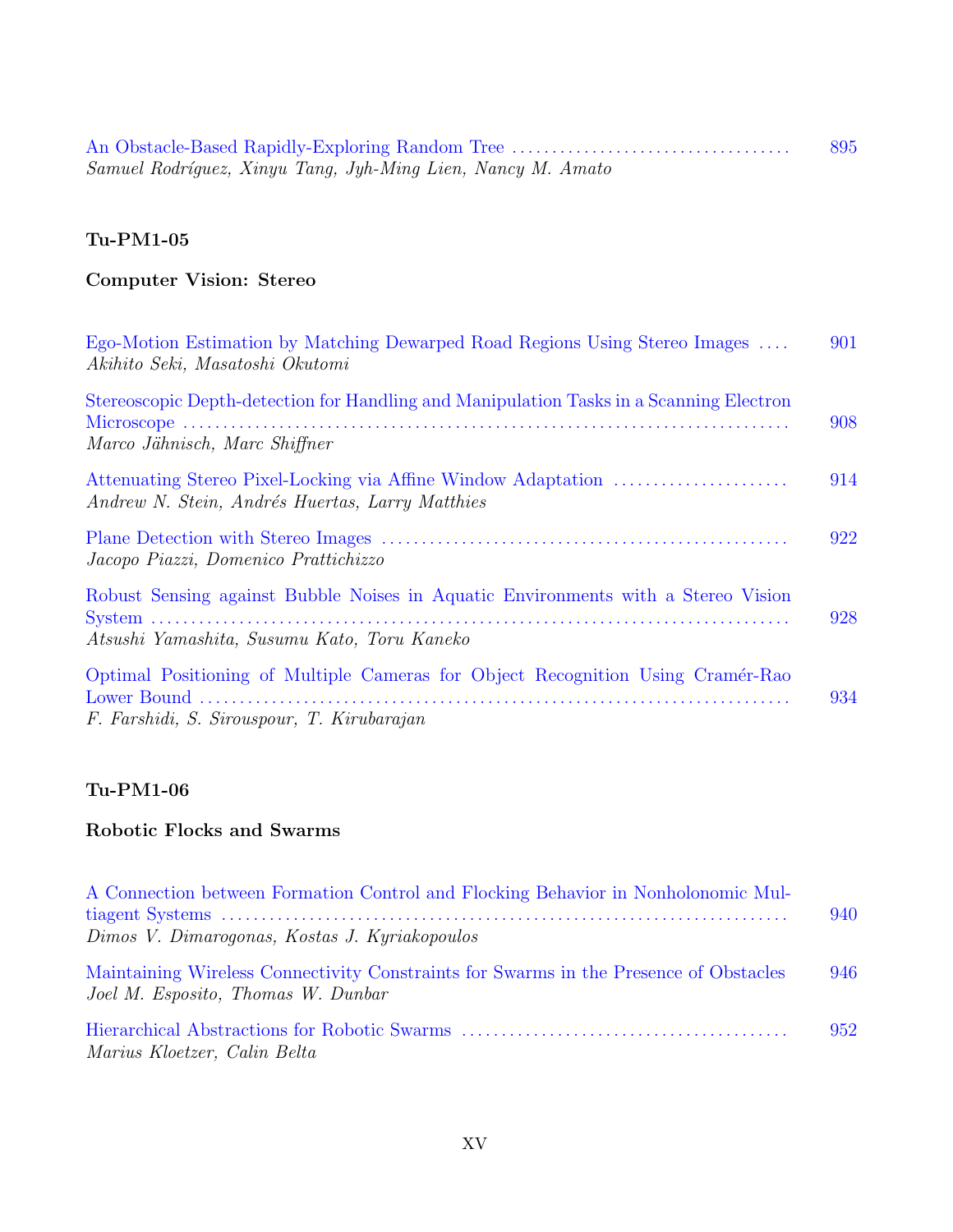| Glowworm-inspired Robot Swarm for Simultaneous Taxis towards Multiple Radiation                                                           | 958 |
|-------------------------------------------------------------------------------------------------------------------------------------------|-----|
| K. N. Krishnanand, P. Amruth, M. H. Guruprasad, Sharschchandra V. Bidargaddi,<br>D. Ghose                                                 |     |
| Nathan Michael, Calin Belta, Vijay Kumar                                                                                                  | 964 |
| Cooperative Control Design and Stability Analysis for Multi-agent Systems with Com-<br>Zhihua Qu, Jing Wang, Richard Hull, Jeffrey Martin | 970 |

#### **Hand Design and Control**

| 100g-100N Finger Joint with Load-Sensitive Continuously Variable Transmission<br>Takeshi Takaki, Toru Omata                                               | 976  |
|-----------------------------------------------------------------------------------------------------------------------------------------------------------|------|
| Ramiro Cabás, Luis María Cabás, Carlos Balaquer                                                                                                           | 982  |
| G. Palli, C. Melchiorri                                                                                                                                   | 988  |
| Bio-Mimetic Study on Pinching Motions of A Dual-Finger Model with Synergistic Actu-<br>Kenji Tahara, Zhi-Wei Luo, Ryuta Ozawa, Ji-Hun Bae, Suguru Arimoto | 994  |
| Lillian Y. Chang, Yoky Matsuoka                                                                                                                           | 1000 |
| Multi-fingered Dynamic Blind Grasping with Tactile Feedback in a Horizontal Plane<br>Ryuta Ozawa, Ji-Hun Bae, Suguru Arimoto                              | 1006 |

#### **Tu-PM1-08**

### **MicroRobotics III**

Intelligent FMA using Flexible Displacement Sensor with Paste Injection . . . . . . . . . . . . . . 1012 Kenji Kure, Takefumi Kanda, Koichi Suzumori, Shuichi Wakimoto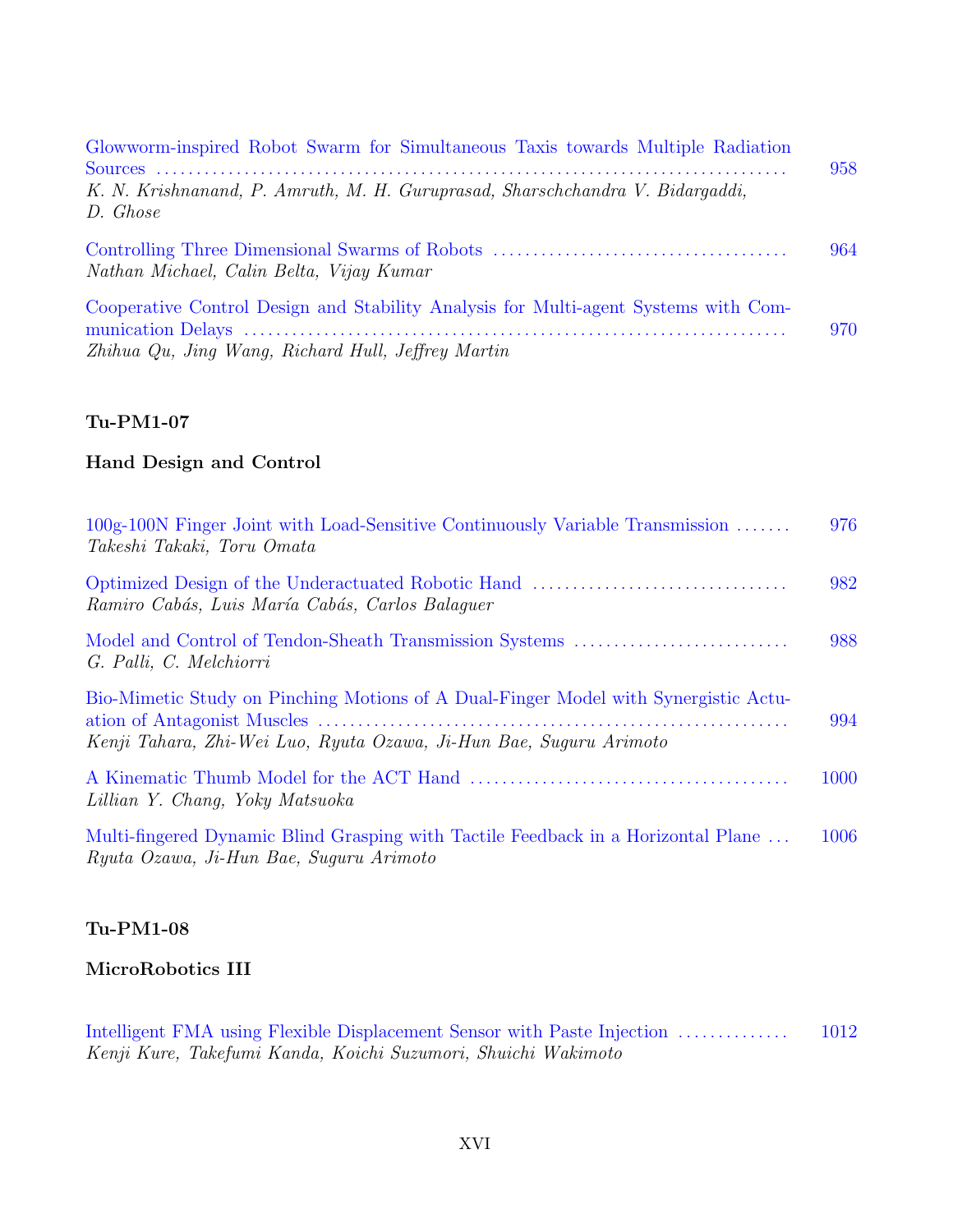| Driving Performance and Control of a Micro Artificial Muscle Cell using Electro-conjugate                                                                                                                     | 1018 |
|---------------------------------------------------------------------------------------------------------------------------------------------------------------------------------------------------------------|------|
| Kenjiro Takemura, Shinichi Yokota, Kazuya Edamura                                                                                                                                                             |      |
| Adaptive Scanning Optical Microscope (ASOM) for Large Workspace Micro-robotic Ap-<br>Benjamin Potsaid, John T. Wen, Yves Bellouard                                                                            | 1024 |
| Marking Techniques for Vision Recognition of Microgrippers for Micromanipulation<br>Anna Eisinberg, Keith Houston, Paolo Dario, Fabio Caparrelli, Bala Amavasi,<br>Manuel Boissenin                           | 1030 |
| Pneumatic Micro Hand and Miniaturized Parallel Link Robot for Micro Manipulation<br>Satoshi Konishi, Makoto Nokata, Ok Chan Jeong, Shinya Kusuda, Tsuyoshi<br>Sakakibara, Miyuki Kuwayama, Hidetoshi Tsutsumi | 1036 |
| Modeling, Identification and Control of a Thermal Glue-Based Temporary Fixing System:<br>Cédric Clévy, Arnaud Hubert, Nicolas Chillet                                                                         | 1042 |

# **Manufacturing and Automation**

| Yeh-Tung Chen, Haw-Ching Yang, Fan-Tien Cheng                                                                                                     | 1048 |
|---------------------------------------------------------------------------------------------------------------------------------------------------|------|
| A Virtual Metrology Scheme for predicting CVD Thickness in Semiconductor Manufac-<br>Tung-Ho Lin, Min-Hsiung Hung, Rung-Chuan Lin, Fan-Tien Cheng | 1054 |
| Quality Robustness Design of Manufacturing Systems with Repair and Rework<br>Jingshan Li, Dennis E. Blumenfeld, Samuel P. Marin                   | 1060 |
| A SVM-Based Method for Engine Maintenance Strategy Optimization<br>Qing-Shan Jia, Qian-Chuan Zhao                                                 | 1066 |
| WeiMin Tao, Mingjun Zhang, Ou Ma                                                                                                                  | 1072 |
| Jin Sun, Qianchuan Zhao, Peter B. Luh, Mauro J. Atalla                                                                                            | 1078 |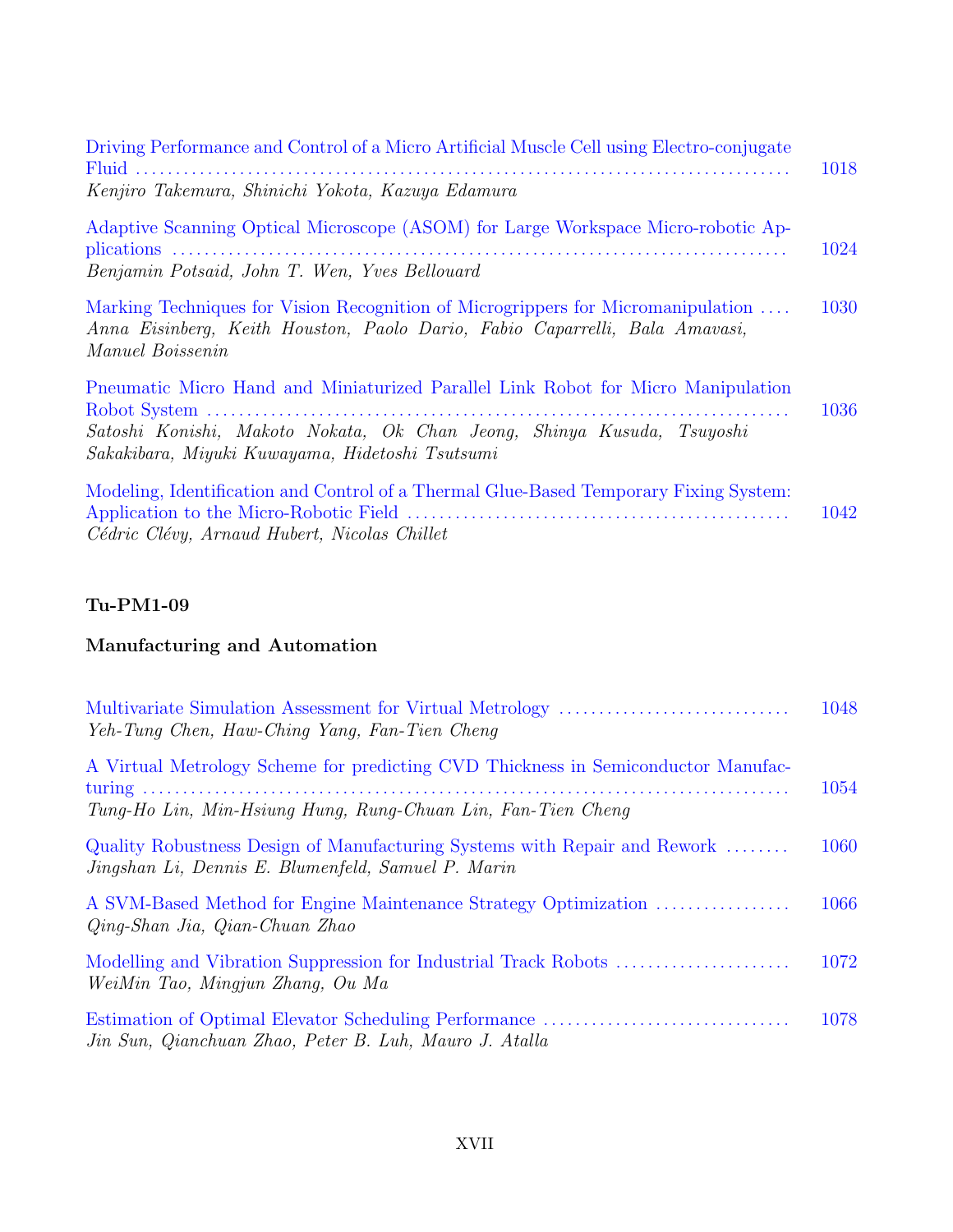## **Legged Robots**

| Evolution of Dynamic Maneuvers in a 3D Galloping Quadruped Robot<br>Darren P. Krasny, David E. Orin                         | 1084 |
|-----------------------------------------------------------------------------------------------------------------------------|------|
| Rough Terrain Locomotion of a Leg-Wheel Hybrid Quadruped Robot<br>Masashi Takahashi, Kan Yoneda, Shiqeo Hirose              | 1090 |
| Torque Pattern Generation Towards the Maximum Jump Height<br>Mitsuru Hiqashimori, Manabu Harada, Idaku Ishii, Makoto Kaneko | 1096 |
| Hisashi Osumi, Shogo Kamiya, Hirokazu Kato, Kazunori Umeda, Ryuichi Ueda,<br>Tamio Arai                                     | 1102 |
| Timothy Bretl, Sanjay Lall                                                                                                  | 1109 |
| G. Clark Haynes, Alfred A. Rizzi                                                                                            | 1117 |

### **Tu-PM2-01**

# **Parallel Manipulator Design/Control**

| Analysis of the Workspace of 2-DOF Spherical 5R Parallel Manipulator<br>Li-Jie Zhang, Yue-Wei Niu, Yong-Quan Li, Zhen Huang | 1123 |
|-----------------------------------------------------------------------------------------------------------------------------|------|
| Lu Ren, James K. Mills, Dong Sun                                                                                            | 1129 |
| Yangmin Li, Qingsong Xu, Yugang Liu                                                                                         | 1135 |
| Fully-Isotropic Parallel Manipulators with Five Degrees of Freedom<br>Grigore Gogu                                          | 1141 |
| Fully-Isotropic Parallel Manipulators with Schönflies Motions and Complex Legs with<br>Grigore Gogu                         | 1147 |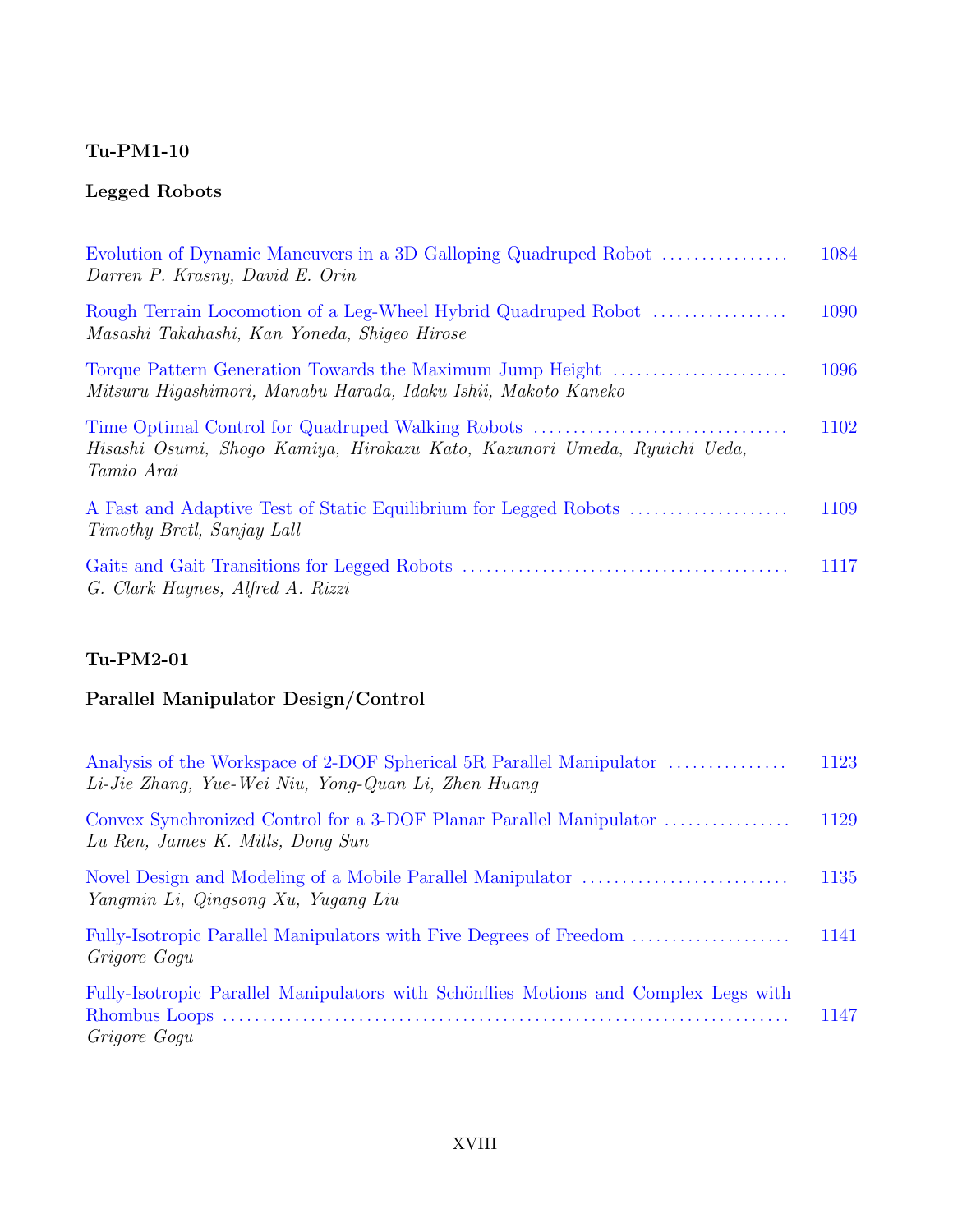|           | 1153 |
|-----------|------|
| A. Müller |      |

# **Representation and SLAM**

| Multi-scale Point and Line Range Data Algorithms for Mapping and Localization<br>Samuel T. Pfister, Joel W. Burdick                                                               | 1159 |
|-----------------------------------------------------------------------------------------------------------------------------------------------------------------------------------|------|
| Feature Extraction from Laser Scan Data based on Curvature Estimation for Mobile<br>Pedro Núñez, Ricardo Vázquez-Martín, José C. del Toro, Antonio Bandera,<br>Francisco Sandoval | 1167 |
| Rolf Lakaemper, Longin Jan Latecki                                                                                                                                                | 1173 |
| Outdoor SLAM using Visual Appearance and Laser Ranging<br>P. Newman, D. Cole, K. Ho                                                                                               | 1180 |
| A Cognitive Modeling of Space using Fingerprints of Places for Mobile Robot Navigation<br>Adriana Tapus, Roland Siegwart                                                          | 1188 |
| Cheng Chen, Han Wang                                                                                                                                                              | 1194 |

### **Tu-PM2-03**

# **Biped Control II**

| Makoto Shimojo, Takuma Araki, Aigou Ming, Masatoshi Ishikawa                                                                                                                                                     | 1200 |
|------------------------------------------------------------------------------------------------------------------------------------------------------------------------------------------------------------------|------|
| Feet Can Improve the Stability Property of a Control Law for a Walking Robot<br>D. Djoudi, C. Chevallereau                                                                                                       | 1206 |
| Biped Landing Pattern Modification Method with Nonlinear Compliance Control<br>Kenji Hashimoto, Yusuke Sugahara, Hiroyuki Sunazuka, Chiaki Tanaka, Akihiro<br>Ohta, Masamiki Kawase, Hun-ok Lim, Atsuo Takanishi | 1213 |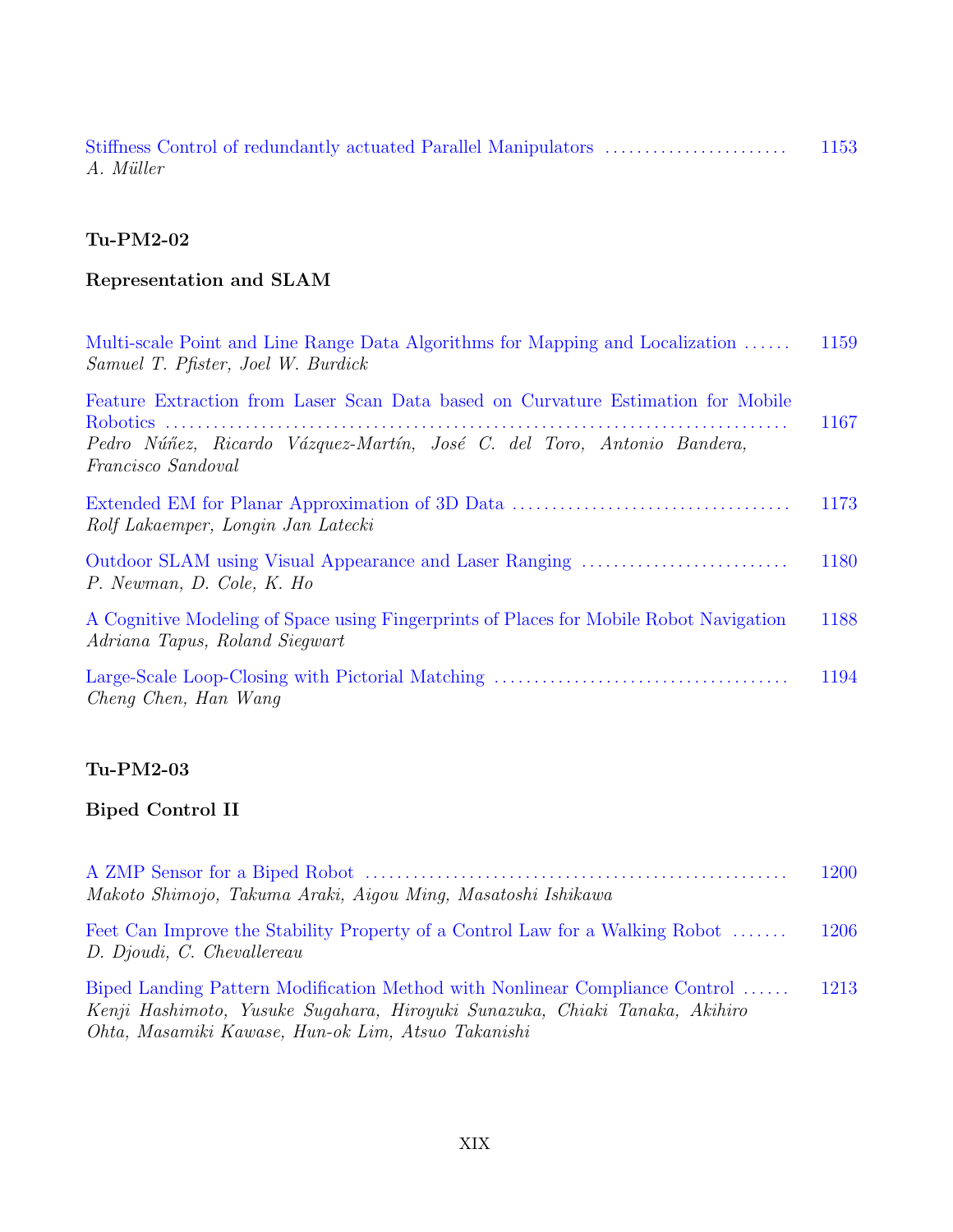| A Fall Avoidance Foot Mechanism for A Biped Locomotor                        | 1219 |
|------------------------------------------------------------------------------|------|
| Kenji Hashimoto, Yusuke Suqahara, Chiaki Tanaka, Masamiki Kawase, Hiroyuki   |      |
| Sunazuka, Akihiro Ohta, Hun-ok Lim, Atsuo Takanishi                          |      |
| Compensation for the Landing Impact Force of a Humanoid Robot by Time Domain |      |
|                                                                              | 1225 |
| Yong-Duk Kim, Bum-Joo Lee, Jung-Ki Yoo, Jong-Hwan Kim, Jee-Hwan Ryu          |      |

Online Free Walking Trajectory Generation for Biped Humanoid Robot KHR-3(HUBO) 1231 Ill-Woo Park, Jung-Yup Kim, Jungho Lee, Jun-Ho Oh

#### **Tu-PM2-04**

#### **Randomized Motion Planning**

| Maciej Kalisiak, Michiel van de Panne                                                                                                              | 1237 |
|----------------------------------------------------------------------------------------------------------------------------------------------------|------|
| Dave Ferguson, Nidhi Kalra, Anthony Stentz                                                                                                         | 1243 |
| A Slicing Connection Strategy for Constructing PRMs in High-Dimensional Cspaces<br>Pekka Isto, Mitul Saha                                          | 1249 |
| Multi-Level Free-Space Dilation for Sampling Narrow Passages in PRM Planning<br>David Hsu, Gildaro Sánchez-Ante, Ho-lun Cheng, Jean-Claude Latombe | 1255 |
| Patrycja E. Missiuro, Nicholas Roy                                                                                                                 | 1261 |
| Marco A. Morales A., Roger Pearce, Nancy M. Amato                                                                                                  | 1268 |

#### **Tu-PM2-05**

#### **Computer Vision: Human-Centric Systems**

Recognizing Human Behaviors with Vision Sensors in a Network Robot System ........ 1274 Keiichi Kemmotsu, Tetsuya Tomonaka, Shigetoshi Shiotani, Yoshihiro Koketsu, Masato Iehara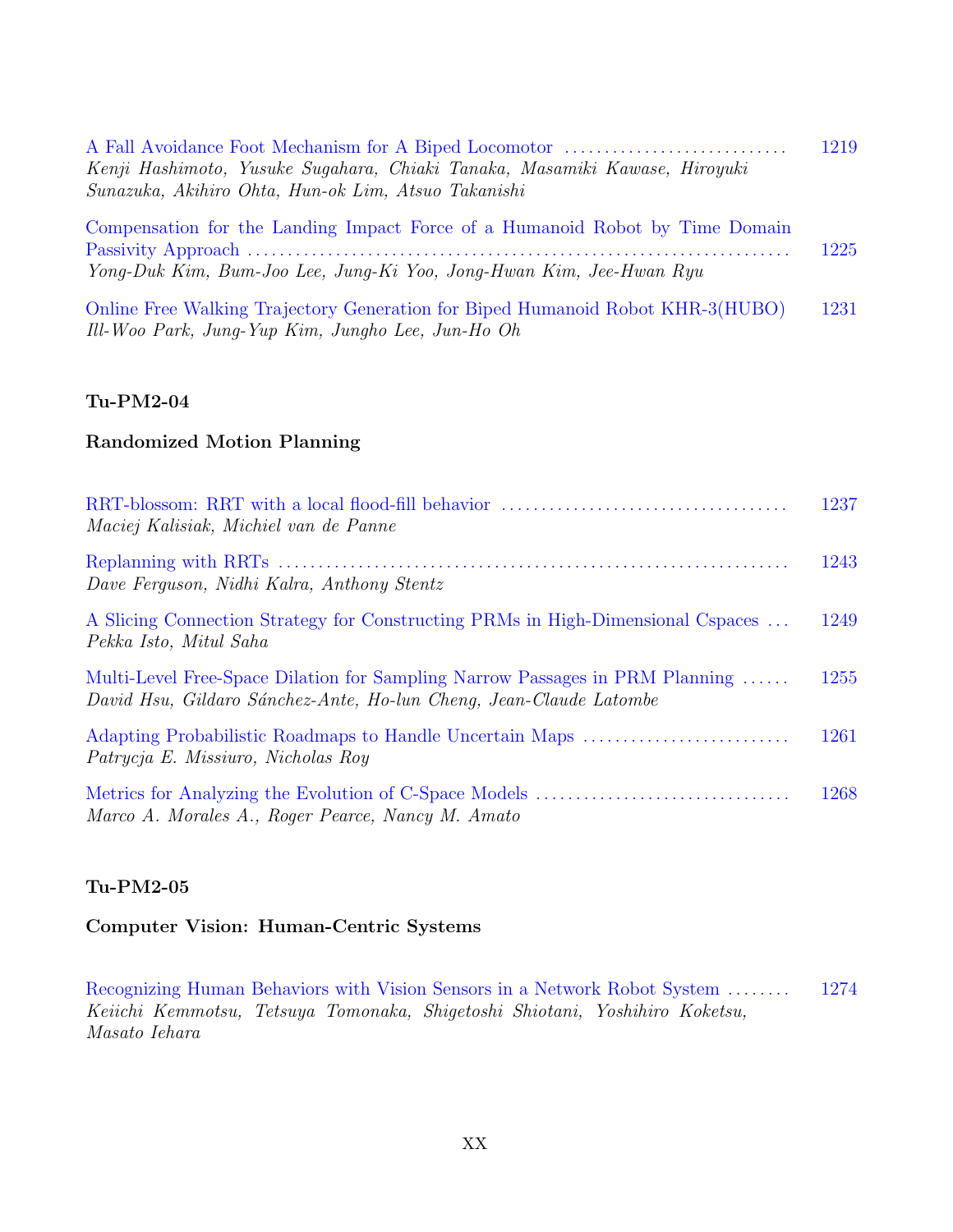| Development of Intelligent Robot System Realizing Human Skill - Realization of Ball<br>Ryosuke Mori, Fumiaki Takagi, Fumio Miyazaki | 1280 |
|-------------------------------------------------------------------------------------------------------------------------------------|------|
| Human-like Person Tracking with an Anthropomorphic Robot<br>Thorsten Spexard, Axel Haasch, Jannik Fritsch, Gerhard Sagerer          | 1286 |
| Depth Perception in an Anthropomorphic Robot that Replicates Human Eye Movements<br>Fabrizio Santini, Michele Rucci                 | 1293 |
| Eduardo Bayro-Corrochano, David Gonzalez-Aquirre                                                                                    | 1299 |
| Speaker Localization among multifaces in noisy environment by audiovisual Integration<br>Hyun-Don Kim, Jong-Suk Choi, Munsang Kim   | 1305 |

### **MultiRobot Cooperation and Coordination**

| Multirobot Cooperation for Surveillance of Multiple Moving Targets - A New Behavioral<br>Andreas Kolling, Stefano Carpin                  | 1311 |
|-------------------------------------------------------------------------------------------------------------------------------------------|------|
| Transport of an Object by Six Pre-attached Robots Interacting via Physical Links<br>Roderich Groß, Francesco Mondada, Marco Dorigo        | 1317 |
| A Method Of Cooperative Control Using Occasional Non-Local Interactions<br>Brian Shucker, Todd Murphey, John K. Bennett                   | 1324 |
| Implicit Coordination in Robotic Teams using Learned Prediction Models<br>Freek Stulp, Michael Isik, Michael Beetz                        | 1330 |
| Coordinated Control for capturing a Highly Maneuverable Evader using Forward Reach-<br>Chern F. Chung, Tomonari Furukawa, Ali H. Göktogan | 1336 |
| An Integrated Particle Filter & Potential Field Method for Cooperative Robot Target<br>Roozbeh Mottaghi, Richard Vaughan                  | 1342 |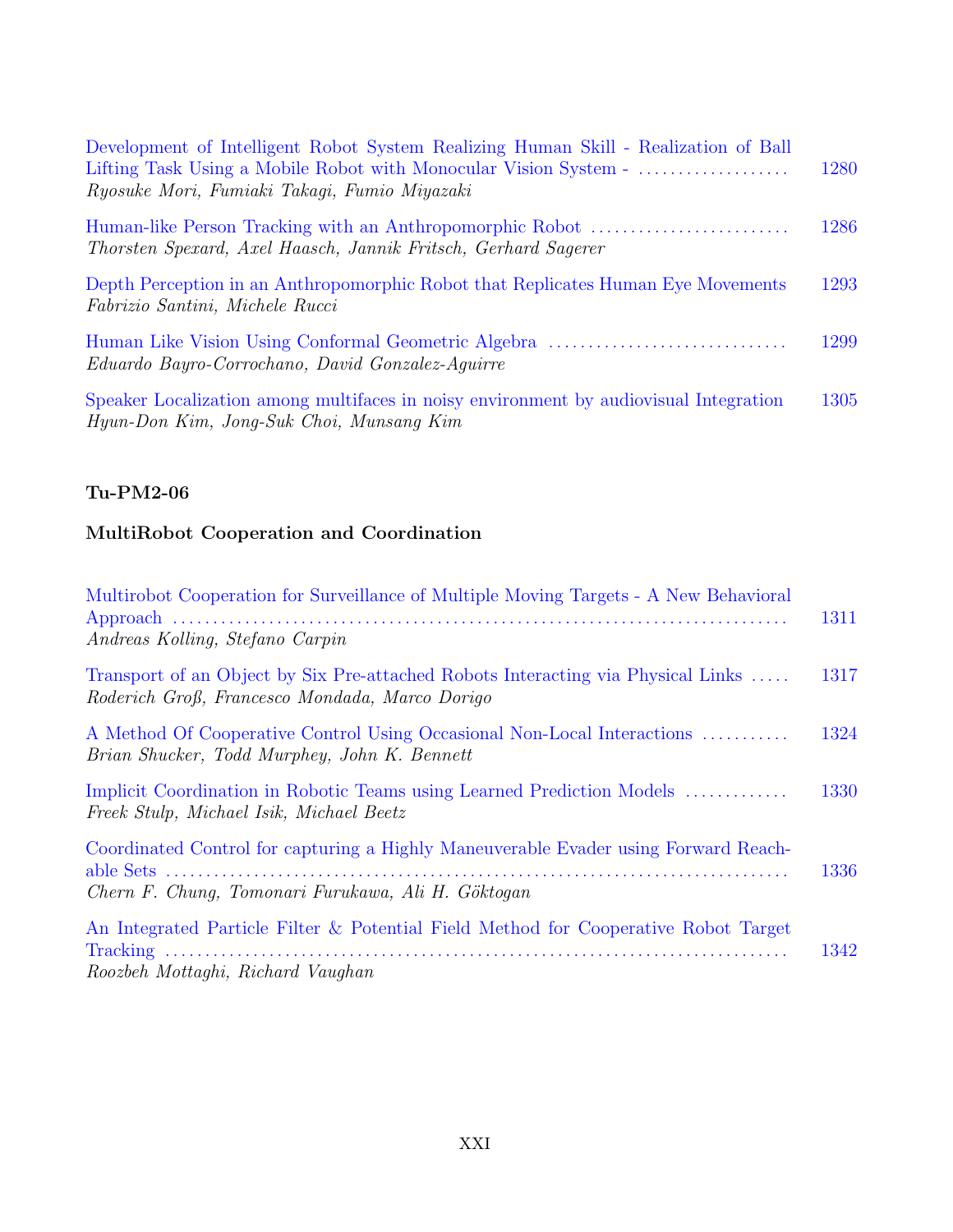### **Tactile Measurement and Detection**

| Yoshiyuki Ohmura, Yasuo Kuniyoshi, Akihiko Naqakubo                                                                                                                      | 1348 |
|--------------------------------------------------------------------------------------------------------------------------------------------------------------------------|------|
| A bio-inspired approach for the design and characterization of a tactile sensory system<br>B. B. Edin, L. Beccai, L. Ascari, S. Rocella, J. J. Cabibihan, M. C. Carrozza | 1354 |
| A Triaxial Force Discernment Algorithm for Flexible, High Density, Artificial Skin<br>Seth Koterba, Yoky Matsuoka                                                        | 1359 |
| Paolo Tiezzi, Imin Kao                                                                                                                                                   | 1365 |
| Yan-Bin Jia, Liangchuan Mi, Jiang Tian                                                                                                                                   | 1371 |
| Antoine Schlechter, Dominik Henrich                                                                                                                                      | 1378 |

## **Tu-PM2-08**

## **Micro-Nano Robotics**

| Uchechukwu C. Wejinya, Yantao Shen, Ning Xi, Jiangbo Zhang                                                                                                        | 1384 |
|-------------------------------------------------------------------------------------------------------------------------------------------------------------------|------|
| 3D 6DOF Manipulation of Micro-object Using Laser Trapped Microtool<br>Fumihito Arai, Toshiaki Endo, Ryuji Yamauchi, Toshio Fukuda                                 | 1390 |
| Hybrid Nanorobotic Approaches for Fabricating NEMS from 3D Helical Nanostructures<br>Lixin Dong, Li Zhang, Dominik J. Bell, Bradley J. Nelson, Detlev Grützmacher | 1396 |
| Microrobot System for Automatic Nanohandling inside a Scanning Electron Microscope<br>Sargej Fatikow, Thomas Wich, Helge Hülsen, Torsten Sievers, Marco Jähnisch  | 1402 |
| Organized Motion Control of a lot of Microorganisms Using Visual Feedback<br>Kiyonori Takahashi, Naoko Ogawa, Hiromasa Oku, Koichi Hashimoto                      | 1408 |
| Hwee Choo Liaw, Denny Oetomo, Bijan Shirinzadeh, Gursel Alici                                                                                                     | 1414 |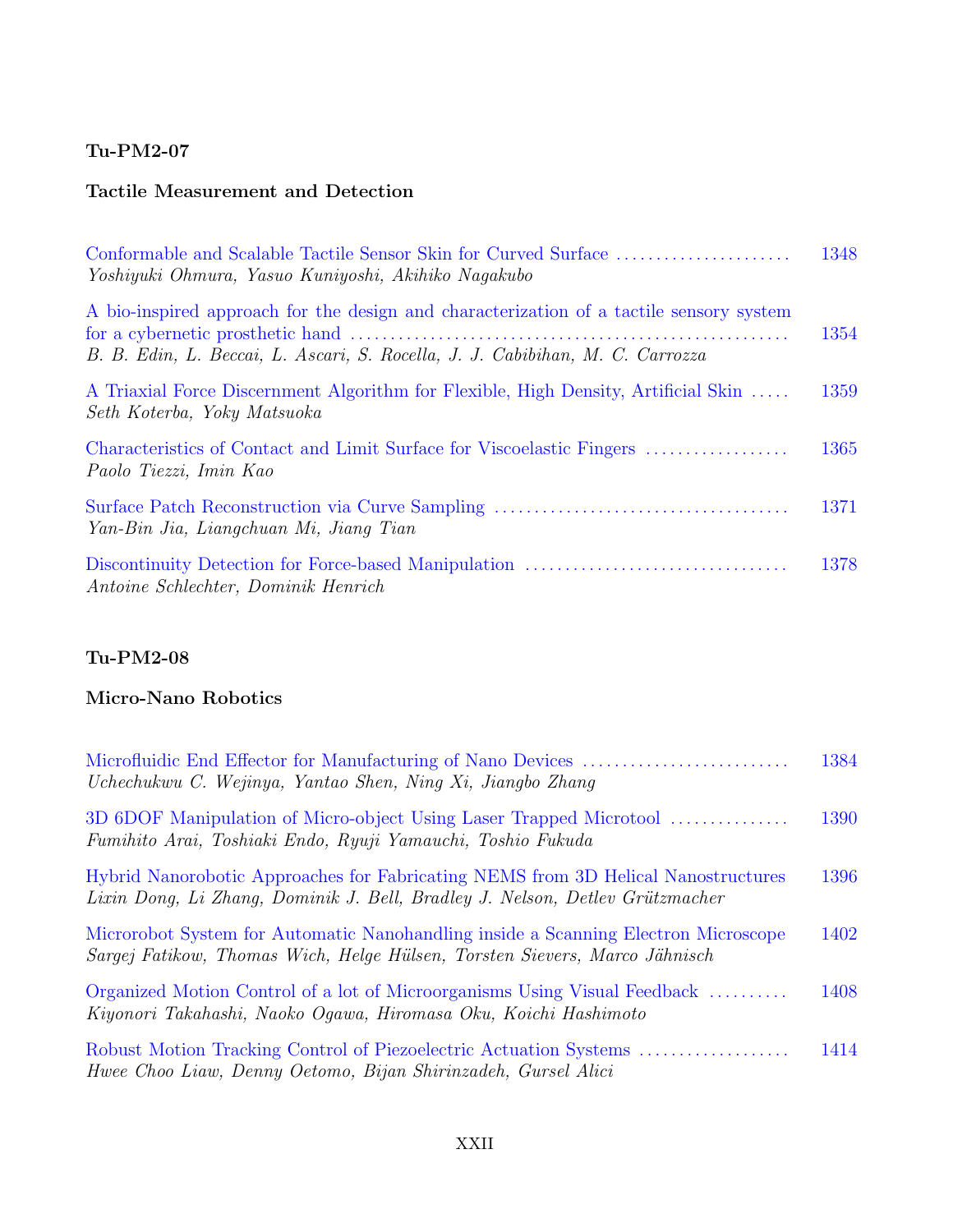### **Manufacturing: Scheduling and Layout**

| Work In Process Scheduling by Evolutionary Tuned Distributed Fuzzy Controllers<br>Nikos C. Tsourveloudis, Lefteris Doitsidis, Stratos Ioannidis | 1420 |
|-------------------------------------------------------------------------------------------------------------------------------------------------|------|
| Using Dispatching Rules for Job Shop Scheduling with Due Date-based Objectives<br>$Tsung-Che Chiang, Li-Chen Fu$                                | 1426 |
| Tao Sun, Peter B. Luh, Min Liu                                                                                                                  | 1432 |
| Jose Ildefonso U. Rubrico, Jun Ota, Toshimitsu Higashi, Hirofumi Tamura                                                                         | 1438 |
| Dynamic Reconfiguration of Reconfigurable Manufacturing Systems Using Particle Swarm<br>Yasuhiro Yamada                                         | 1444 |
| Marco Ghirardi, Giusepppe Menga, Nicola Sacco                                                                                                   | 1450 |

### **Tu-PM2-10**

### **New Trends in Modular Robotics**

| A Broadcast-Probability Approach to the Control of Vast DOF Cellular Actuators<br>Jun Ueda, Lael Odhnar, Harry Asada                                                    | 1456 |
|-------------------------------------------------------------------------------------------------------------------------------------------------------------------------|------|
| Scalable Shape Sculpting via Hole Motion: Motion Planning in Lattice-Constrained Mod-<br>Michael De Rosa, Seth Goldstein, Peter Lee, Jason Campbell, Padmanabhan Pillai | 1462 |
| Nils Napp, Samuel Burden, Eric Klavins                                                                                                                                  | 1469 |
| Mathematical Foundation for Hormone-Inspired Control for Self-Reconfigurable Robotic<br>Feili Hou, Wei-Min Shen                                                         | 1477 |
| Hierarchical Control for Self-assembling Mobile Trusses with Passive and Active Links.<br>Carrick Detweiler, Marsette Vona, Keith Kotay, Daniela Rus                    | 1483 |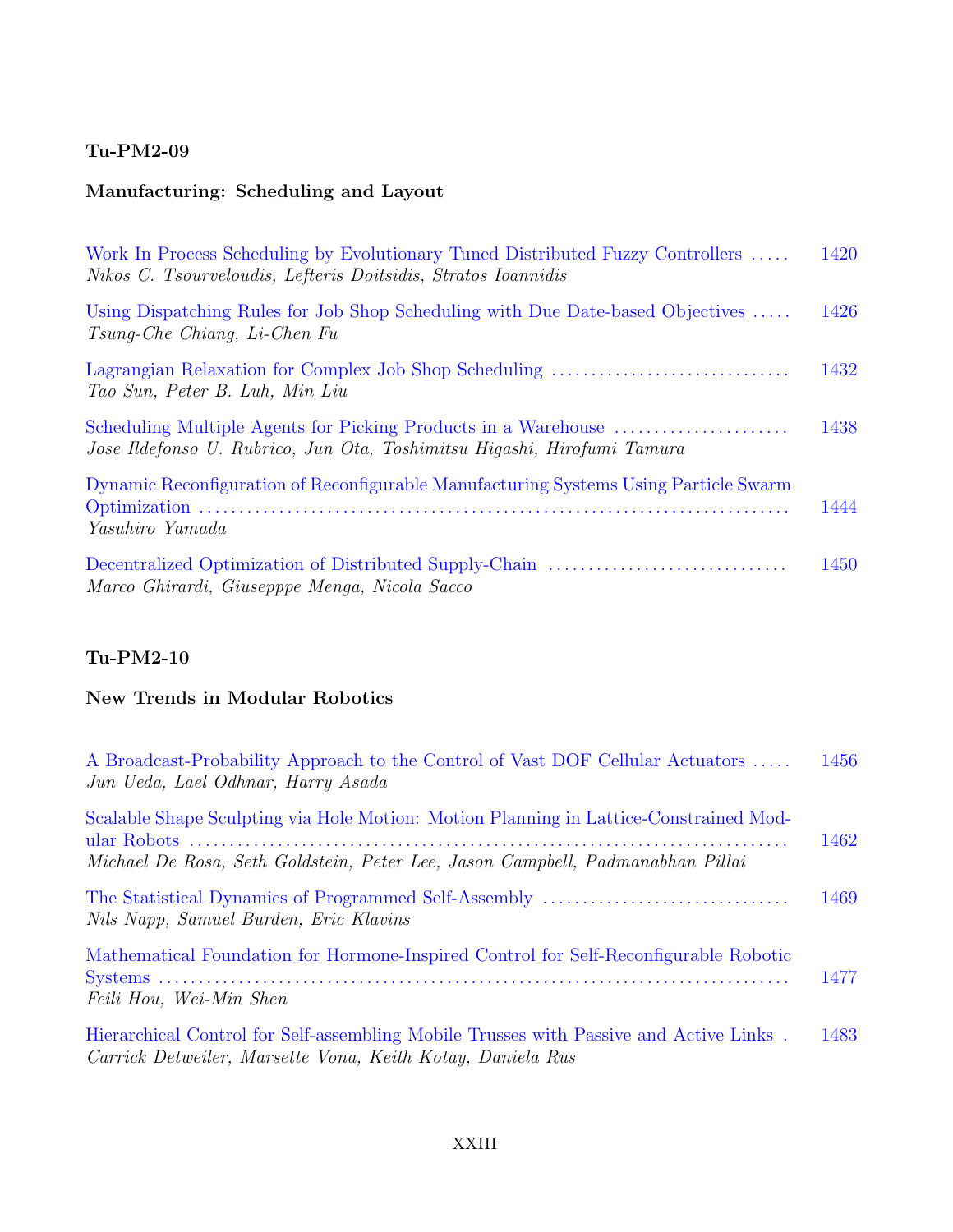| Stiffness Distribution Control - Locomotion of Closed Link Robot with Mechanical Soft- |      |
|----------------------------------------------------------------------------------------|------|
|                                                                                        | 1491 |
| Takeshi Matsuda, Satoshi Murata                                                        |      |

### **Robot Kinematics**

| Zibin Song, Yahya H. Zweiri, Lakmal D. Seneviratne, Kaspar Althoefer                                                                     | 1499 |
|------------------------------------------------------------------------------------------------------------------------------------------|------|
| Generic Differential Kinematic Modeling of Articulated Multi-Monocycle Mobile Robots<br>Frederic Le Menn, Philippe Bidaud, Faiz Ben Amar | 1505 |
| Fast Multiresolutive Approximations of Planar Linkage Configuration Spaces<br>Tom Creemers, Josep M. Porta, Lluís Ros, Federico Thomas   | 1511 |
| Reachable Boundary of A Humanoid Robot with Two Feet Fixed on The Ground<br>Yisheng Guan, Kazuhito Yokoi                                 | 1518 |
| Kinematics of a New 2-DoF Wrist with High Angulation Capability<br>Fontana Marco, Frisoli Antonio, Salsedo Fabio, Bergamasco Massimo     | 1524 |
| Collision Detection of Cylindrical Rigid Bodies for Motion Planning<br>John Ketchel, Pierre Larochelle                                   | 1530 |
|                                                                                                                                          |      |

### **We-AM1-02**

### **3D Localization and Mapping**

| Robust Multi-loop Airborne SLAM in Unknown Wind Environments<br>Jonghyuk Kim, Salah Sukkarieh | 1536 |
|-----------------------------------------------------------------------------------------------|------|
| Samer M. Abdallah, Daniel C. Asmar, John S. Zelek                                             | 1542 |
| Juan Manuel Sáez, Francisco Escolano                                                          | 1548 |
| Using Laser Range Data for 3D SLAM in Outdoor Environments<br>David M. Cole, Paul M. Newman   | 1556 |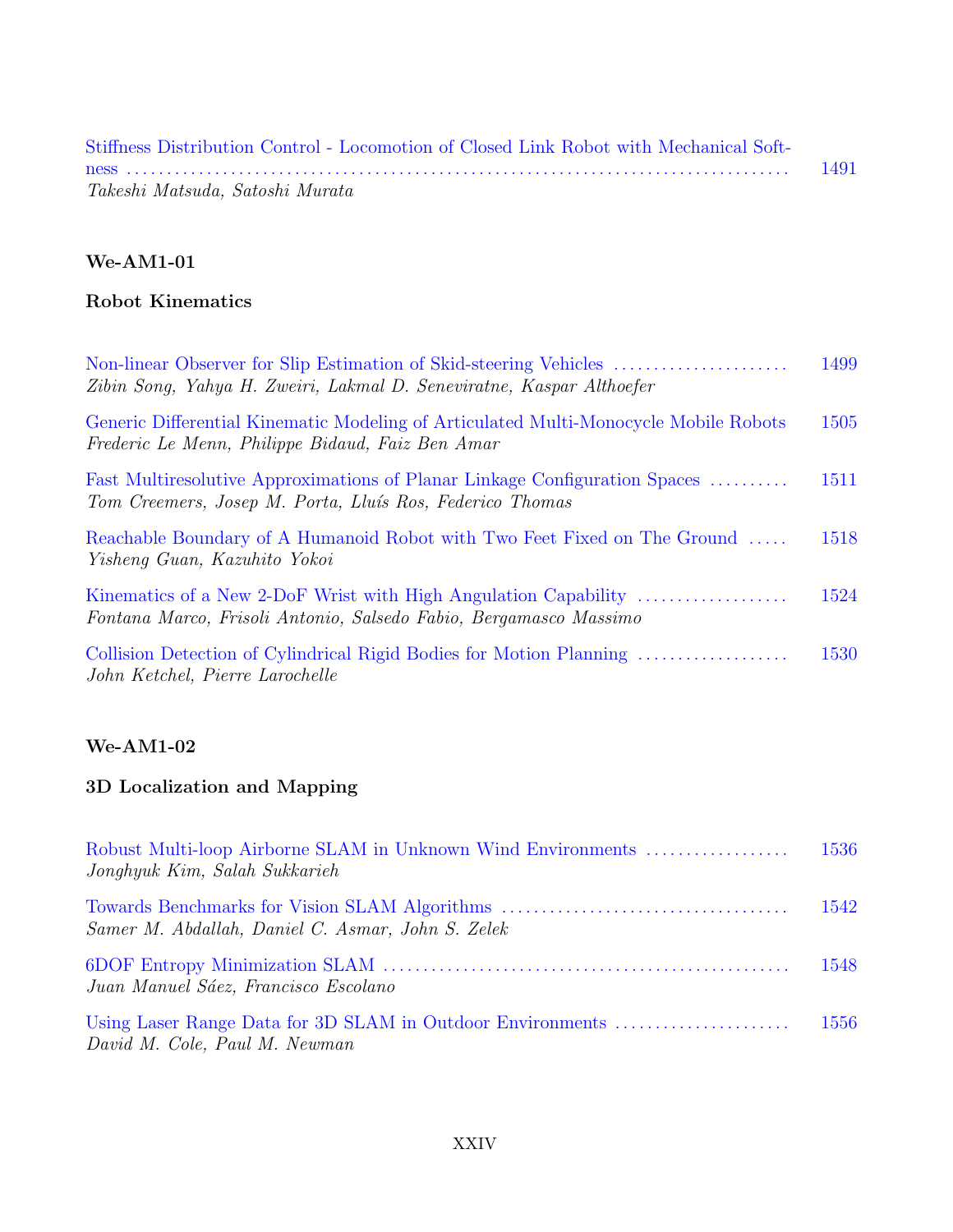| sigmaSLAM: Stereo Vision SLAM using the Rao-Blackwellised Particle Filter and a Novel<br>Pantelis Elinas, Robert Sim, James J. Little | 1564 |
|---------------------------------------------------------------------------------------------------------------------------------------|------|
| Rao-Blackwellized Particle Filtering for 6-DOF Estimation of Attitude and Position via<br>Paul Vernaza, Daniel D. Lee                 | 1571 |

# **Biped Motion Control**

| Modulation of Simple Sinusoidal Patterns by a Coupled Oscillator Model for Biped Walk-                                                   | 1579 |
|------------------------------------------------------------------------------------------------------------------------------------------|------|
| Jun Morimoto, Gen Endo, Jun Nakanishi, Sang-Ho Hyon, Gordon Cheng, Darrin<br>Bentivegna, Christopher G. Atkeson                          |      |
| Programmable Central Pattern Generators: an application to biped locomotion control<br>Ludovic Righetti, Auke Jan Ijspeert               | 1585 |
| Proposal of Smooth Biped Walking Control by means of Heel-off Motion<br>Masahiro Doi, Takayuki Matsuno, Yasuhisa Hasegawa, Toshio Fukuda | 1591 |
| Sven Behnke                                                                                                                              | 1597 |
| Development and Control of a Micro Biped Walking Robot using Shape Memory Alloys<br>Mami Nishida, Kazuo Tanaka, Hua O. Wang              | 1604 |
| Optimal Trajectory Generation of Serially-Linked Parallel Biped Robots<br>Jung Han Yoon, Ohung Kwon, Je Sung Yeon, Jong Hyeon Park       | 1610 |

### **We-AM1-04**

# **Motion Planning with Kinematic and Dynamic Constraints**

| Minimum Wheel-Rotation Paths for Differential-Drive Mobile Robots                     | -1616 |
|---------------------------------------------------------------------------------------|-------|
| Hamidreza Chitsaz, Steven M. LaValle, Devin J. Balkcom, Matthew T. Mason              |       |
| Controllability and Properties of Optimal paths for a Differential Drive robot with a |       |
|                                                                                       | 1624  |
| Sourabh Bhattacharya, Seth Hutchinson                                                 |       |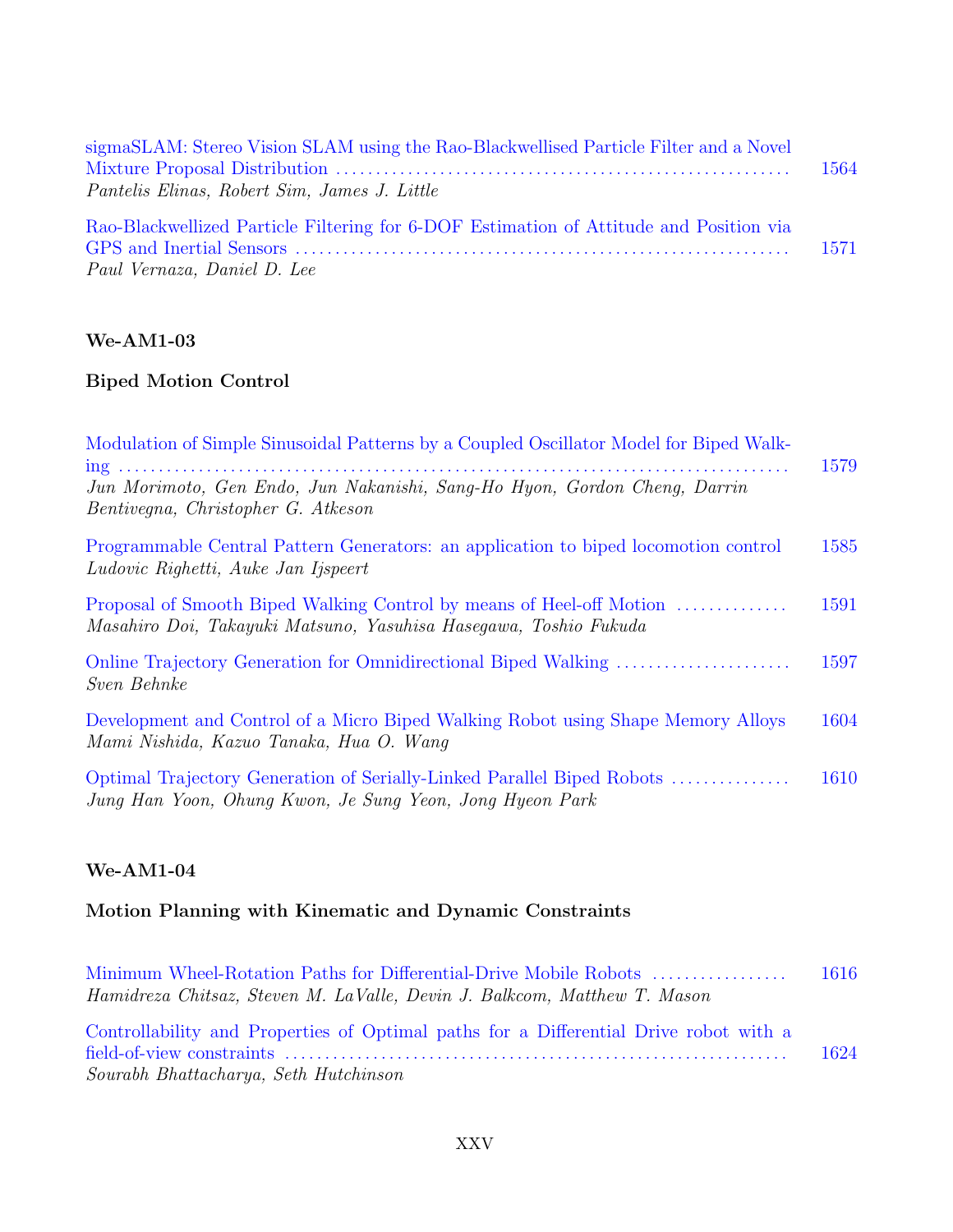| Towards Automated Gait Generation for Dynamic Systems with Non-holonomic Con-<br>Elie Shammas, Howie Choset, Alfred Rizzi | 1630 |
|---------------------------------------------------------------------------------------------------------------------------|------|
| Motion Planning for the Roller Racer with a Sticking/Slipping Switching Model<br>Peng Cheng, Emilio Frazzoli, Vijay Kumar | 1637 |
| Motion Planning for Kinematically Overconstrained Vehicles Using Feedback Primitives<br>Todd D. Murphey                   | 1643 |
| Adriano Fagiolini, Luca Greco, Antonio Bicchi, Benedetto Piccoli, Alessia Marigo                                          | 1649 |

### **Sensing: Motion Analysis and Control**

| Development of Wearable Sensor Combinations for Human Lower Extremity Motion Anal-                                                                            | 1655 |
|---------------------------------------------------------------------------------------------------------------------------------------------------------------|------|
| Tao Liu, Yoshio Inoue, Kyoko Shibata, Haruhiko Morioka                                                                                                        |      |
| Model-Based Estimation of Off-Highway Road Geometry using Single-Axis LADAR and<br>Lars B. Cremean, Richard M. Murray                                         | 1661 |
| Adaptive Observer for the Calibration of the Force-Moment Sensor of a Space Robot<br>Kourosh Parsa, Farhad Aghili                                             | 1667 |
| Optical Torque Sensors for Implementation of Local Impedance Control of the Arm of<br>Dzmitry Tsetserukou, Riichiro Tadakuma, Hiroyuki Kajimoto, Susumu Tachi | 1674 |
|                                                                                                                                                               | 1680 |
| Toshio Hori, Yoshifumi Nishida, Shin'ichi Murakami                                                                                                            |      |
| Sensor Fusion for 3D Human Body Tracking with an Articulated 3D Body Model<br>Steffen Knoop, Stefan Vacek, Rüdiger Dillmann                                   | 1686 |

### **We-AM1-06**

**Multirobot Coverage and Sweeping**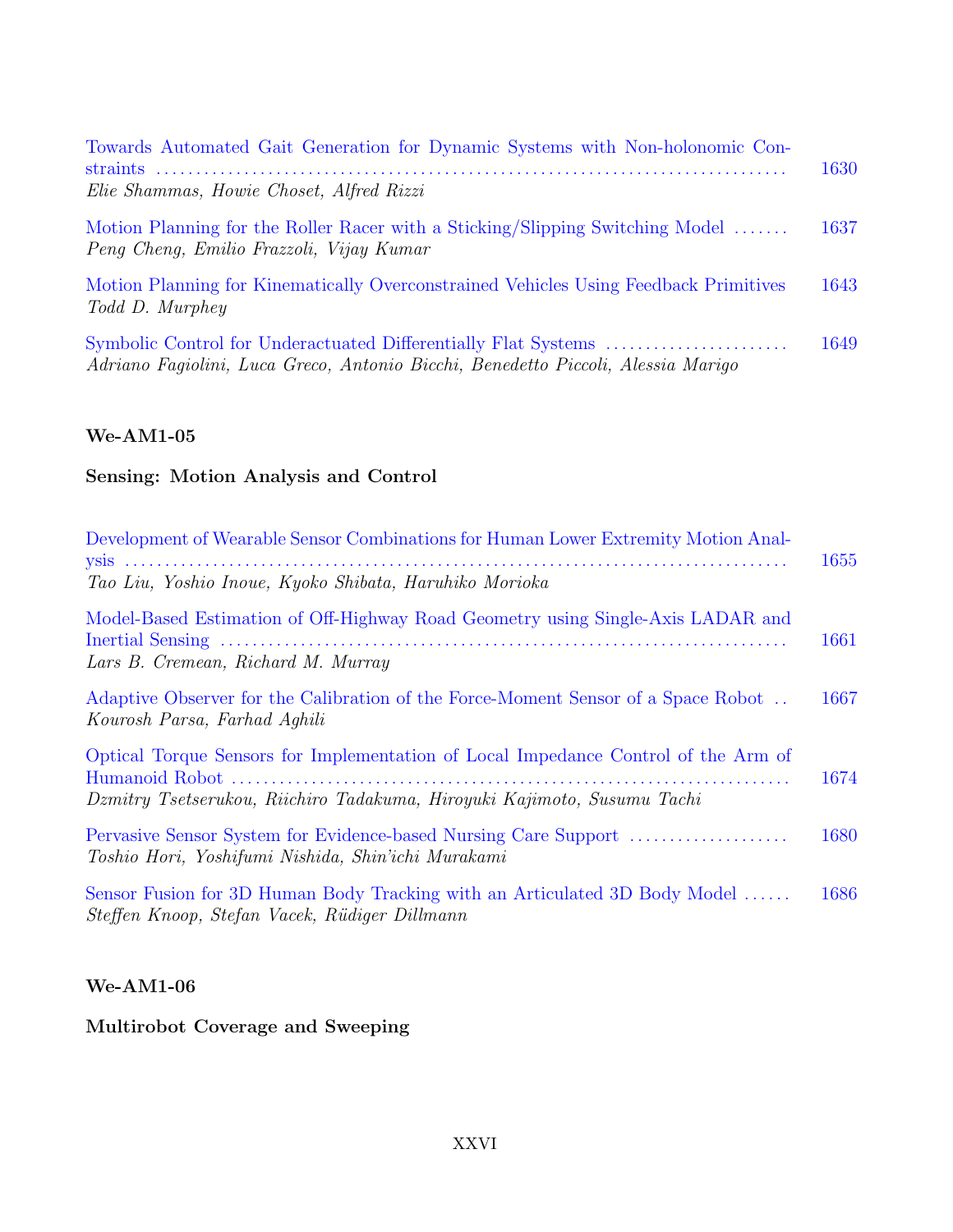| Speeding-Up Multi-Robot Exploration by Considering Semantic Place Information<br>Cyrill Stachniss, óscar Martínez Mozos, Wolfram Burgard | 1692 |
|------------------------------------------------------------------------------------------------------------------------------------------|------|
| Noa Aqmon, Noam Hazon, Gal A. Kaminka                                                                                                    | 1698 |
| Complete Coverage Control for Nonholonomic Mobile Robots in Dynamic Environments<br>Yi Guo, Mohanakrishnan Balakrishnan                  | 1704 |
| Noam Hazon, Fabrizio Mieli, Gal A. Kaminka                                                                                               | 1710 |
| Kjerstin Williams, Joel Burdick                                                                                                          | 1716 |
| Mazda Ahmadi, Peter Stone                                                                                                                | 1724 |

# **Graspless Manipulation**

| Blades: A New Class of Geometric Primitives for Feeding 3D Parts on Vibratory Tracks<br>Onno C. Goemans, Ken Goldberg, A. Frank van der Stappen | 1730 |
|-------------------------------------------------------------------------------------------------------------------------------------------------|------|
| Manipulating a Flat Object Against Stationary Barrier Using Airflows<br>Hyunqpil Moon, Jonathan E. Luntz                                        | 1737 |
| Yusuke Maeda, Satoshi Makita                                                                                                                    | 1743 |
| Qingguo Li, Shahram Payendeh                                                                                                                    | 1749 |
| Simple Motion Planning Algorithms For Ball-Plate Systems With Limited Contact Area<br>Mikhail Svinin, Shiqeyuki Hosoe                           | 1755 |
| Ball Control in High-speed Batting Motion using Hybrid Trajectory Generator<br>Taku Senoo, Akio Namiki, Masatoshi Ishikawa                      | 1762 |

## **We-AM1-08**

**Micro-Nanoscale Systems**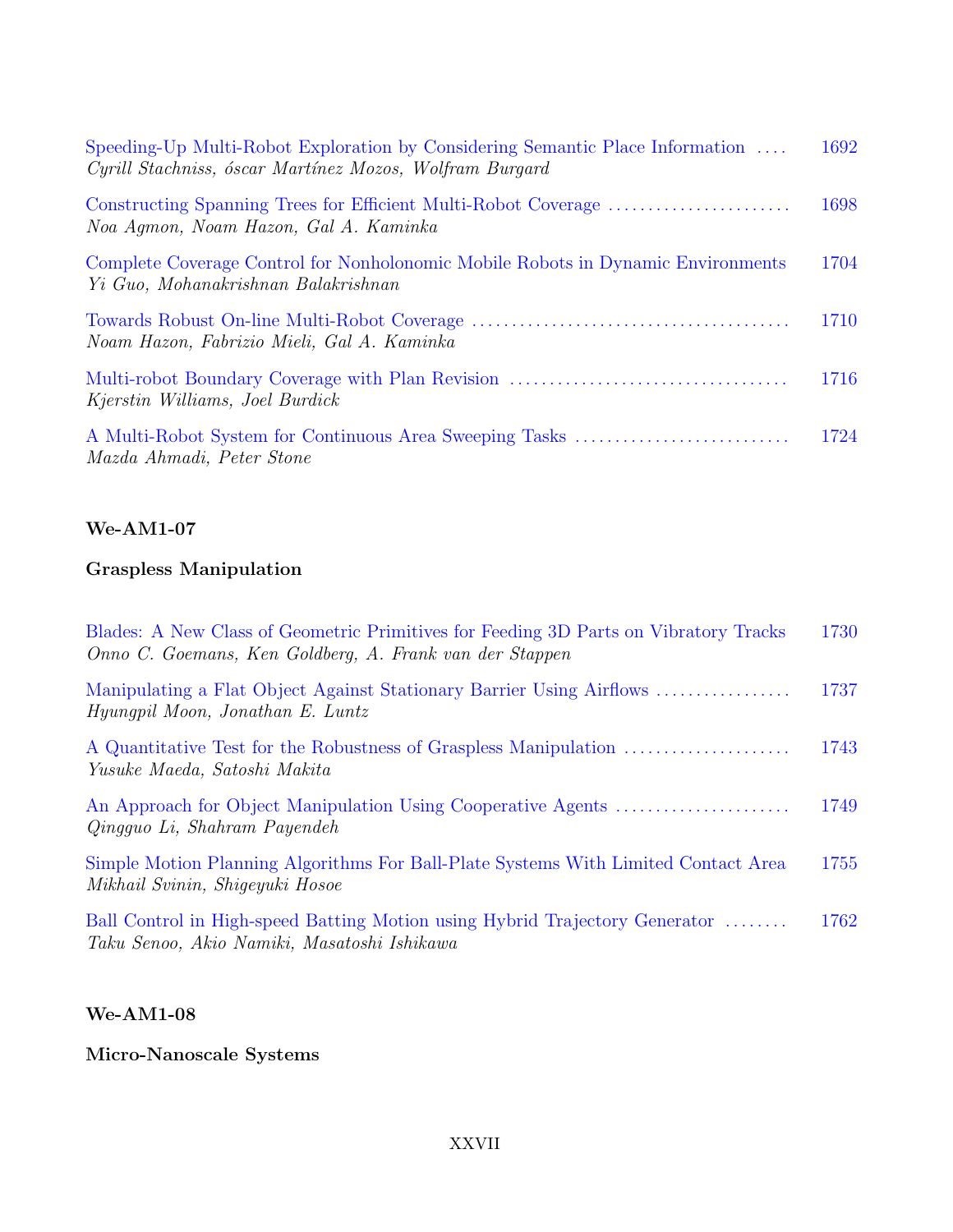| Dynamics Modeling and Analysis of a Swimming Microrobot for Controlled Drug Delivery<br>Huaming Li, Jindong Tan, Mingjun Zhang                                      | 1768 |
|---------------------------------------------------------------------------------------------------------------------------------------------------------------------|------|
| Dynamics Modeling and Analysis of Gene Guns for Gene Therapy<br>Mingjun Zhang, WeiMin Tao, Piero A. Pianetta                                                        | 1774 |
| Leonardo Mattos, Edward Grant, Randy Thresher                                                                                                                       | 1780 |
| An Automated Biological Fluid Dispensing System For Microarray Fabrication Using<br>William Fisher, Mingjun Zhang                                                   | 1786 |
| Characterization of Protein based Spring-like Elastic Joints for Biorobotic Applications<br>Mustapha Hamdi, Gaurav Sharma, Antoine Ferreira, Constantinos Mavroidis | 1794 |
| Design of Classifier to Automate the Evaluation of Protein Crystallization States                                                                                   | 1800 |

Kanako Saitoh, Kuniaki Kawabata, Hajime Asama, Taketoshi Mishima, Mitsuaki Sugahara

### **We-AM1-09**

#### **Actuators I**

| Zhihong Rao, Gary M. Bone                                                                                                                 | 1806 |
|-------------------------------------------------------------------------------------------------------------------------------------------|------|
| A Snake-like Swimming Robot Using IPMC Actuator/Sensor<br>Norihiro Kamamichi, Masaki Yamakita, Kinji Asaka, Zhi-Wei Luo                   | 1812 |
| Nonlinear Grey-Box Identification of Linear Actuators Containing Hysteresis<br>Johan Gunnar, Erik Wernholt, Geir Hovland, Torqny Brogårdh | 1818 |
| Koichi Suzumori, Takayuki Hama, Takefumi Kanda                                                                                            | 1824 |
| Daniel Paluska, Hugh Herr                                                                                                                 | 1830 |
| Masaki Yamakita, Akio Sera, Norihiro Kamamichi, Kinji Asaka, Zhi-Wei Luo                                                                  | 1834 |

#### XXVIII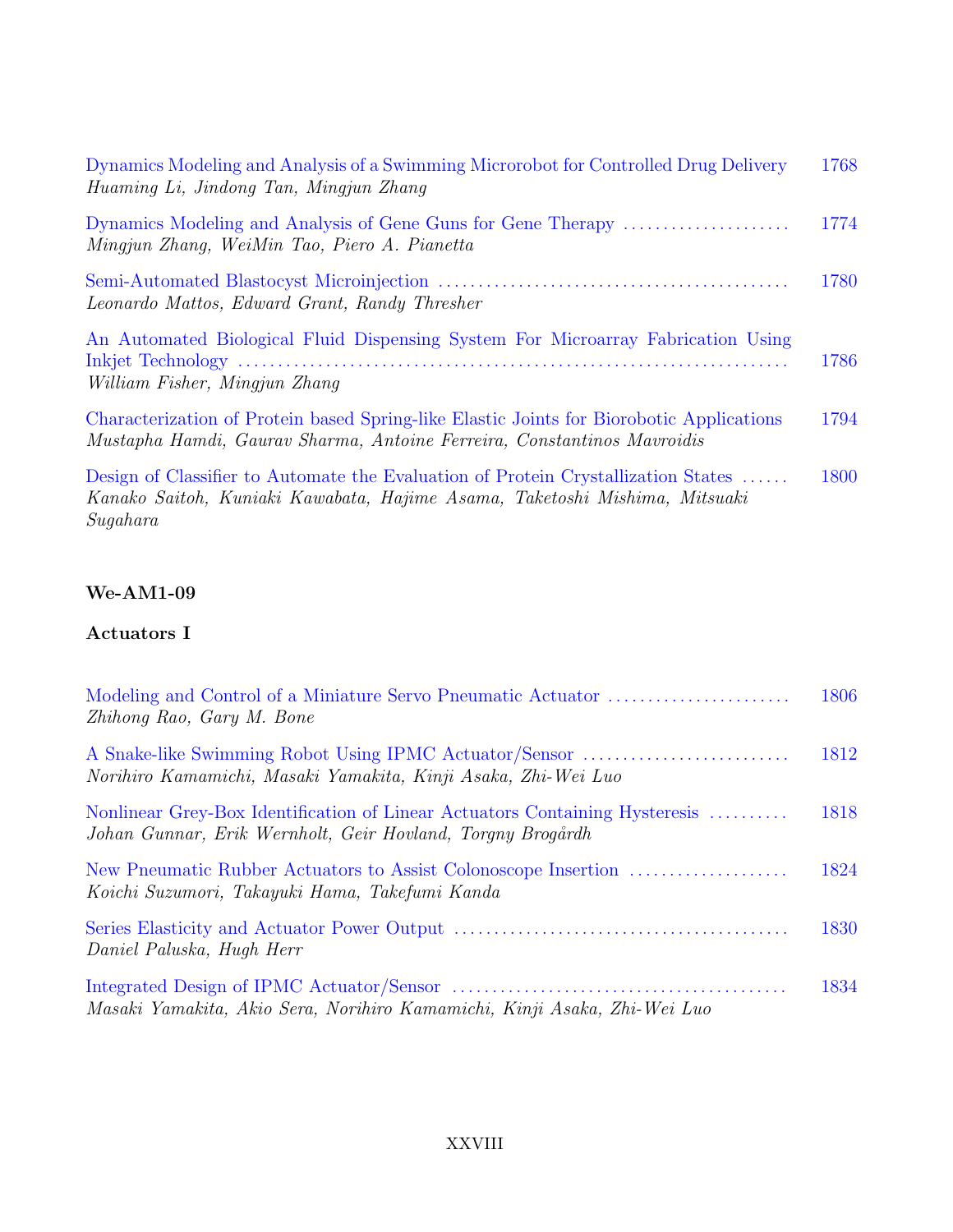### **Redundant Robots**

| Practical Kinematics for Real-Time Implementation of Continuum Robots<br>Bryan A. Jones, William McMahan, Ian D. Walker                                | 1840 |
|--------------------------------------------------------------------------------------------------------------------------------------------------------|------|
| Yunfeng Wang, Gregory S. Chirikjian                                                                                                                    | 1848 |
| Jingzhou Yang, Potratz Jason, Karim Abdel-Malek                                                                                                        | 1854 |
| Human-like Movements of Robotic Arms with Redundant DOFs: Virtual Spring-Damper<br>Suguru Arimoto, Masahiro Sekimoto                                   | 1860 |
| Kinematic Modeling and Redundancy Resolution of Nonholonomic Mobile Manipulators<br>Alessandro De Luca, Giuseppe Oriolo, Paolo Robuffo Giordano        | 1867 |
| An Integrated Approach to Inverse Kinematics and Path Planning for Redundant Manip-<br>Dominik Bertram, James Kuffner, Ruediger Dillmann, Tamim Asfour | 1874 |

### **We-AM2-01**

# **Robot Dynamics**

| Balanced Micro/Macro Contact Model for Forward Dynamics of Rigid Multibody<br>Tomomichi Sugihara, Yoshihiko Nakamura     | 1880 |
|--------------------------------------------------------------------------------------------------------------------------|------|
| Alessandro Macchelli, Stefano Stramigioli, Claudio Melchiorri                                                            | 1886 |
| Roy Featherstone                                                                                                         | 1892 |
| Optimal Braking for Impact Force Reduction Using the Dynamics of Redundant Manip-<br>Seong-Hee Jeong, Takayuki Takahashi | 1898 |
| Katsu Yamane, Yoshihiko Nakamura                                                                                         | 1904 |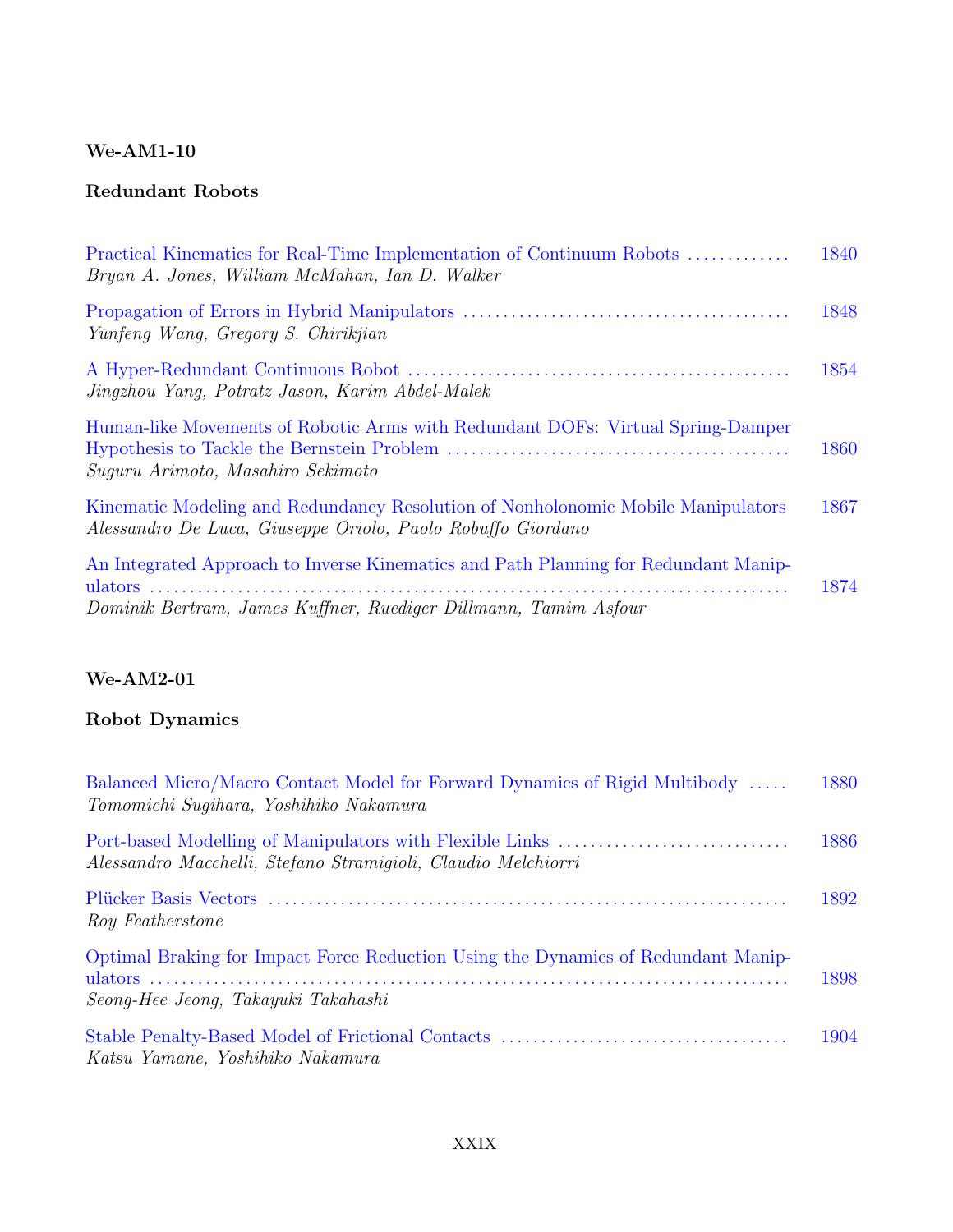| Proximity Queries between Convex Objects: An Interior Point Approach for Implicit |      |
|-----------------------------------------------------------------------------------|------|
|                                                                                   | 1910 |
| Nilanjan Chakraborty, Jufeng Peng, Srinivas Akella, John Mitchell                 |      |

### **Bearing-only SLAM**

| J.M.M. Montiel, Andrew J. Davison                                                                                    | 1917 |
|----------------------------------------------------------------------------------------------------------------------|------|
| A Unified Framework for Nearby and Distant Landmarks in Bearing-Only SLAM<br>Nikolas Trawny, Stergios I. Roumeliotis | 1923 |
| Teresa Vidal-Calleja, Andrew J. Davison, Juan Andrade-Cetto, David W. Murray                                         | 1930 |
| Kostas E. Bekris, Max Glick, Lydia E. Kavraki                                                                        | 1937 |
| P. Jensfelt, D. Kragic, J. Folkesson, M. Björkman                                                                    | 1944 |
| Bearing-Only Landmark Initialization by Using SUF with Undistorted SIFT Features<br>Xiang Wang, Hong Zhang           | 1951 |

#### **We-AM2-03**

#### **Biped Contact and Stability**

| Douglas Turk, Gordon Wyeth                                                                                                                                                                                                   | 1957 |
|------------------------------------------------------------------------------------------------------------------------------------------------------------------------------------------------------------------------------|------|
| Contact Consistent Control Framework for Humanoid Robots<br>Jaeheung Park, Oussama Khatib                                                                                                                                    | 1963 |
| Nirut Naksuk, C. S. George Lee                                                                                                                                                                                               | 1970 |
| A Universal Stability Criterion of the Foot Contact of Legged Robots - Adios ZMP<br>Hirohisa Hirukawa, Shizuko Hattori, Kensuke Harada, Shuuji Kajita, Kenji<br>Kaneko, Fumio Kanehiro, Kiyoshi Fujiwara, Mitsuharu Morisawa | 1976 |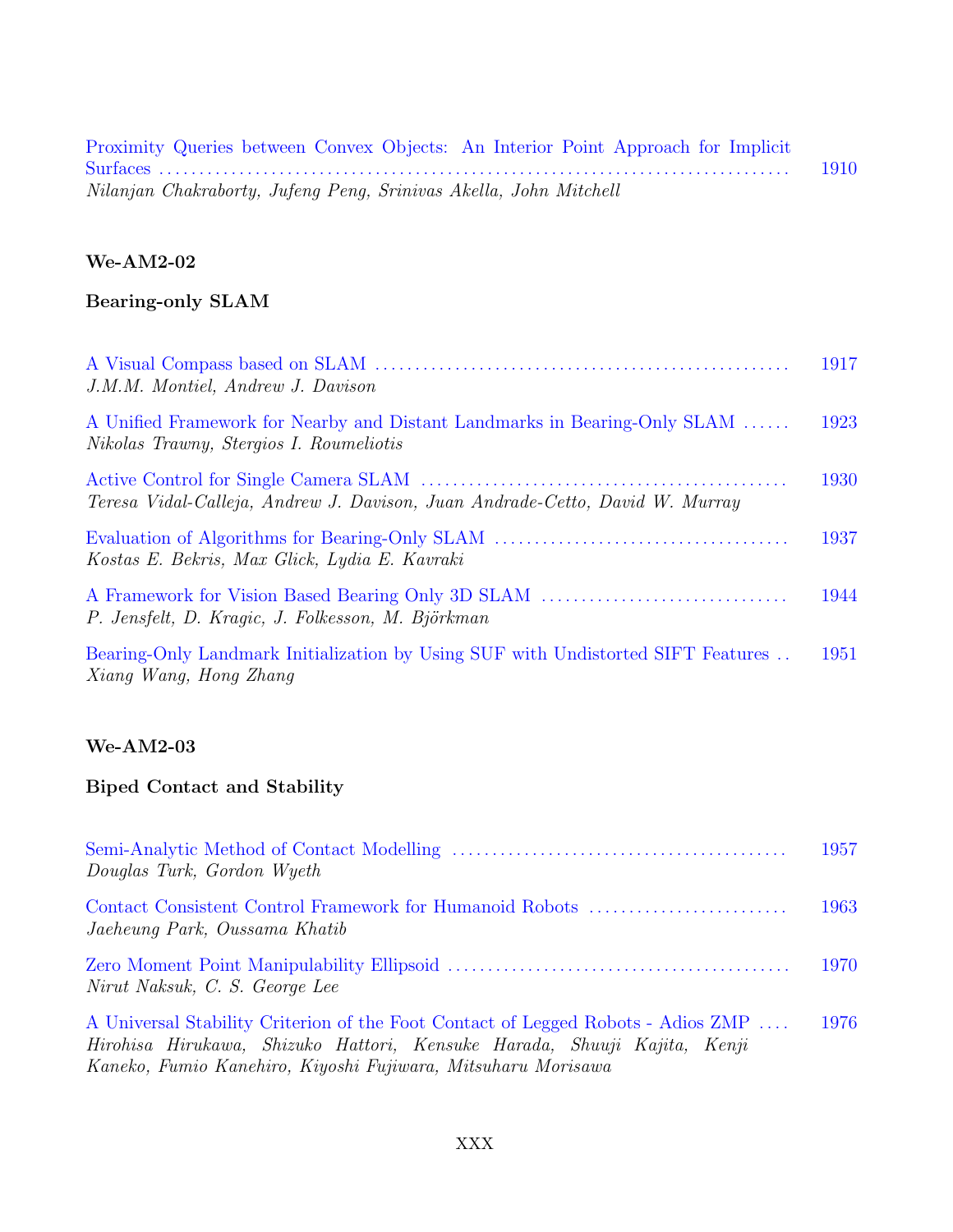| Computing 3-Legged Equilibrium Stances in Three-Dimensional Gravitational Environ- |      |
|------------------------------------------------------------------------------------|------|
|                                                                                    | 1984 |
| Yizhar Or, Elon Rimon                                                              |      |
|                                                                                    | 1990 |
| Shinya Aoi, Kazuo Tsuchiya                                                         |      |

#### **Motion Planning for Manipulation**

| Swing-Free Trajectory Generation for Dual Cooperative Manipulators using Dynamic                                                                                                      | 1997 |
|---------------------------------------------------------------------------------------------------------------------------------------------------------------------------------------|------|
| Daniel Zameroski, Gregory Starr, John Wood, Ron Lumia                                                                                                                                 |      |
| Self-Motion Graph in Path Planning for Redundant Robots along Specified End-Effector<br>Zhenwang Yao, Kamal Gupta                                                                     | 2004 |
| Dennis Nieuwenhuisen, A. Frank van der Stappen, Mark H. Overmars                                                                                                                      | 2010 |
| Luis Guilamo, James Kuffner, Koichi Nishiwaki, Satoshi Kaqami                                                                                                                         | 2017 |
| Searching Methodology with Goal State Optimization Considering Computational Re-<br>source Constraints - Application of the Method to the Task of Rearranging Several Mov-<br>Jun Ota | 2023 |
| Reactive Rearrangement of Parts under Sensor Inaccuracy: Particle Filter Approach<br>Halûk Bayram, Ayşin Ertüzün, H. Işil Bozma                                                       | 2029 |

#### **We-AM2-05**

#### **Sensing: Olfactory and Visual**

A Real-Time 3D IR Camera Based on Hierarchical Orthogonal Coding . . . . . . . . . . . . . . . . 2035 Sukhan Lee, Jongmoo Choi, Seungsub Oh, Jaehyuk Ryu, Jungrae Park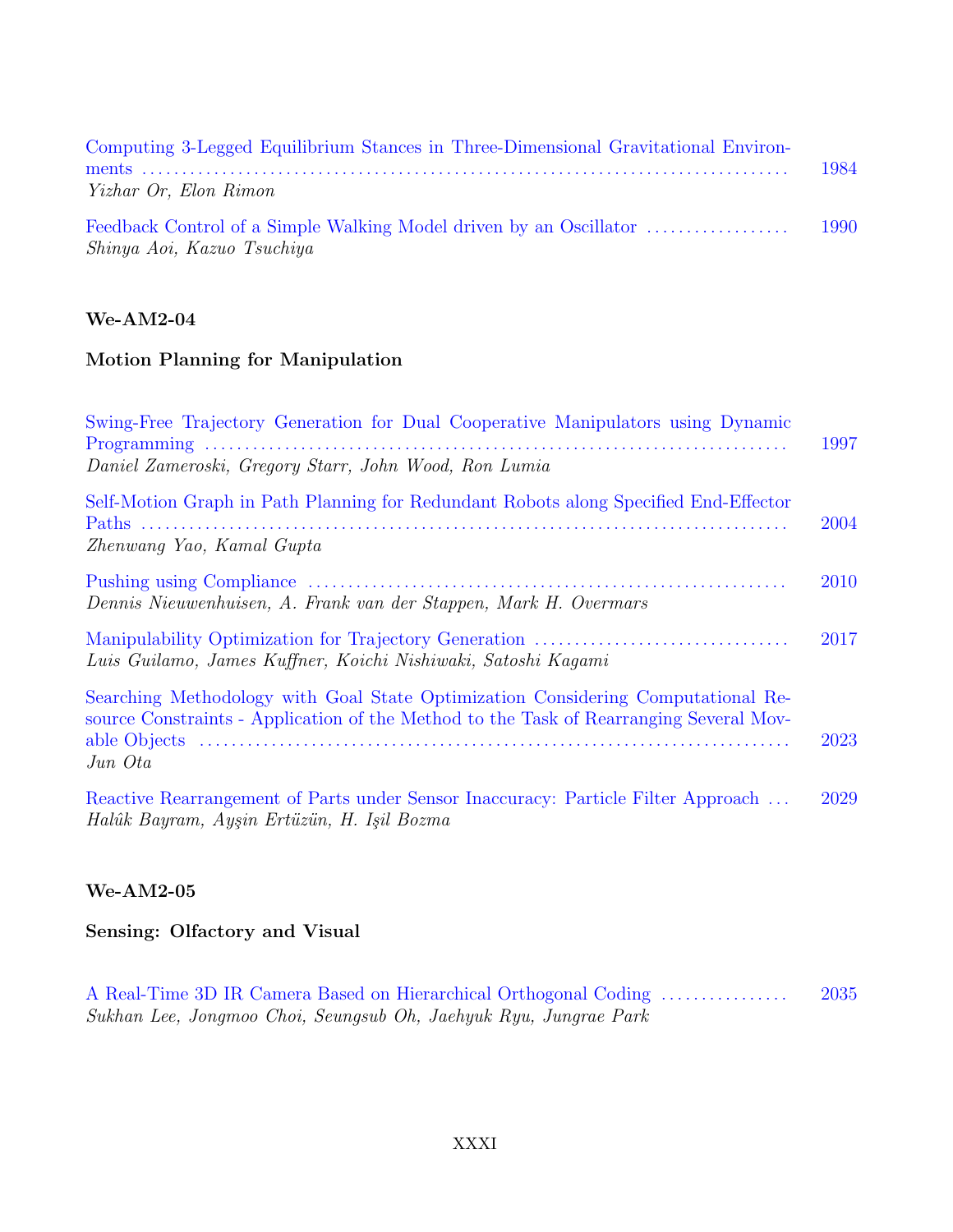| Bi-Modal Search Using Complementary Sensing (Olfaction/Vision) for Odour Source Lo-<br>Gideon Kowadlo, David Rawlinson, R. Andy Russell, Ray Jarvis | 2041 |
|-----------------------------------------------------------------------------------------------------------------------------------------------------|------|
| Simulated Odor Tracking in a Plane Normal to the Wind Direction<br>Adam J. Rutkowski, Mark A. Willis, Roger D. Quinn                                | 2047 |
| Integration of Visual and Inertial Information for Egomotion: a Stochastic Approach<br>Justin Domke, Yiannis Aloimonos                              | 2053 |
| CMOS+FPGA Vision System for Visual Feedback of Mechanical Systems<br>Kazuhiro Shimizu, Shinichi Hirai                                               | 2060 |
| An Ecological Approach to Odour Recognition in Intelligent Environments<br>Mathias Broxvall, Silvia Coradeschi, Amy Loutfi, Alessandro Saffiotti    | 2066 |

## **Robot Sensor Networks**

| Evaluation of a Large Scale Pervasive Embedded Network for Robot Path Planning<br>Keith J. OHara, Victor Bigio, Shaun Whitt, Daniel Walker, Tucker Balch | 2072 |
|----------------------------------------------------------------------------------------------------------------------------------------------------------|------|
| Range-Only SLAM for Robots Operating Cooperatively with Sensor Networks<br>Joseph Djugash, Sanjiv Singh, George Kantor, Wei Zhang                        | 2078 |
| Towards the Deployment of a Mobile Robot Network with End-To-End Performance Guar-                                                                       | 2085 |
| Mong-ying A. Hsieh, Anthony Cowley, Vijay Kumar, Camillo J. Taylor                                                                                       |      |
| Data Muling over Underwater Wireless Sensor Networks using an Autonomous Underwa-<br>Matthew Dunbabin, Peter Corke, Iuliu Vasilescu, Daniela Rus         | 2091 |
| Michael Huntwork, Amit Goradia, Ning Xi, Clayton Haffner, Chad Klochko, Matt<br><i>Mutka</i>                                                             | 2099 |
| Autonomous Enhancement of Disruption Tolerant Networks<br>Brendan Burns, Oliver Brock, Brian Neil Levine                                                 | 2105 |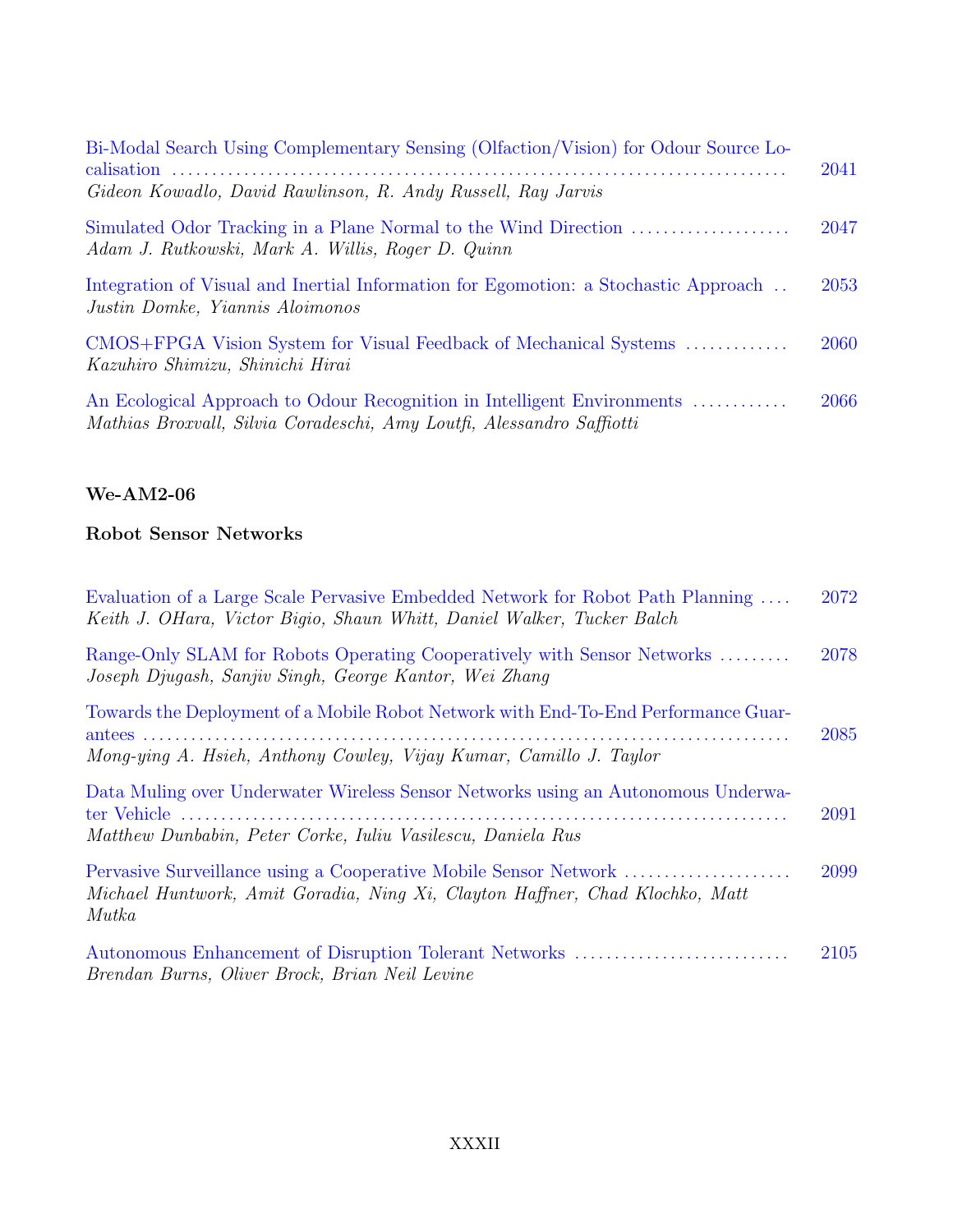### **Grasping: Planning and Control**

| Closed-loop Controller for a Bio-inspired Multi-fingered Underactuated Prosthesis<br>C. Cipriani, F. Zaccone, G. Stellin, L. Beccai, G. Cappiello, M. C. Carrozza, P.<br>Dario | 2111 |
|--------------------------------------------------------------------------------------------------------------------------------------------------------------------------------|------|
| The CX-Space A Unified Paradigm for Grasping Using Multifingered Hands<br>Arjang Hourtash                                                                                      | 2117 |
| Stable "Blind Grasping" of a 3-D Object under Non-Holonomic Constraints<br>Suguru Arimoto, Morio Yoshida, Ji-Hun Bae                                                           | 2124 |
| A Unified Control Scheme for a Whole Robotic Arm-Fingers System in Grasping and<br>Ji-Hun Bae, Suguru Arimoto, Ryuta Ozawa, Masahiro Sekimoto, Morio Yoshida                   | 2131 |
| Peam Pipattanasomporn, Attawith Sudsang                                                                                                                                        | 2137 |
| A Grasp Planning for Picking up an Unknown Object for a Mobile Manipulator<br>Kimitoshi Yamazaki, Masahiro Tomono, Takashi Tsubouchi, Shin'ichi Yuta                           | 2143 |

#### **We-AM2-08**

### **Aerial Robotics: Avionics**

| A Reinforcement Learning Approach to Lift Generation in Flapping MAVs: Simulation                                         | 2150 |
|---------------------------------------------------------------------------------------------------------------------------|------|
| Mehran Motamed, Joseph Yan                                                                                                |      |
| A Multiplatform On-board Processing System for Miniature Unmanned Vehicles<br>R. D. Garcia, K. P. Valavanis, M. Kontitsis | 2156 |
| Autonomous Hovering of a Fixed-Wing Micro Air Vehicle<br>William E. Green, Paul Y. Oh                                     | 2164 |
| Attitude Estimation on SO(3) based on Direct Inertial Measurements<br>Tarek Hamel, Robert Mahony                          | 2170 |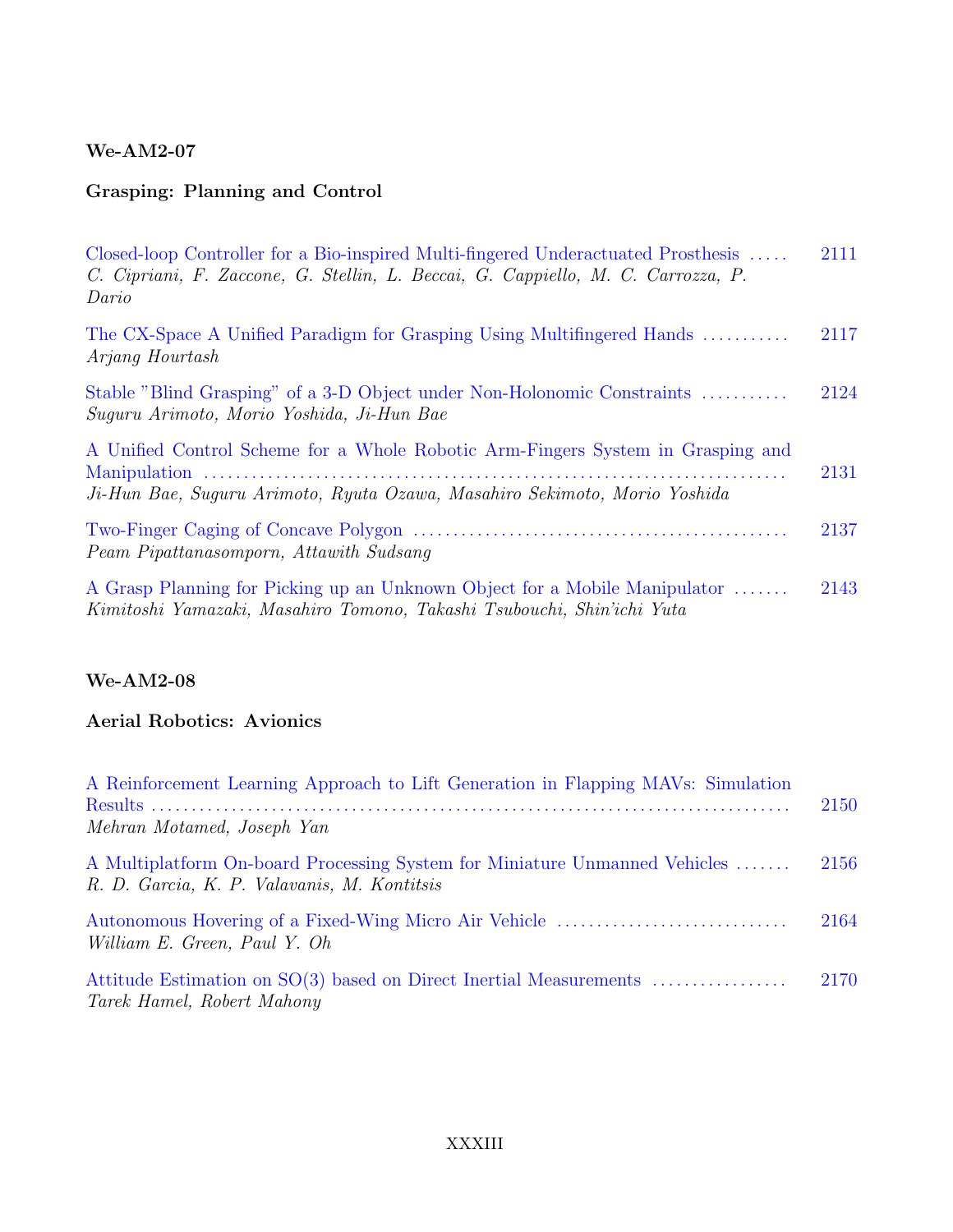| Feasibility Study of an Actuator for Flapping Flight Using Fluid-Structure Interaction                                             | 2176 |
|------------------------------------------------------------------------------------------------------------------------------------|------|
| Masaki Hamamoto, Yoshiji Ohta, Keita Hara, Toshiaki Hisada                                                                         |      |
| Sensor Selection and Placement for Failure Diagnosis in Networked Aerial Robots<br>Nagarajan Kandasamy, Fadi A. Aloul, T. John Koo | 2182 |

### **Actuators II**

| Farhad Aghili                                                                                                                                                             | 2188 |
|---------------------------------------------------------------------------------------------------------------------------------------------------------------------------|------|
| MACCEPA: The Mechanically Adjustable Compliance and Controllable Equilibrium Po-<br>Ronald Van Ham, Bram Vanderborght, Michaël Van Damme, Björn Verrelst, Dirk<br>Lefeber | 2195 |
| Antagonistic Control of Multi-DOF Joint by Using the Actuator with Non-Linear Elas-<br>Koichi Koqanezawa, Toshiki Nakazawa, Tomoya Inaba                                  | 2201 |
| A 2-DOF Electrostatic Sheet Conveyer Using Wire Mesh for Desktop Automation<br>Akio Yamamoto, Hisatomo Yoshioka, Toshiro Higuchi                                          | 2208 |
| Design of Vast DOF Artificial Muscle Actuators with a Cellular Array Structure and Its<br>Kyu-Jin Cho, Josiah Rosmarin, Harry Asada                                       | 2214 |
| Igmo Koo, Kwangmok Jung, Jachoon Koo, Jea-do Nam, Youngkwan Lee, Hyouk<br>Ryeol Choi                                                                                      | 2220 |

### **We-PM1-01**

### **Motion and Force Control**

| Adaptive Jacobian Motion and Force Tracking Control for Constrained Robot with Un- |      |
|------------------------------------------------------------------------------------|------|
|                                                                                    | 2226 |
| C. C. Cheah, Y. Zhao, J. J. E. Slotine                                             |      |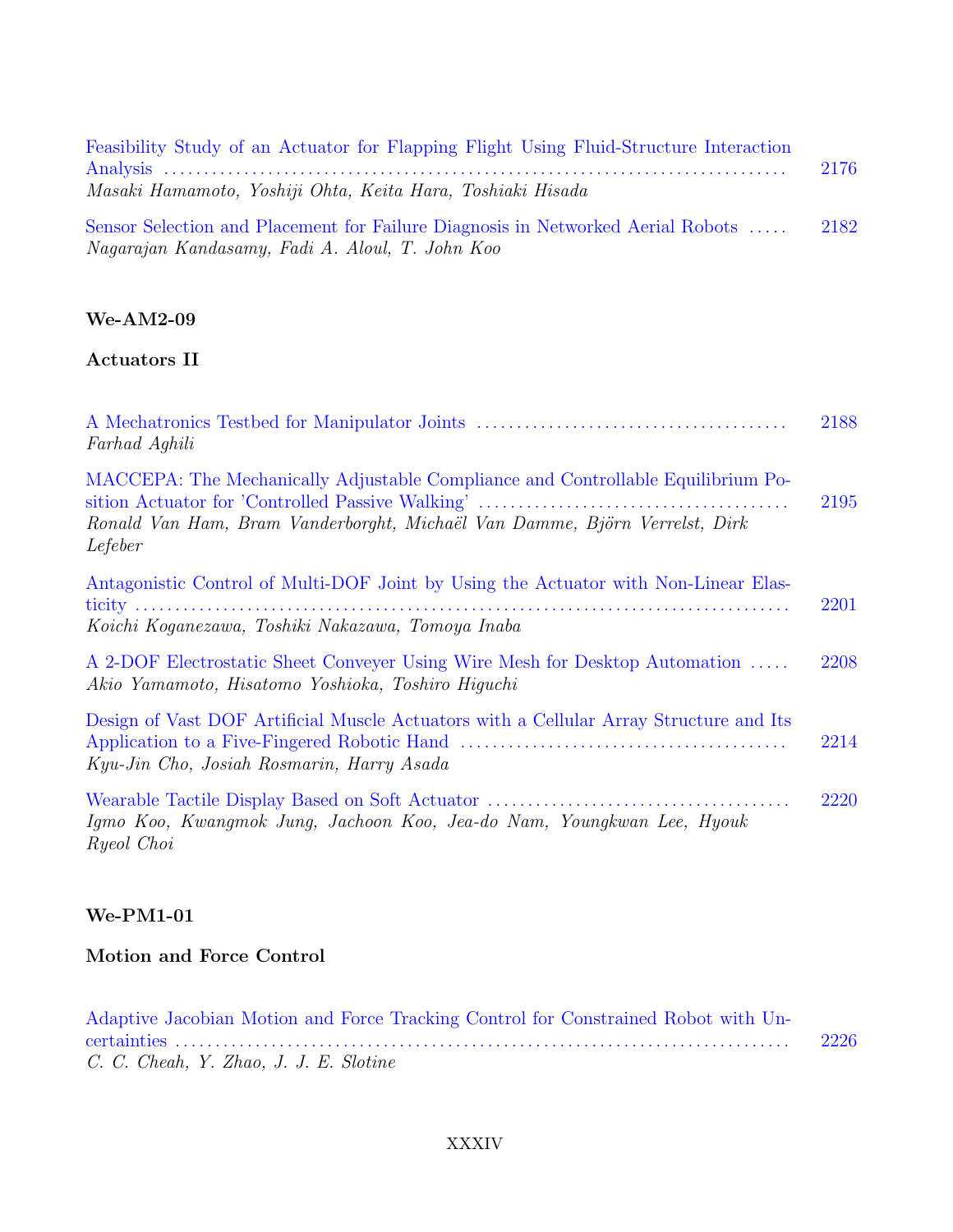| A Two-Loop Implicit Force/Position Control Structure, Based on a Simple Linear Model:<br>Rafael Osypiuk, Torsten Kröger, Bernd Finkemeyer, Friedrich M. Wahl               | 2232 |
|----------------------------------------------------------------------------------------------------------------------------------------------------------------------------|------|
| A Passive Formulation of Force Control for Kinematically Constrained Manipulators<br>Nabil Zemiti, Guillaume Morel, Barthélemy Cagneau, Delphine Bellot, Alain<br>Micaelli | 2238 |
| Hybrid Vision-Force Robot Control for Tasks on Unknown Smooth Surfaces<br>Antonio C. Leite, Fernando Lizarralde, Liu Hsu                                                   | 2244 |
| Development of 4-DOFs Forceps with Force Sensing using Pneumatic Servo System<br>Kotaro Tadano, Kenji Kawashima                                                            | 2250 |
| Cutting, 'by Pressing and Slicing', Applied to the Robotic Cut of Bio-materials, Part II:<br>Debao Zhou, Mark R. Claffee, Kok-Meng Lee, Gary V. McMurray                   | 2256 |

# **Relative Localization and Mapping**

| Edwin Olson, John Leonard, Seth Teller                                                                                            | 2262 |
|-----------------------------------------------------------------------------------------------------------------------------------|------|
| nScan-Matching: Simultaneous Matching of Multiple Scans and Application to SLAM.<br>Peter Biber, Wolfgang Straßer                 | 2270 |
| On the Treatment of Relative-Pose Measurements for Mobile Robot Localization<br>Anastasios I. Mourikis, Stergios I. Roumeliotis   | 2277 |
| Kristopher R. Beevers, Wesley H. Huang                                                                                            | 2285 |
| Andrea Censi                                                                                                                      | 2291 |
| Mapping Large Scale Environments Using Relative Position Information among Land-<br>Shoudong Huang, Zhan Wang, Gamini Dissanayake | 2297 |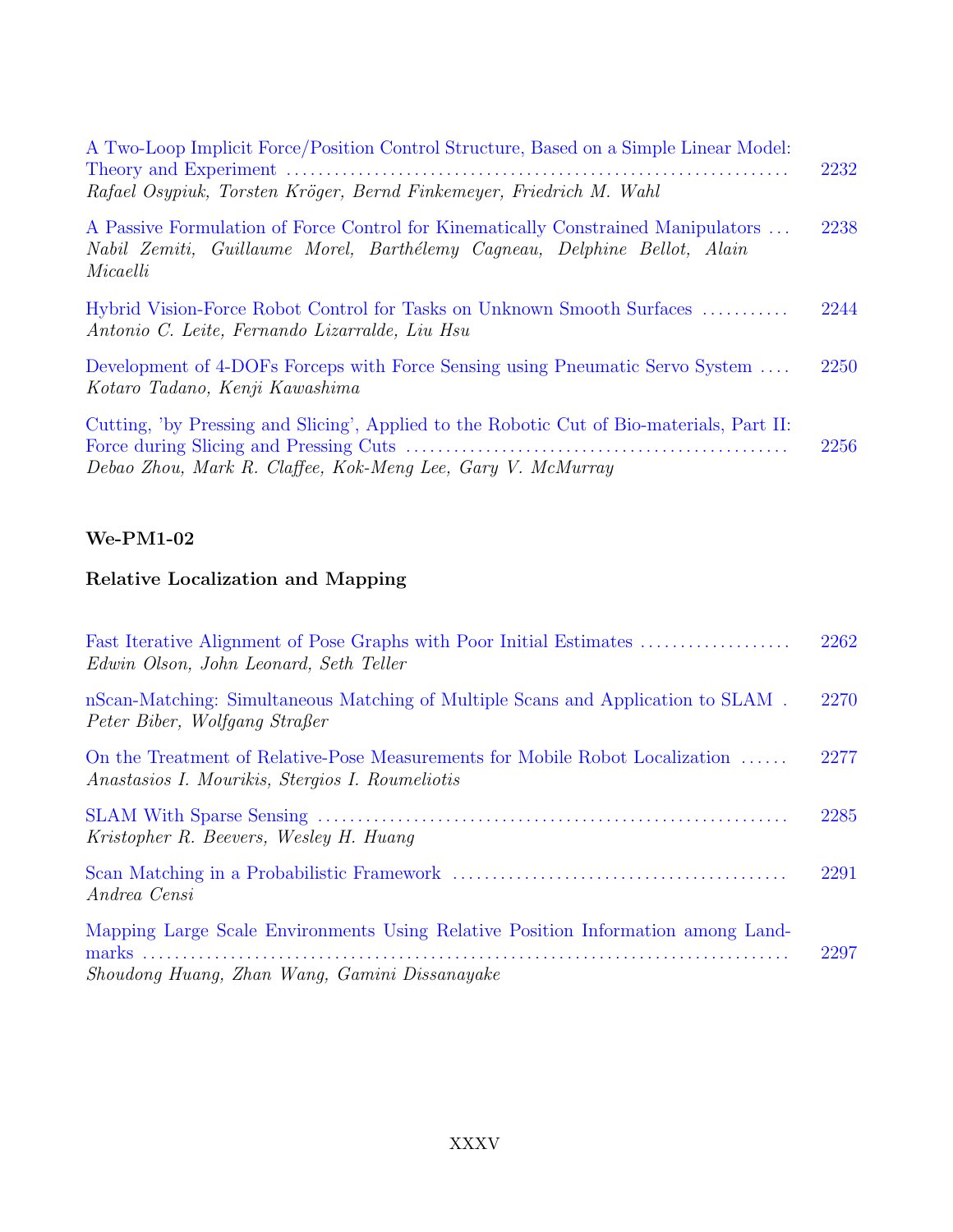### **Biomimetic Mechanisms**

| Modeling of the Supporting Legs for Designing Biomimetic Water Strider Robots<br>Yun Seong Song, Steve H. Suhr, Metin Sitti     | 2303 |
|---------------------------------------------------------------------------------------------------------------------------------|------|
| Junzhi Yu, Yonghui Hu, Ruifeng Fan, Long Wang, Jiyan Huo                                                                        | 2311 |
| Ilian A. Bonev, Damien Chablat, Philippe Wenger                                                                                 | 2317 |
| Design of Flapping Mechanism Based on Transverse Bending Phenomena in Insects<br>Zaeem A. Khan, Sunil K. Agrawal                | 2323 |
| Geckobot: A Gecko Inspired Climbing Robot Using Elastomer Adhesives<br>Ozgur Unver, Ali Uneri, Alper Aydemir, Metin Sitti       | 2329 |
| W. McMahan, C. D. Rahn, V. Chitrakaran, M. Csencsits, D. Dawson, I. D.<br>Walker, B. A. Jones, M. Pritts, D. Dienno, M. Grissom | 2336 |

#### **We-PM1-04**

## **Motion Planning in Changing Environments**

| A Greedy Strategy for Tracking a Locally Predictable Target among Obstacles<br>Tirthankar Bandyopadhyay, Yuanping Li, Marcelo H. Ang Jr., David Hsu | 2342 |
|-----------------------------------------------------------------------------------------------------------------------------------------------------|------|
| PRIDE: A Hierarchical, Integrated Prediction Framework for Autonomous On-Road Driv-<br>Craig Schlenoff, Raj Madhavan, Zeid Kootbally                | 2348 |
| Oriented Visibility Graphs: Low-Complexity Planning in Real-Time Environments<br>David Wooden, Magnus Edgerstedt                                    | 2354 |
| Fast Generator of Multiple Collision-Free Trajectories in Dynamic Environments<br>Enrique J. Bernabeu                                               | 2360 |
| Anytime Path Planning and Replanning in Dynamic Environments<br>Jur van den Berg, Dave Ferguson, James Kuffner                                      | 2366 |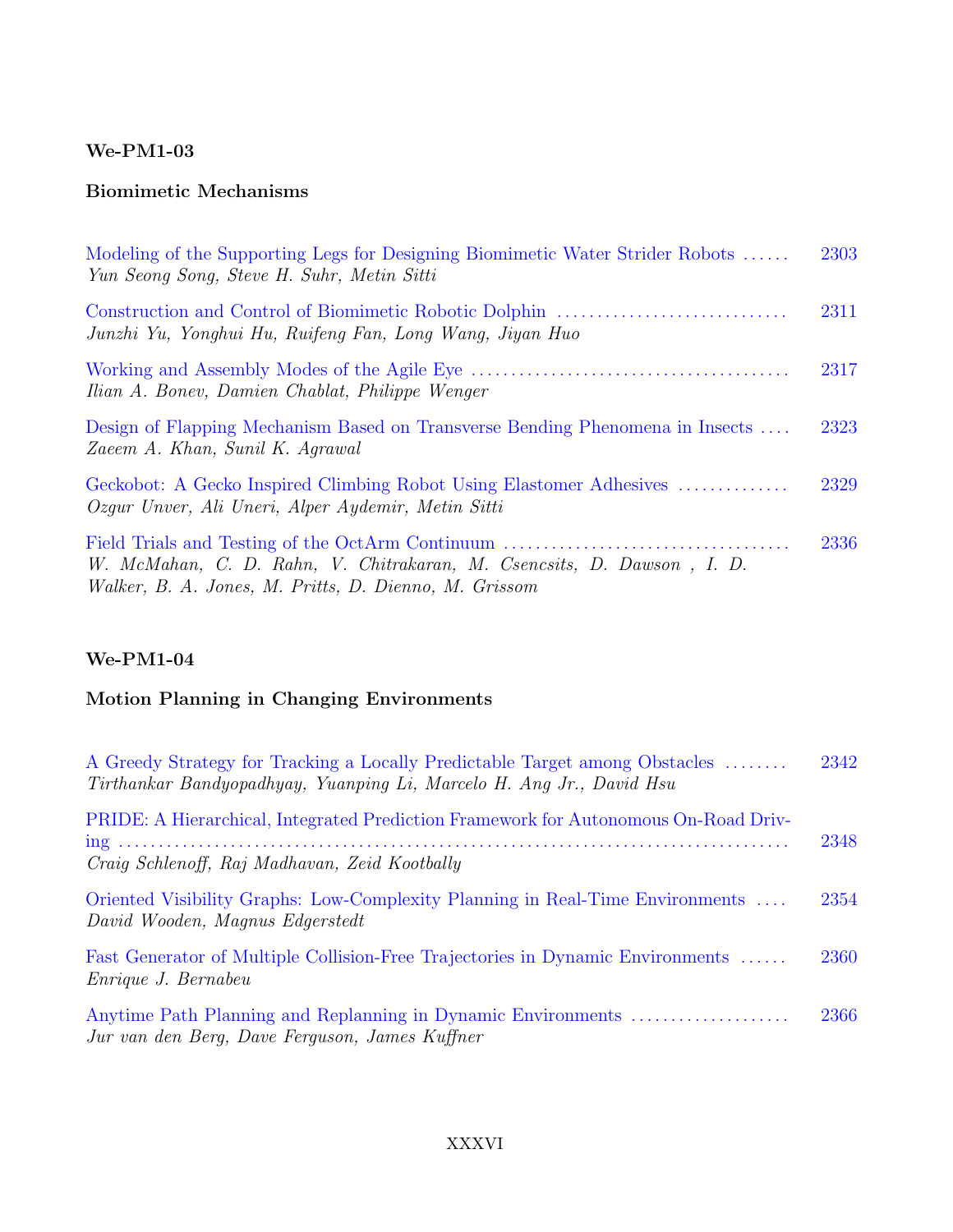| Anytime Dynamic Path-Planning with Flexible Probabilistic Roadmaps | 2372 |
|--------------------------------------------------------------------|------|
| Khaled Belghith, Froduald Kabanza, Leo Hartman, Roger Nkambou      |      |

## **Visual Servoing**

| G. López-Nicolás, C. Saqués, J.J. Guerrero, D. Kragic, P. Jensfelt                                              | 2378 |
|-----------------------------------------------------------------------------------------------------------------|------|
| H. Hadj-Abdelkader, Y. Mezouar, N. Andreff, P. Martinet                                                         | 2385 |
| A Quaternion Formulation for Homography-based Visual Servo Control<br>G. Hu, W. E. Dixon, S. Gupta, N. Fitz-Coy | 2391 |
| Selim Benhimane, Ezio Malis                                                                                     | 2397 |
| Peter Preisig, Danica Kragic                                                                                    | 2403 |
| Anup S. Sabbi, Manfred Huber                                                                                    | 2409 |

#### **We-PM1-06**

# **Distributed and Decentralized Multirobot Systems**

| A Decentralized Motion Coordination Strategy for Dynamic Target Tracking<br>Timothy H. Chung, Joel W. Burdick, Richard M. Murray                             | 2416 |
|--------------------------------------------------------------------------------------------------------------------------------------------------------------|------|
| Chan Sze Kong, New Ai Peng, Ioannis Rekleitis                                                                                                                | 2423 |
| Totally Distributed Motion Control of Sphere World Multi-Agent Systems Using Decen-<br>Dimos V. Dimarogonas, Kostas J. Kyriakopoulos, Dimitris Theodorakatos | 2430 |
| Docking Station Relocation for Maximizing Longevity of Distributed Robotic Teams<br>Andrew Drenner, Nikolaos Papanikolopoulos                                | 2436 |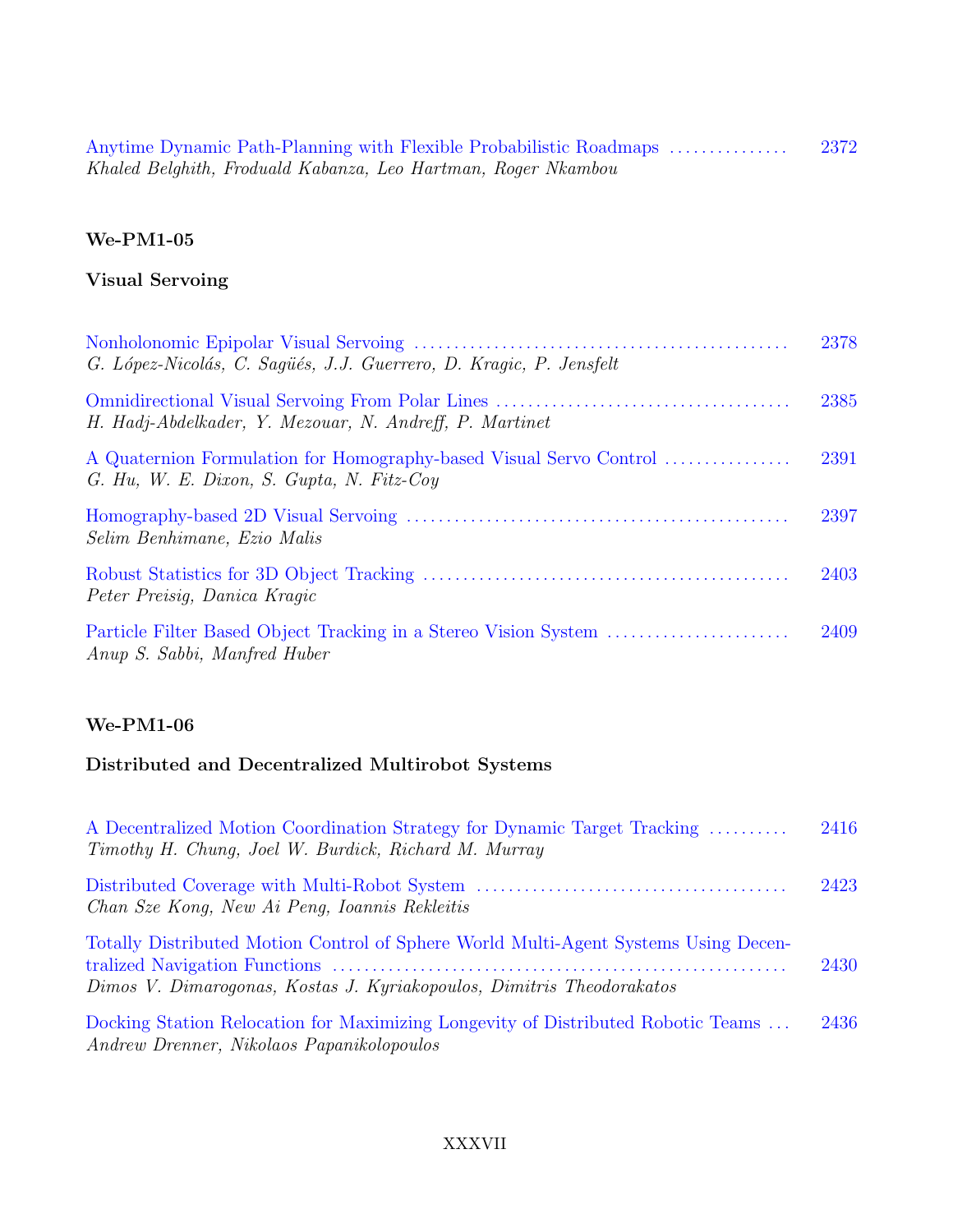| Mong-ying A. Hsieh, Vijay Kumar                                                             | 2442 |
|---------------------------------------------------------------------------------------------|------|
| Probabilistic Verification of a Decentralized Policy for Conflict Resolution in Multi-Agent | 2448 |
| Lucia Pallottino, Vincenzo Giovanni Scordio, Emilio Frazzoli, Antonio Bicchi                |      |

## **Soft Finger and Object Grasping**

| Study on Hemispherical Soft-Fingered Handling for Fine Manipulation by Minimum<br>Takahiro Inoue, Shinichi Hirai                                   | 2454 |
|----------------------------------------------------------------------------------------------------------------------------------------------------|------|
| Soft Object Manipulation by Simultaneous Control of Motion and Deformation<br>Mizuho Shibata, Shinichi Hirai                                       | 2460 |
| Samuel Rodríguez, Jyh-Ming Lien, Nancy M. Amato                                                                                                    | 2466 |
| Efficient Continuous Re-grasp Planning for Moving and Deforming Planar Objects<br>Tripuresh Mishra, Prithwijit Guha, Ashish Dutta, K. S. Venkatesh | 2472 |
| Motion Planning for Robotic Manipulation of Deformable Linear Objects<br>Mitul Saha, Pekka Isto                                                    | 2478 |
| Hidefumi Wakamatsu, Akira Tsumaya, Eiji Arai, Shinichi Hirai                                                                                       | 2485 |

## **We-PM1-08**

### **Aerial Robotics: Guidance and Control**

| A Hierarchical Control Strategy for the Autonomous Navigation of a Ducted Fan Flying                                                    | 2491 |
|-----------------------------------------------------------------------------------------------------------------------------------------|------|
| Jean Michel Pflimlin, Tarek Hamel, Philippe Soueres, Robert Mahony                                                                      |      |
| Unmanned Aerial Vehicle (UAV) Modelling Based on Supervised Neural Networks<br>R. San Martin, A. Barrientos, P. Gutierrez, J. del Cerro | 2497 |

#### XXXVIII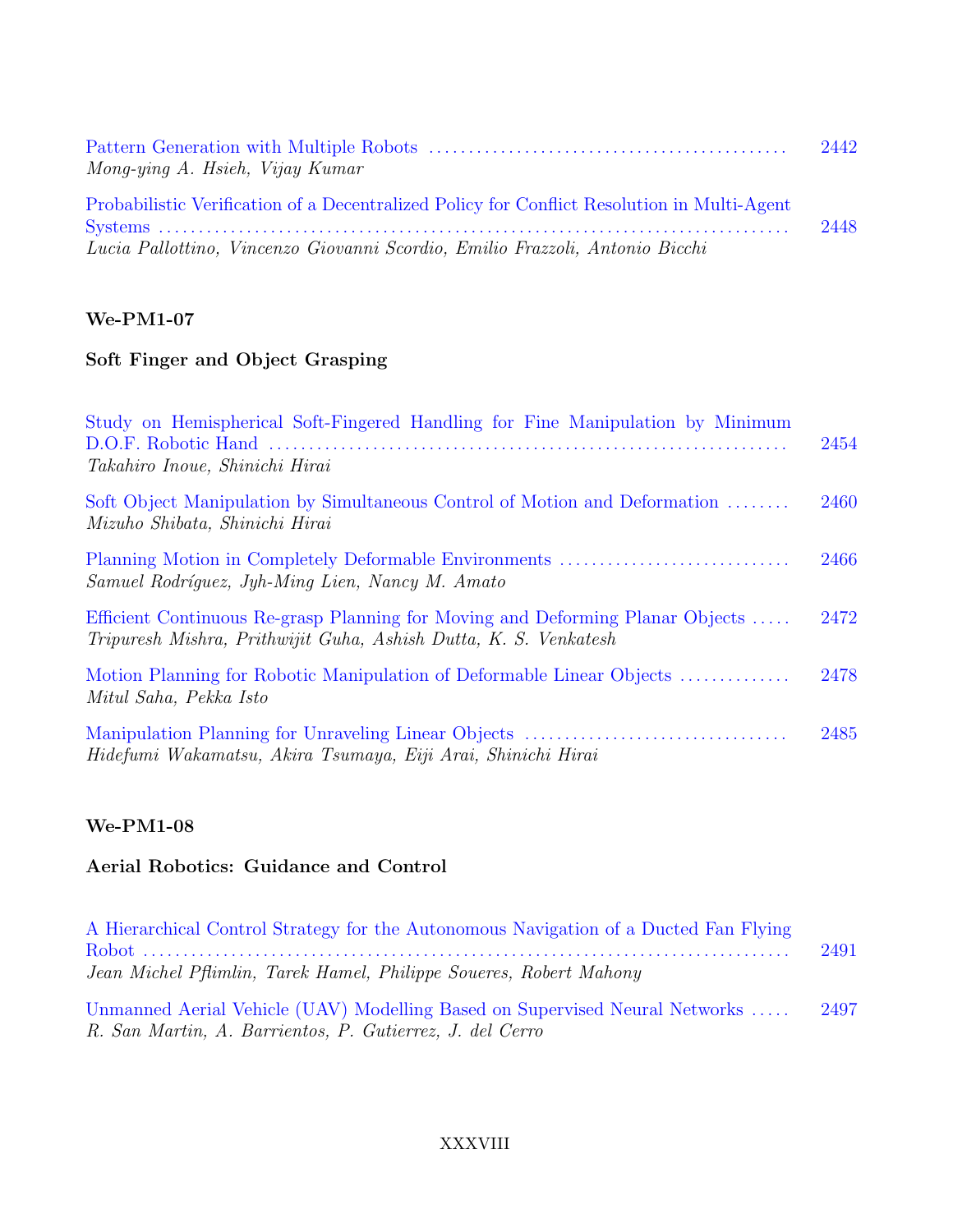| A Visual Servoing Approach for Tracking Features in Urban Areas Using an Autonomous<br>Luis Mejías, Srikanth Saripalli, Gaurav S. Sukhatme                     | 2503 |
|----------------------------------------------------------------------------------------------------------------------------------------------------------------|------|
| A Hardware-in-the-Loop Test Rig for Designing Near-Earth Aerial Robotics<br>Vefa Narli, Paul Y. Oh                                                             | 2509 |
| An Analysis of the Zero-Dynamics for Visual Servo Control of a Ducted Fan UAV<br>Abdelhamid Chriette                                                           | 2515 |
| Recursive Bayesian Search-and-Tracking Using Coordinated UAVs for Lost Targets<br>Tomonari Furukawa, Frederic Bourgault, Benjamin Lavis, Hugh F. Durrant-Whyte | 2521 |

### **Modular Robotics**

| The Deformation Robot: a Biologically Inspired Homogeneous Modular Robot<br>Kasper Støy                             | 2527 |
|---------------------------------------------------------------------------------------------------------------------|------|
| Selecting a Meta-Module to Shape-Change the ATRON Self-Reconfigurable Robot<br>David Johan Christensen, Kasper Støy | 2532 |
| Evolution of Shape-Changing and Self-Repairing Control for the ATRON Self-<br>David Johan Christensen               | 2539 |
| Sean B. Andersson                                                                                                   | 2546 |
| Wei-Min Shen, Maks Krivokon, Harris Chiu, Jacob Everist, Michael Rubenstein,<br>Jagadesh Venkatesh                  | 2552 |
| Roderich Groß, Elio Tuci, Marco Dorigo, Michael Bonani, Francesco Mondada                                           | 2558 |

#### **We-PM2-01**

# **Regulation and Stabilization of Robots**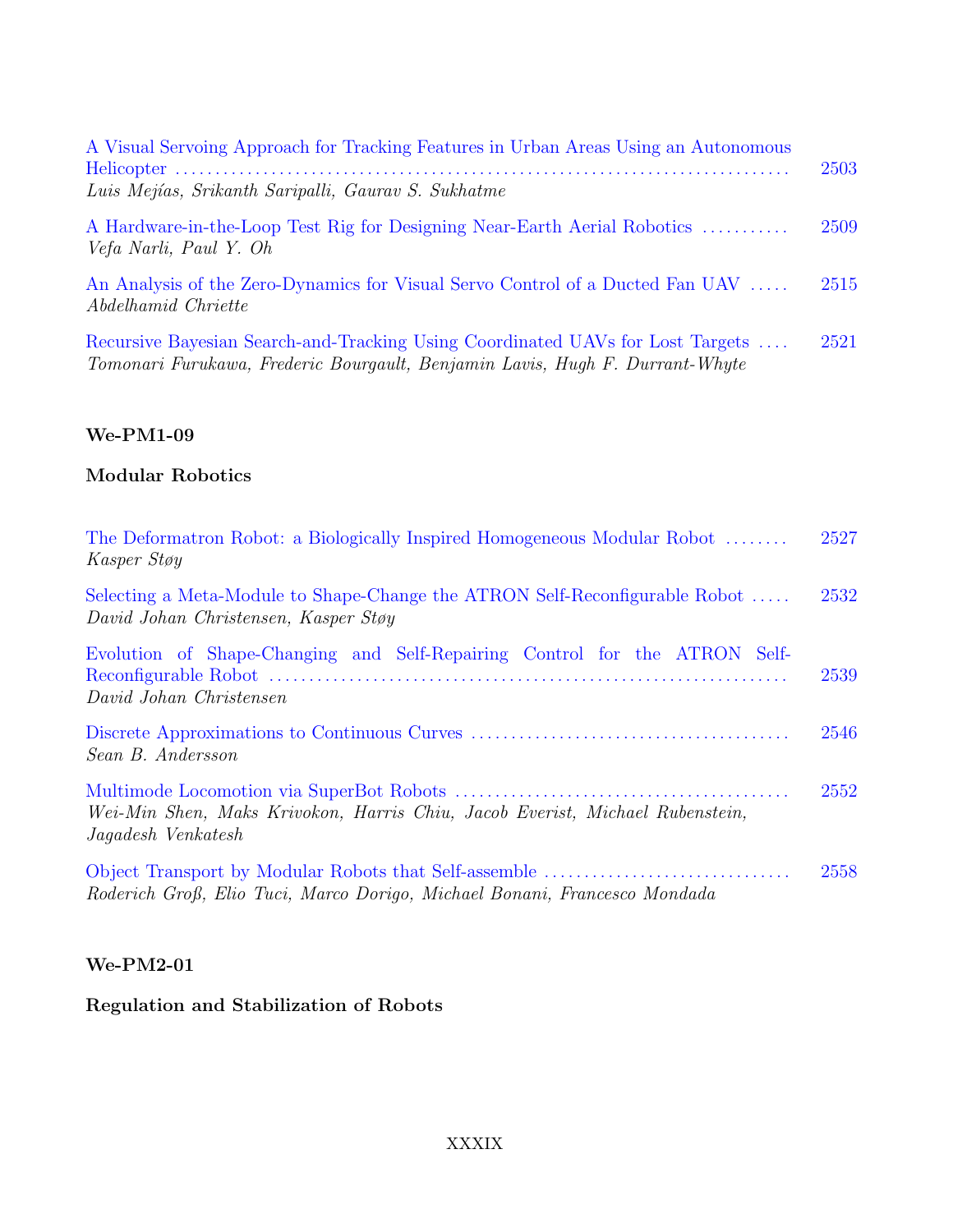| Adaptive Task-Space Regulation of Rigid-Link Flexible-Joint Robots with Uncertain<br>Chao Liu, Chien Chern Cheah, Jean-Jacques Slotine             | 2565 |
|----------------------------------------------------------------------------------------------------------------------------------------------------|------|
| On Duality of Inverse Jacobian and Transpose Jacobian in Task-space Regulation of<br>C. C. Cheah                                                   | 2571 |
| Region Reaching Control for Robots with Uncertain Kinematics and Dynamics<br>C. C. Cheah, Y. C. Sun                                                | 2577 |
| Trajectory Tracking and Balance Stabilization Control of Autonomous Motorcycles<br>Jingang Yi, Dezhen Song, Anthony Levandowski, Suhada Jayasuriya | 2583 |
| Hiroaki Hirai, Fumio Miyazaki                                                                                                                      | 2590 |
| Mehrdad R. Kermani, Rajni V. Patel, Mehrdad Moallem                                                                                                | 2597 |

#### **We-PM2-02**

# **3D Mapping and Modeling**

| Robust 3D Scan Point Classification using Associative Markov Networks<br>Rudolph Triebel, Kristian Kersting, Wolfram Burgard                                                      | 2603 |
|-----------------------------------------------------------------------------------------------------------------------------------------------------------------------------------|------|
| Dense Object Modeling for 3-D Map Building Using Segment-based Surface Interpolation<br>Masahiro Tomono                                                                           | 2609 |
| Evaluation of Features through Grid Association for Building a Sonar Map<br>Se-Jin Lee, Dong-Woo Cho, Wan-Kyun Chung, Yucheol Lee, Jong-Hwan Lim,<br>$Chul-Ung Kang, Won-Soo Yun$ | 2615 |
| Paul S. Blaer, Peter K. Allen                                                                                                                                                     | 2621 |
| 3D-Curves and Ruled Surfaces for Graphics and Robotics using Conformal Geometric<br>Luis Falcón-Morales, Eduardo Bayro-Corrochano                                                 | 2627 |
| Automatic Generation of Contact State Graphs Based on Curvature Monotonic Segmen-<br>Peng Tang, Jing Xiao                                                                         | 2633 |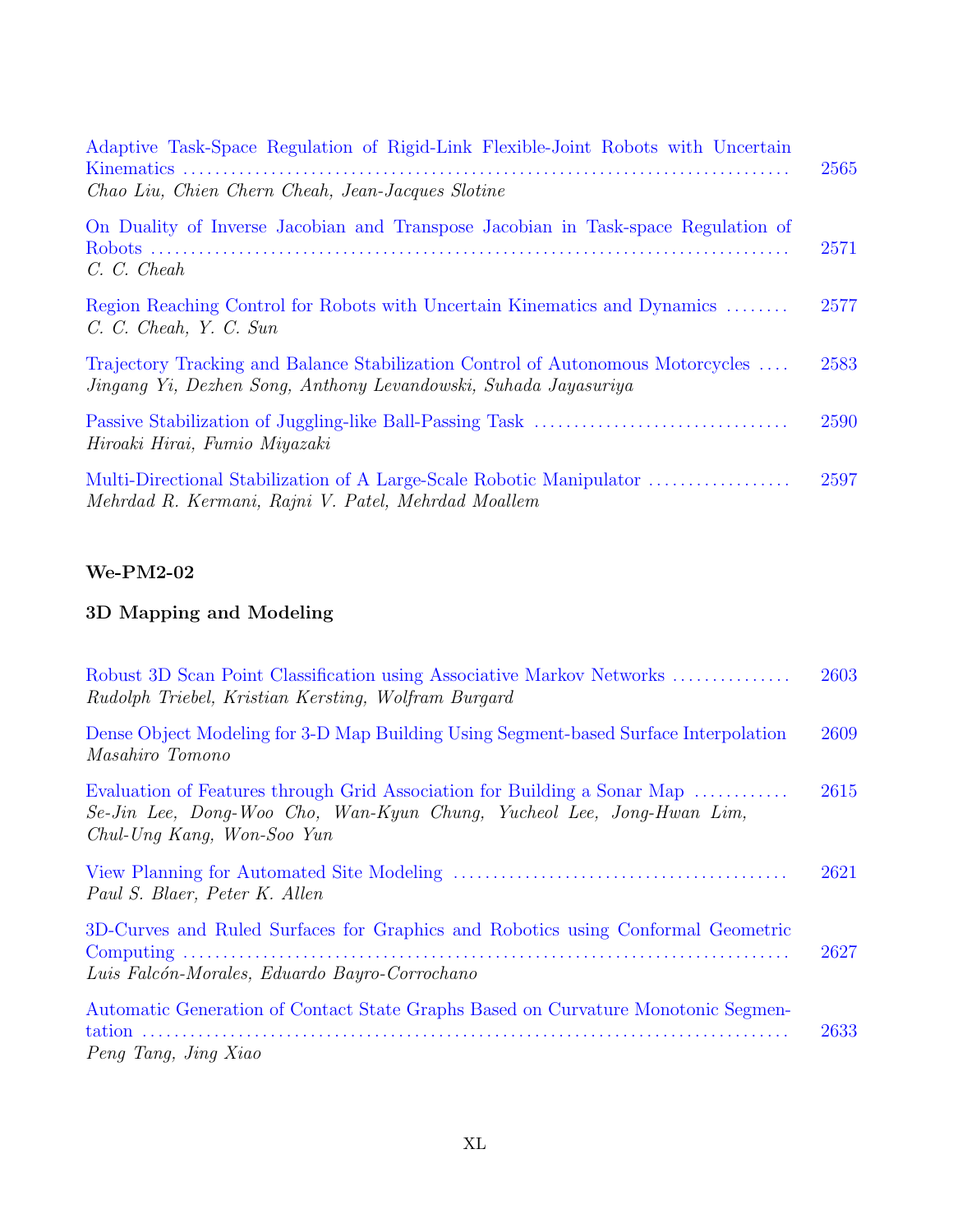#### **We-PM2-03**

### **Humanoid Robot Control**

| A Whole-Body Control Framework for Humanoids Operating in Human Environments.<br>Luis Sentis, Oussama Khatib                                             | 2641 |
|----------------------------------------------------------------------------------------------------------------------------------------------------------|------|
| Humanoid Robot Motion Generation with Sequential Physical Constraints<br>Miti Ruchanurucks, Shinichiro Nakaoka, Shunsuke Kudoh, Katsushi Ikeuchi         | 2649 |
| On the Walking Control for Humanoid Robot based on the Kinematic Resolution of CoM<br>Youngjin Choi, Doik Kim, Bum-Jae You                               | 2655 |
| Stepping Motion for a Human-like Character to Maintain Balance against Large Pertur-<br>Shunsuke Kudoh, Taku Komura, Katsushi Ikeuchi                    | 2661 |
| High Frequency Walking Pattern Generation based on Preview Control of ZMP<br>Koichi Nishiwaki, Satoshi Kaqami                                            | 2667 |
| Dynamics Simulation for a Biped Robot: Modeling and Experimental Verification<br>Thomas Buschmann, Sebastian Lohmeier, Heinz Ulbrich, Friedrich Pfeiffer | 2673 |

### **We-PM2-04**

### **Navigation**

| Amy Briggs, Yunpeng Li, Daniel Scharstein, Matt Wilder                                                                           | 2679 |
|----------------------------------------------------------------------------------------------------------------------------------|------|
| Zhichao Chen, Stanley T. Birchfield                                                                                              | 2686 |
| Naoyuki Sawasaki, Manabu Nakao, Yoshinobu Yamamoto, Keiju Okabayashi                                                             | 2693 |
| MRSAM: A Quadratically Competitive Multi-Robot Online Navigation Algorithm<br>Shahar Sarid, Amir Shapiro, Yoav Gabriely          | 2699 |
| Particle Filter-based Heading Estimation using Magnetic Compasses for Mobile Robot<br>Woong Kwon, Kyung-Shik Roh, Hak-Kyung Sung | 2705 |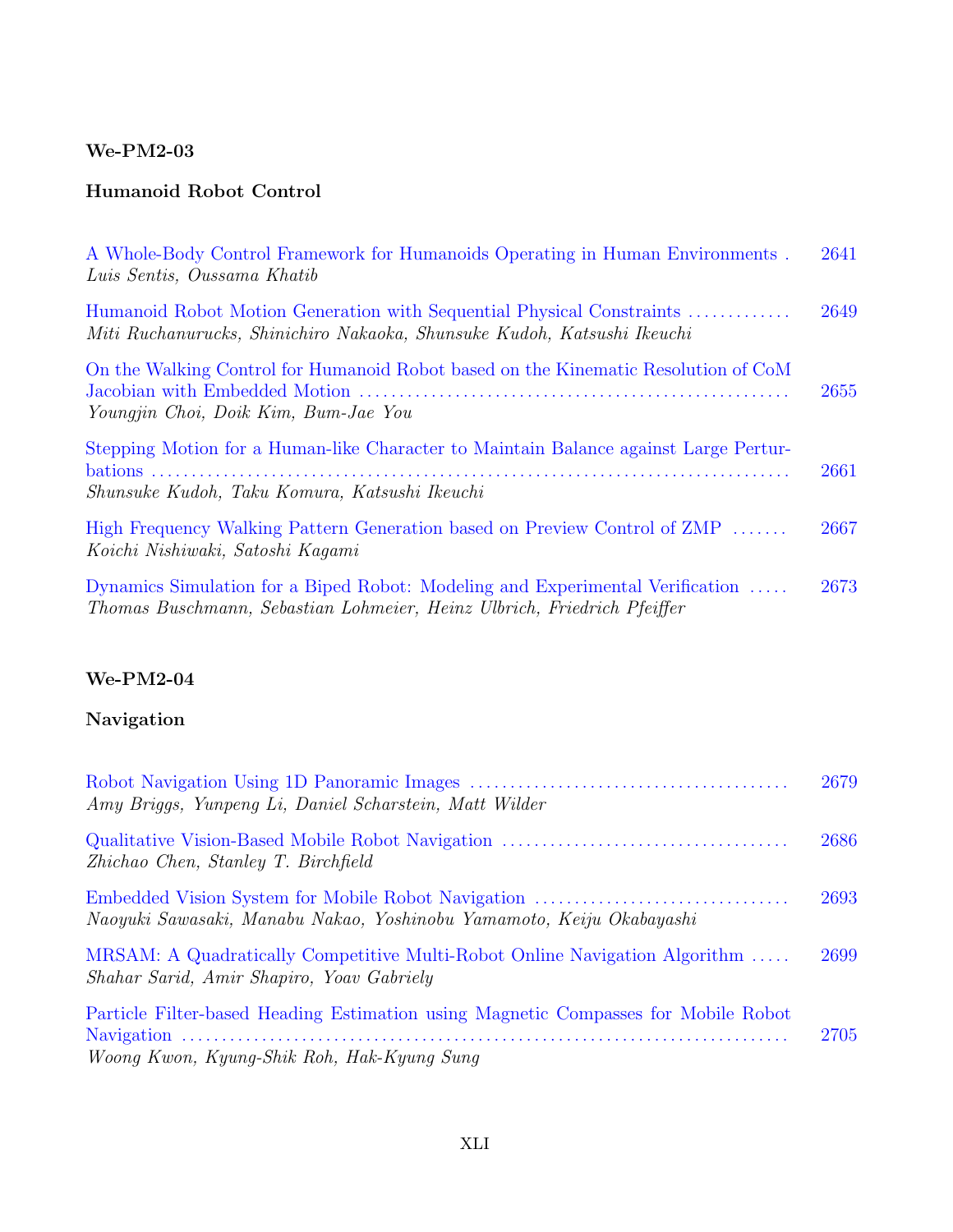Perceptual Navigation Strategy for Mobile Robots Intercepting Ground Balls . . . . . . . . . . 2713 Zheng Wang, Abhay Paranjape, Thomas Sugar, Michael McBeath

#### **We-PM2-05**

#### **Visual Tracking**

| Anthony Remazeilles, François Chaumette, Patrick Gros                                                                                   | 2719 |
|-----------------------------------------------------------------------------------------------------------------------------------------|------|
| Real-time 3D Model-Based Tracking: Combining Edge and Texture Information<br>Muriel Pressigout, Éric Marchand                           | 2726 |
| 3D Pose Estimation for Robotic Applications Based on a Multi-Camera Hybrid Visual<br>Vincenzo Lippiello, Bruno Siciliano, Luigi Villani | 2732 |
| Hesheng Wang, Yun-Hui Liu                                                                                                               | 2738 |
| <i>Ville Kyrki, Danica Kraqic</i>                                                                                                       | 2744 |
| Yang Gu, Manuela Veloso                                                                                                                 | 2751 |

#### **We-PM2-06**

#### **Distributed Robot Systems**

| AutoPower: Toward Energy-Aware Software Systems for Distributed Mobile Robots<br>Keith J. OHara, Ripal Natuji, Himanshu Raj, Karsten Schwan, Tucker Balch | 2757 |
|-----------------------------------------------------------------------------------------------------------------------------------------------------------|------|
| <i>Bradley E. Bishop</i>                                                                                                                                  | 2763 |
| Vision-based Control Laws for Distributed Flocking of Nonholonomic Agents<br>Nima Moshtaqh, Ali Jadbabaie, Kostas Daniilidis                              | 2769 |
| Anthony Cowley, Hwa-chow Oliver Hsu, C. J. Taylor                                                                                                         | 2775 |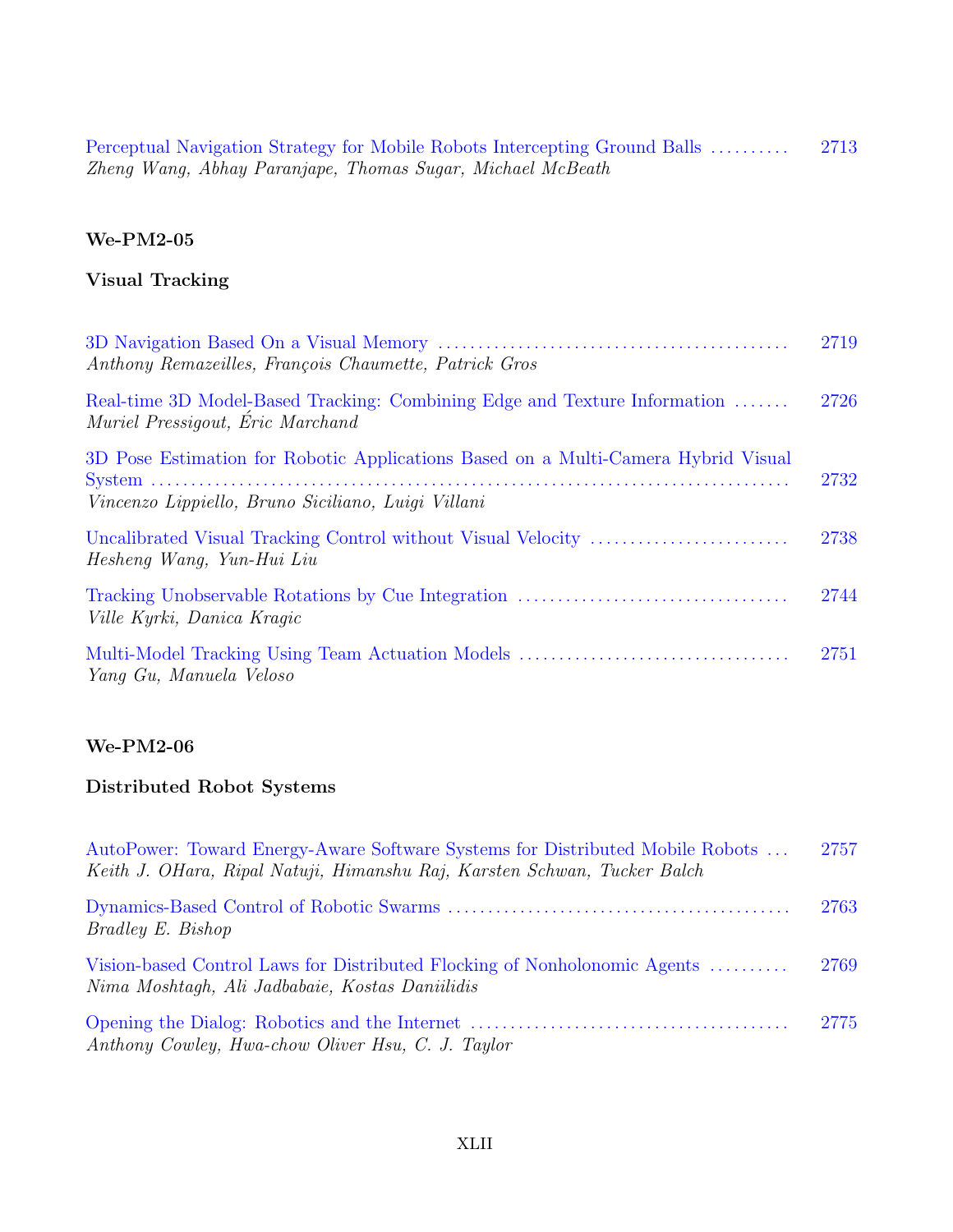| Maitreyi Nanjanath, Maria Gini                                                                                                        | 2781 |
|---------------------------------------------------------------------------------------------------------------------------------------|------|
| Distributed Construction by Mobile Robots with Enhanced Building Blocks<br>Justin Werfel, Yaneer Bar-Yam, Daniela Rus, Radhika Naqpal | 2787 |

#### **We-PM2-07**

# **Human Grasp Measurement**

| Learning of demonstrated Grasping Skills by stereoscopic tracking of human hand config-<br>Markus Hueser, Tim Baier, Jianwei Zhang  | 2795 |
|-------------------------------------------------------------------------------------------------------------------------------------|------|
| Grasp Recognition in Virtual Reality for Robot Pregrasp Planning by Demonstration<br>Jacopo Aleotti, Stefano Caselli                | 2801 |
| Evaluation of Coordination between Grasp and Load Forces in Humans with a Haptic<br>Janez Podobnik, Marko Munih                     | 2807 |
| Dynamic Features and Prediction Model for Imaging Fingernail to Measure Fingertip<br>Yu Sun, John M. Hollerbach, Stephen A. Mascaro | 2813 |
| Sebastian Bitzer, Patrick van der Smagt                                                                                             | 2819 |
| Bambi R. Brewer, Roberta L. Klatzky, Yoky Matsuoka                                                                                  | 2824 |

#### **We-PM2-08**

## **Aerial Robotics: Vision-Based Navigation**

| Jeffrey Byrne, Martin Cosgrove, Raman Mehra                                                                                                                   | 2830 |
|---------------------------------------------------------------------------------------------------------------------------------------------------------------|------|
| Vision-based Altitude and Pitch Estimation for Ultra-light Indoor Microflyers<br>Antoine Beyeler, Claudio Mattiussi, Jean-Christophe Zufferey, Dario Floreano | 2836 |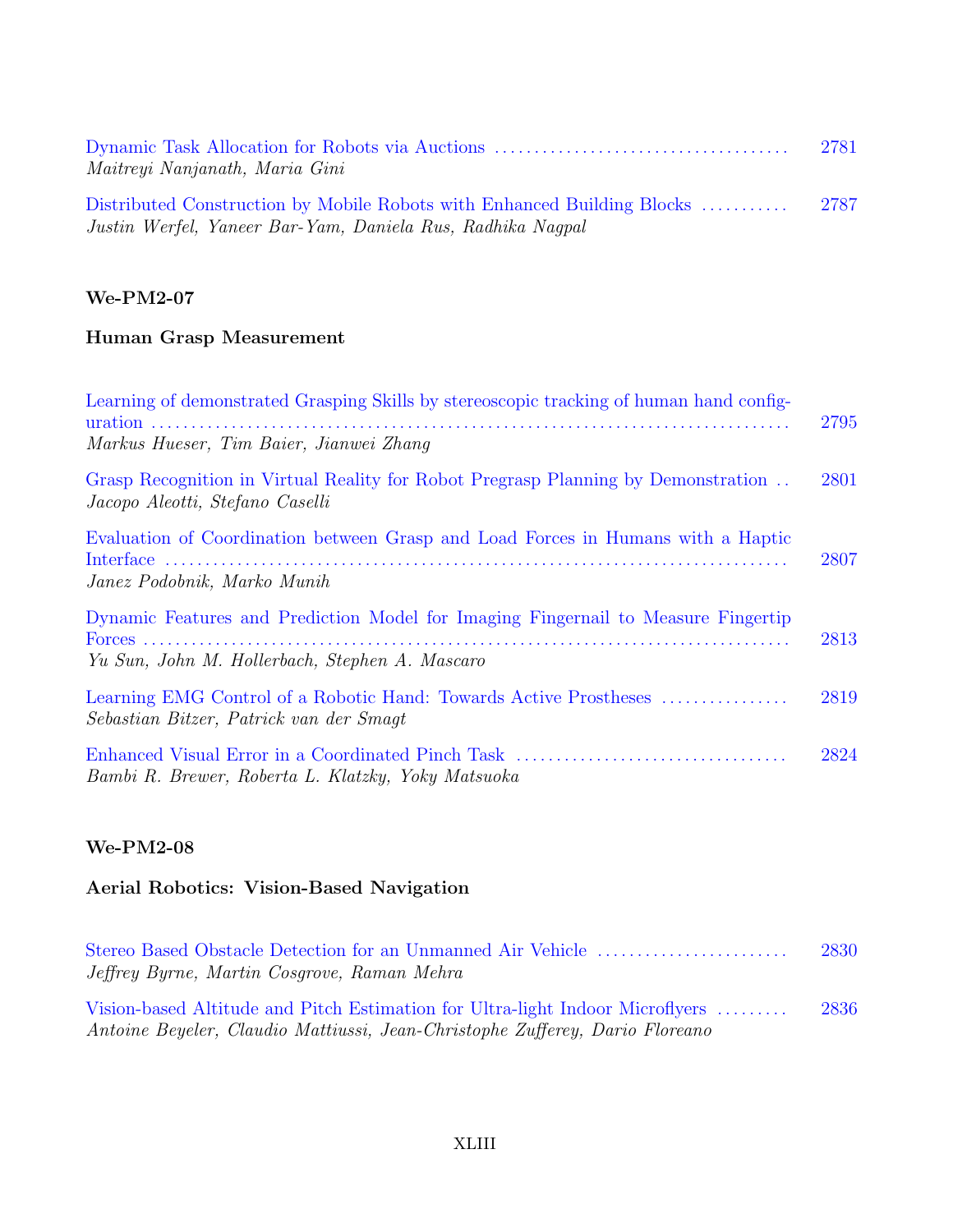| Cédric Demonceaux, Pascal Vasseur, Claude Pégard                                                                                                       | 2842 |
|--------------------------------------------------------------------------------------------------------------------------------------------------------|------|
| Ryan Carnie, Rodney Walker, Peter Corke                                                                                                                | 2848 |
| Real Time Object Detection for an Unmanned Aerial Vehicle using an FPGA based Vision<br>Andrew Price, Jacob Pyke, David Ashiri, Terry Cornall          | 2854 |
| Improving Vision-based Planar Motion Estimation for Unmanned Aerial Vehicles through<br>Fernando Caballero, Luis Merino, Joaquín Ferruz, Aníbal Ollero | 2860 |

### **We-PM2-09**

## **Mechanisms**

| Robotic Manipulators with Remotely-Actuated Joints; Implementation Using Drive-<br>Eftychios G. Christoforou, Nikolaos V. Tsekos                                                      | 2866 |
|---------------------------------------------------------------------------------------------------------------------------------------------------------------------------------------|------|
| Abbas Fattah, Sunil K. Agrawal                                                                                                                                                        | 2872 |
| Impact Orientation Invariant Robot Design: An Approach to Projectile Deployed Robotic<br>Ian Burt, Andrew Drenner, Casey Carlson, Apostolos D. Kottas, Nikolaos Pa-<br>panikolopoulos | 2878 |
| A Dynamically Stable Single-Wheeled Mobile Robot with Inverse Mouse-Ball Drive<br>T. B. Lauwers, G. A. Kantor, R. L. Hollis                                                           | 2884 |
| Hiroya Yamada, Shiqeo Hirose                                                                                                                                                          | 2890 |
| Cutting, 'by Pressing and Slicing', Applied to Robotic Cutting Bio-materials, Part I:<br>Debao Zhou, Mark R. Claffee, Kok-Meng Lee, Gary V. McMurray                                  | 2896 |

## **Th-AM1-01**

### **Teleoperation With Time Delay**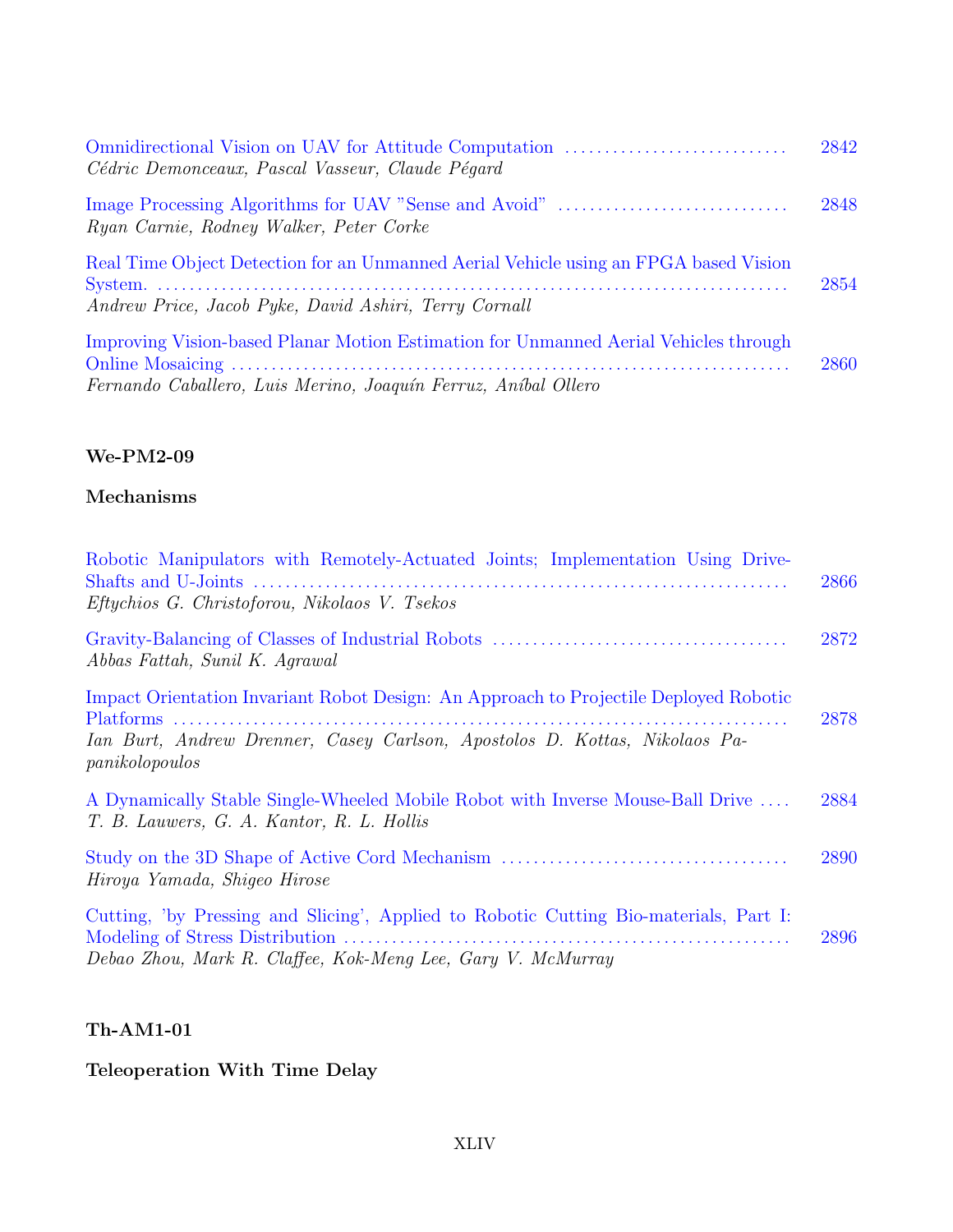| Dongjun Lee, Mark W. Spong                                                                                                              | 2902 |
|-----------------------------------------------------------------------------------------------------------------------------------------|------|
| The Wave Variable Method for Multiple Degree of Freedom Teleoperation Systems with<br>Marc Alise, Rodney G. Roberts, Daniel Repperger   | 2908 |
| A Force Reflection Algorithm for Improved Transparency in Bilateral Teleoperation with<br>Ilia Polushin, Peter X. Liu, Chung-Horng Lung | 2914 |
| Discrete-time Multi-model Control for Cooperative Teleoperation under Time Delay<br>Peyman Setoodeh, Shahin Sirouspour, Ali Shahdi      | 2921 |
| Yuichi Tsumaki, Mami Yokohama                                                                                                           | 2927 |
| Martin Kuschel, Philipp Kremer, Sandra Hirche, Martin Buss                                                                              | 2933 |

### **Human Joint Biomechanics**

| An Ankle-Foot Emulation System for the Study of Human Walking Biomechanics<br>Samuel K. Au, Peter Dilworth, Hugh Herr                      | 2939 |
|--------------------------------------------------------------------------------------------------------------------------------------------|------|
| Classifying Knee Pathologies using Instantaneous Screws of the Six Degrees-of-Freedom<br>Alon Wolf, Amir Degani                            | 2946 |
| The Control of Kinematically Constrained Shoulder Complexes: Physiological and Hu-<br>Vincent De Sapio, Katherine Holzbaur, Oussama Khatib | 2952 |
| In-vivo Estimation of the Human Elbow Joint Dynamics during Passive Movements Based<br>Gentiane Venture, Katsu Yamane, Yoshihiko Nakamura  | 2960 |
| Mitja Veber, Tadej Bajd                                                                                                                    | 2966 |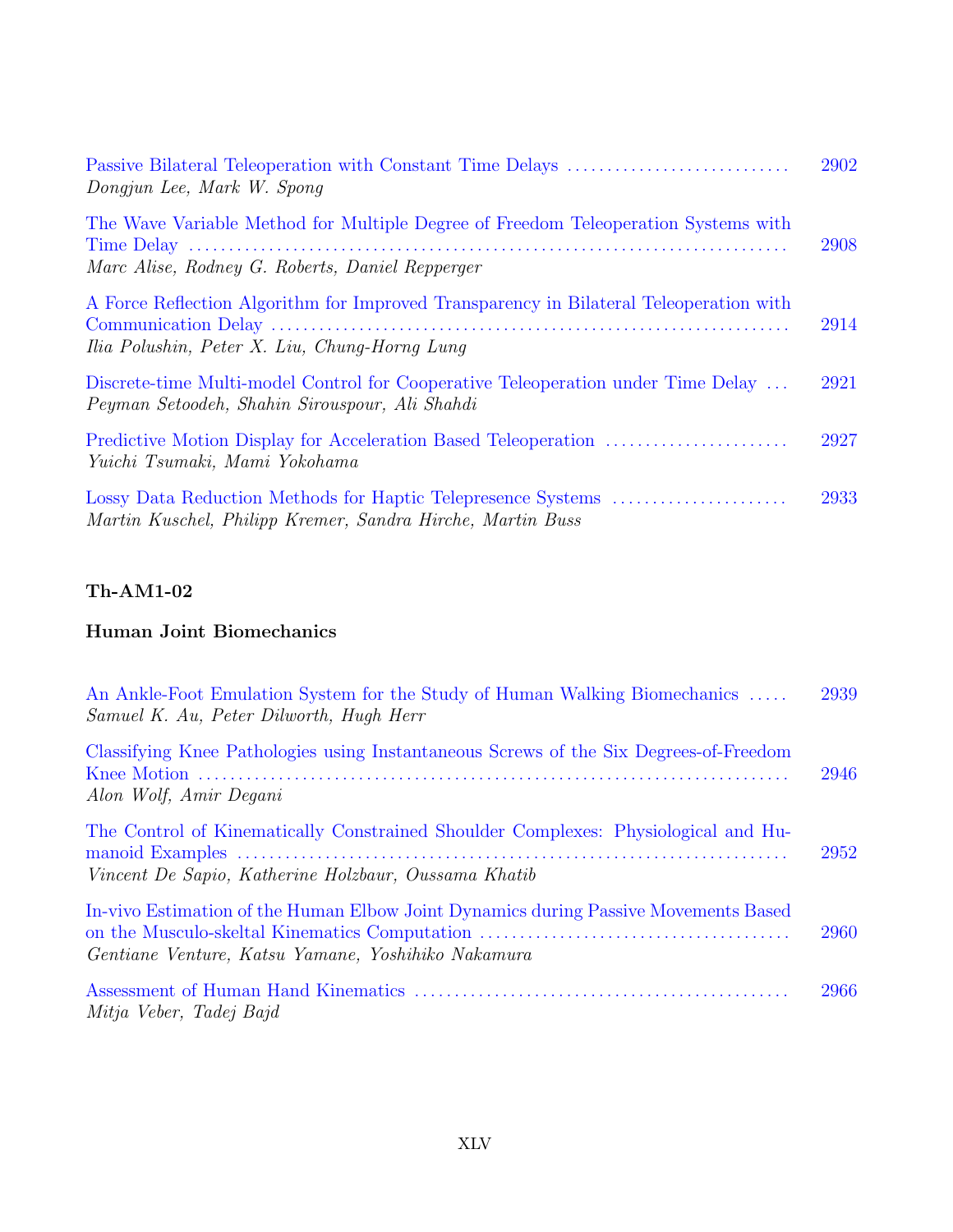Contact Probe Based Stiffness Sensing of Human Eye . . . . . . . . . . . . . . . . . . . . . . . . . . . . . . . . . 2972 Yuichi Kurita, Yoshichika Iida, Roland Kempf, Makoto Kaneko, Eiichiro Sugimoto, Hidetoshi Tsukamoto, Hiromu K. Mishima

#### **Th-AM1-03**

#### **Learning Concepts**

| On Learning the Statistical Representation of a Task and Generalizing it to Various<br>Sylvain Calinon, Florent Guenter, Aude Billard | 2978 |
|---------------------------------------------------------------------------------------------------------------------------------------|------|
| Error-Driven Active Learning in Growing Radial Basis Function Networks for Early Robot<br>Qinggang Meng, Mark Lee                     | 2984 |
| Autonomous Shape Model Learning for Object Localization and Recognition<br>Joseph Modayil, Benjamin Kuipers                           | 2991 |
| Bram Bakker, Viktor Zhumatiy, Gabriel Gruener, Jüergen Schmidhuber                                                                    | 2997 |
| Quadruped Robot Obstacle Negotiation via Reinforcement Learning<br>Honglak Lee, Yirong Shen, Chih-Han Yu, Gurjeet Singh, Andrew Y. Ng | 3003 |
| Incremental Acquisition of Task Knowledge applying Heuristic Relevance Estimation<br>M. Pardowitz, R. Zöllner, R. Dillmann            | 3011 |

#### **Th-AM1-04**

#### **Collision Detection and Path Planning**

| Efficient Continuous Collision Detection for Bounding Boxes under Rational Motion<br>Dan Albocher, Uzi Sarel, Yi-King Choi, Gershon Elber, Wenping Wang | 3017 |
|---------------------------------------------------------------------------------------------------------------------------------------------------------|------|
| A Performance Comparison of Three Algorithms for Proximity Queries relative to Convex<br>Stefano Carpin, Claudio Mirolo, Enrico Pagello                 | 3023 |
| Yu-Te Lin, Tsai-Yen Li                                                                                                                                  | 3029 |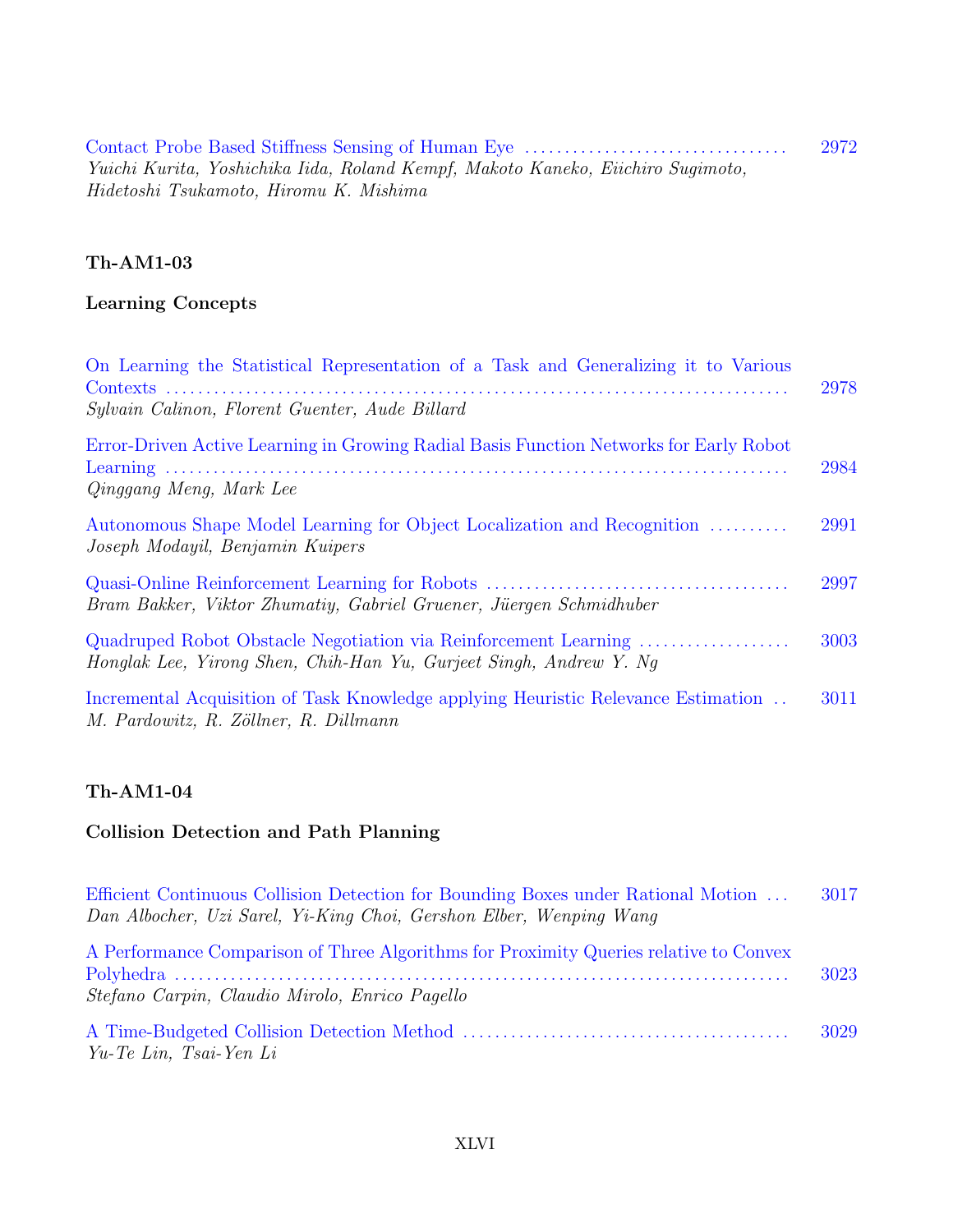| Liangjun Zhang, Young J. Kim, Gokul Varadhan, Dinesh Manocha                                                | 3035 |
|-------------------------------------------------------------------------------------------------------------|------|
| Gokul Varadhan, Young J. Kim, Shankar Krishnan, Dinesh Manocha                                              | 3041 |
| Voronoi Diagram and Fast Marching applied to Path Planning<br>Santiago Garrido, Luis Moreno, Dolores Blanco | 3049 |

### **Computer Vision: 3D Reconstruction**

| 3D Reconstruction of Complex Structures with Bundle Adjustment: An Incremental Ap-                                         | 3055 |
|----------------------------------------------------------------------------------------------------------------------------|------|
| Etienne Mouragnon, Maxime Lhuillier, Michel Dhome, Fabien Dekeyser, Patrick<br>Sayd                                        |      |
| <i>Maxime Lhuillier, Mathieu Perriollat</i>                                                                                | 3062 |
| A Method for Integrating Range Images with Different Resolutions for 3-D Model Con-<br>Ken'ichi Morooka, Hiroshi Nagahashi | 3070 |
| Stephen Se, Piotr Jasiobedzki                                                                                              | 3076 |
| Towards 3D Motion Estimation From Deformable Surfaces<br>Adrien Bartoli                                                    | 3083 |
| Philipp Michel, Joel Chestnutt, Satoshi Kagami, Koichi Nishiwaki, James Kuffner,<br>Takeo Kanade                           | 3089 |

## **Th-AM1-06**

### **Sensor Networks**

| Placement and Distributed Deployment of Sensor Teams for Triangulation Based Local- |      |
|-------------------------------------------------------------------------------------|------|
|                                                                                     | 3095 |
| Volkan Isler                                                                        |      |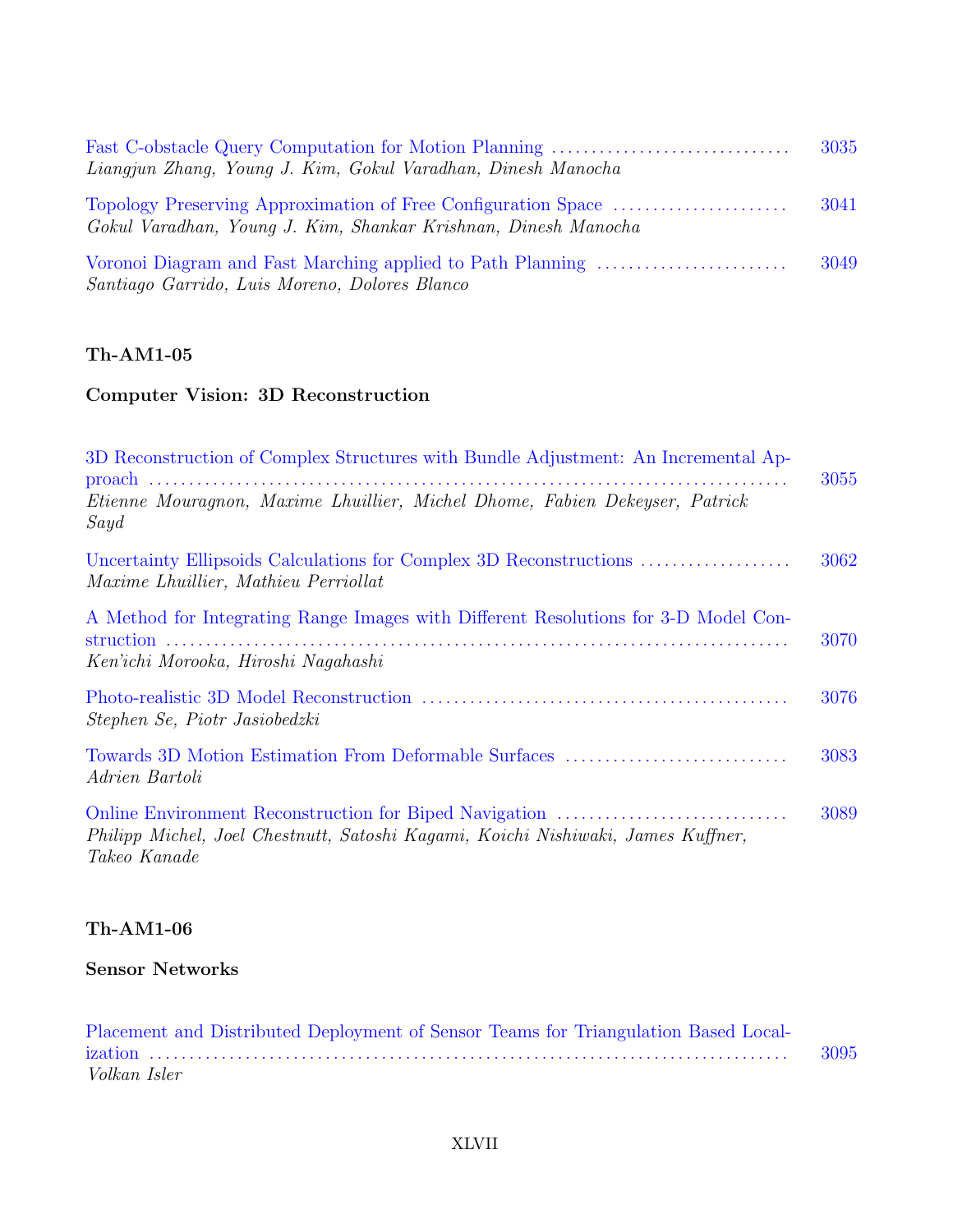| Distributed Algorithms for Sleep Scheduling in Wireless Sensor Networks<br>Sumit Chachra, Michael Marefat                     | 3101 |
|-------------------------------------------------------------------------------------------------------------------------------|------|
| Dimitri Marinakis, Gregory Dudek                                                                                              | 3108 |
| Stability Analysis of Information Based Control for Biochemical Source Localization<br>Panos Tzanos, Miloš Žefran             | 3116 |
| Peng Yang, Randy A. Freeman, Kevin M. Lynch                                                                                   | 3122 |
| Instrumenting Wireless Sensor Networks for Real-Time Surveillance<br>Songhwai Oh, Phoebus Chen, Michael Manzo, Shankar Sastry | 3128 |

# **Rehabilitation and Exoskeleton: Upper Extremities**

| Design and Development of a 4 DOF Portable Haptic Interface with Multi-Point Passive<br>M. J. Lelieveld, T. Maeno                            | 3134 |
|----------------------------------------------------------------------------------------------------------------------------------------------|------|
| On the Use of an Active Wearable Exoskeleton for Tremor Suppression via Biomechanical                                                        | 3140 |
| E. Rocon, A. F. Ruiz, F. Brunetti, J. L. Pons, J. M. Belda-Lois, J. J. Sánchez-<br>Lacuesta                                                  |      |
| Neuro-Fuzzy based Motion Control of a Robotic Exoskeleton: Considering End-effector<br>Kazuo Kiquchi, Mohammad Habibur Rahman, Makoto Sasaki | 3146 |
| Tobias Nef, Matjaz Mihelj, Gery Colombo, Robert Riener                                                                                       | 3152 |
| Assessment of EEG Event-Related Desynchronization in Stroke Survivors Performing<br>Michael J. Fu, Janis J. Daly, M. Cenk Cavusoglu          | 3158 |
| Design, Construction and Testing of a Wheelchair-Mounted Robotic Arm<br>Kevin Edwards, Redwan Algasemi, Rajiv Dubey                          | 3165 |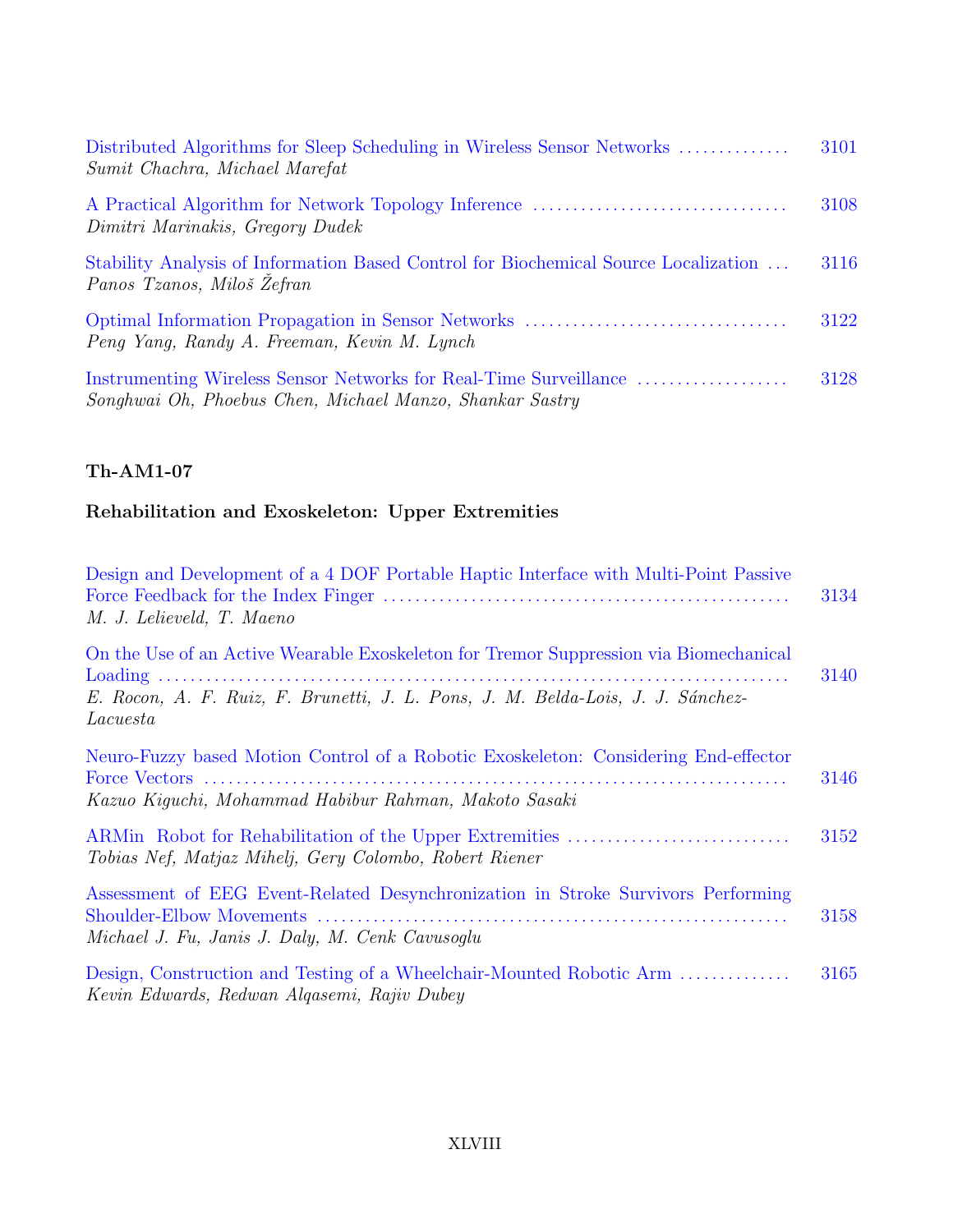### **Motion and Mobile Applications**

| Home Robot Service by Ceiling Ultrasonic Locator and Microphone Array<br>S. Kagami, S. Thompson, Y. Nishida, T. Enomoto, T. Matsui                               | 3171 |
|------------------------------------------------------------------------------------------------------------------------------------------------------------------|------|
| Remote Control of Backhoe for Rescue Activities Using Pneumatic Robot System<br>Takahiro Sasaki, Takayuki Nagai, Kenji Kawashima                                 | 3177 |
| Sideslip Angles Observer for Vehicle Guidance in Sliding Conditions: Application to Agri-<br>Roland Lenain, Benoit Thuilot, Christophe Cariou, Philippe Martinet | 3183 |
| L. Nehaoua, H. Arioui, S. Espie, H. Mohellebi                                                                                                                    | 3189 |
| Design of Cursive Characters Using Robotic Arm Dynamics as Generation Mechanism.<br>Hiroyuki Fujioka, Hiroyuki Kano                                              | 3195 |
| Virtual Link Model for Redundantly Actuated Holonomic Omnidirectional Mobile Robots<br>Masayoshi Wada                                                            | 3201 |

## **Th-AM1-09**

### **Marine Robotics I: Control and Multiple Robots**

| Underwater Transportation of Multiple Fish-like Robots Using Situation Based Action<br>Jinyan Shao, Long Wang, Junzhi Yu               | 3208 |
|----------------------------------------------------------------------------------------------------------------------------------------|------|
| Gianluca Antonelli                                                                                                                     | 3214 |
| Paulo Sousa Dias, Rui M. F. Gomes, José Pinto, Gil M. Gonçalves, Jaão Borges<br>Sousa, Fernando Lobo Pereira                           | 3220 |
| Multi-objective Optimization of Sensor Quality With Efficient Marine Vehicle Task Exe-<br>Michael Benjamin, Matthew Grund, Paul Newman | 3226 |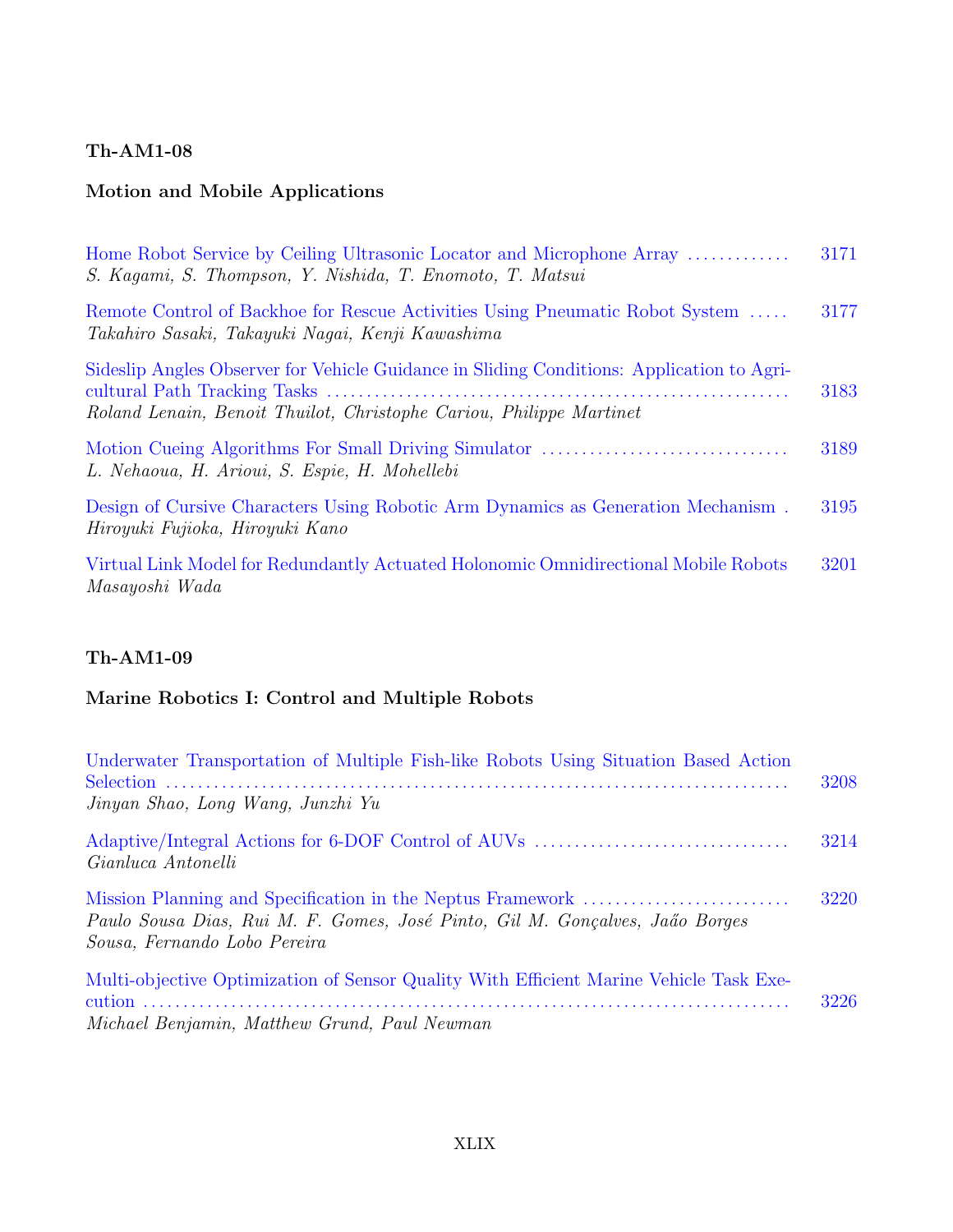| Preliminary Thruster Control Experiments for Underwater Vehicle Positioning    | -3233 |
|--------------------------------------------------------------------------------|-------|
| Jinhyun Kim, Woong Hee Shon, Ho-Gil Lee, Wan Kyun Chung                        |       |
| A Reactive Neural Network Architecture to Redundancy Resolution for Underwater |       |
|                                                                                | 3238  |
| Carlos Henrique dos Santos, Raul Guenther, Edson De Pieri                      |       |

#### **Teleoperation and Telerobotics**

| EMG-based Teleoperation of a Robot Arm in Planar Catching Movements using ARMAX<br>Panagiotis K. Artemiadis, Kostas J. Kyriakopoulos       | 3244 |
|--------------------------------------------------------------------------------------------------------------------------------------------|------|
| Woo-Keun Yoon, Takashi Suehiro, Hiromu Onda, Kosei Kitaqaki                                                                                | 3250 |
| Accurate Force Reflection for Kinematically Dissimilar Bilateral Teleoperation Systems<br>Keehoon Kim, Wan Kyun Chung, Il Hong Suh         | 3257 |
| Size Discrimination in Haptic Teleoperation - Influence of Teleoperator Stiffness<br>Göran Christiansson, Ying Tang, Richard van der Linde | 3263 |
| Mohsen Mahvash, Allison M. Okamura                                                                                                         | 3268 |
| Wave Haptics: Using Motor Dynamics for Stiff Coupling to Virtual Environments<br>Nicola Diolaiti, Günter Niemeyer                          | 3274 |

#### **Th-AM2-02**

#### **Haptic Interfacing and Control**

| Bilateral Control of a Teleoperator for Soft Tissue Palpation: Design and Experiments. | 3280 |
|----------------------------------------------------------------------------------------|------|
| Mahdi Tavakoli, Rajni Patel, Mehrdad Moallem                                           |      |
|                                                                                        | 3286 |

Tatsushi Tokuyasu, Motoji Yamamoto, Kazutoshi Okamura, Kazunori Yoshiura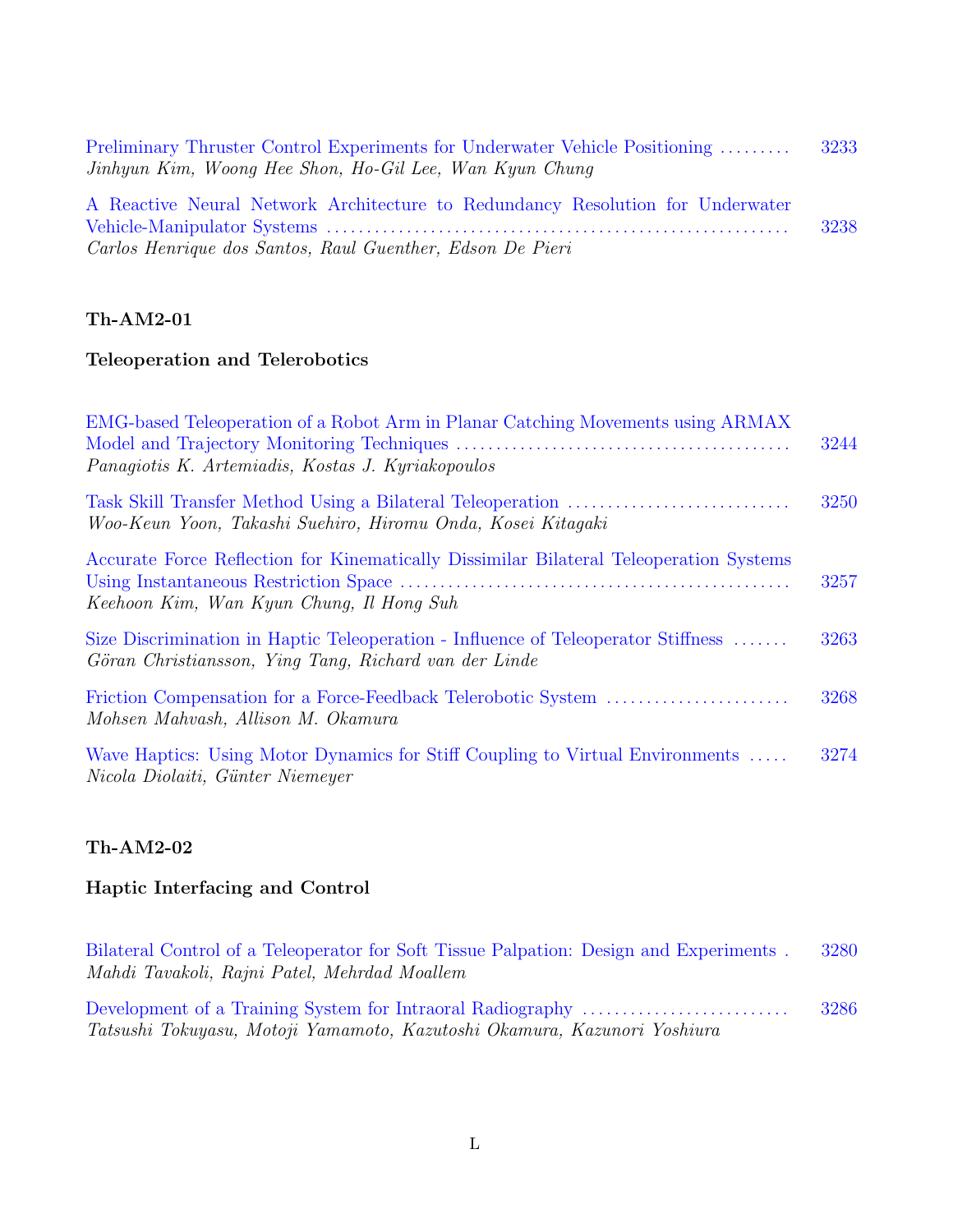| Haptic Modeling and Experimental Validation for Interactive Endodontic Simulation<br>Min Li, Yun-Hui Liu                                   | 3292 |
|--------------------------------------------------------------------------------------------------------------------------------------------|------|
| Bilateral Teleoperation of a Wheeled Mobile Robot over Delayed Communication Network<br>Dongjun Lee, Oscar Martinez-Palafox, Mark W. Spong | 3298 |
| Effects of Increased Device Dissipation on Haptic Two-Port Network Performance<br>Lawrence J. Tognetti, Wayne J. Book                      | 3304 |
| Kyungno Lee, Doo Yong Lee                                                                                                                  | 3312 |

### **Learning Control**

| An Iterative Learning Control Algorithm for Contour Tracking of Unknown Objects<br>Antonio Visioli, Giacomo Ziliani, Giovanni Lequani | 3318 |
|---------------------------------------------------------------------------------------------------------------------------------------|------|
| Anelia Angelova, Larry Matthies, Daniel Helmick, Gabe Sibley, Pietro Perona                                                           | 3324 |
| Transfer of Learning for Complex Task Domains: A Demonstration Using Multiple<br>Sameer Singh, Julie A. Adams                         | 3332 |
| Using Reinforcement Learning to Improve Exploration Trajectories for Error Minimiza-<br><i>Thomas Kollar, Nicholas Roy</i>            | 3338 |
| Martin Stolle, Christopher G. Atkeson                                                                                                 | 3344 |
| Sathit Wanitchaikit, Poj Tangamchit, Thavida Maneewarn                                                                                | 3350 |

### **Th-AM2-04**

## **Mobile Robot Architecture and Control**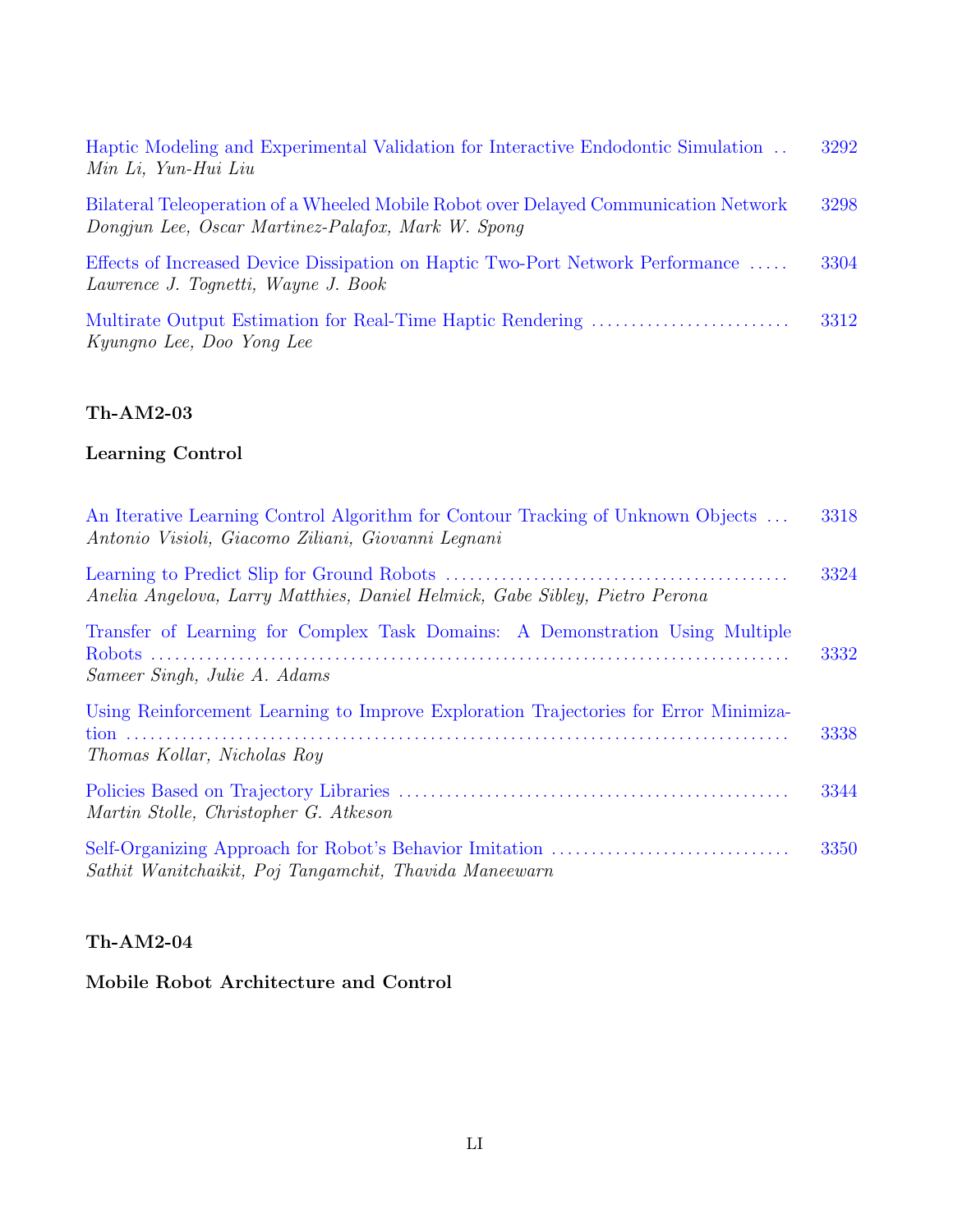| Performance Prediction of a Wheeled Vehicle on Unknown Terrain Using Identified Soil                                                             | 3356 |
|--------------------------------------------------------------------------------------------------------------------------------------------------|------|
| Suksun Hutangkabodee, Yahya H. Zweiri, Lakmal D. Seneviratne, Kaspar Althoefer                                                                   |      |
| Wheel-Ground Interaction Modelling and Torque Distribution for a Redundant Mobile                                                                | 3362 |
| Yuan Ping Li, Teresa Zielinska, Marcelo H. Ang Jr., Wei Lin                                                                                      |      |
| An Agent-based Mobile Robot System Using Configurable SOC Technique<br>Yan Meng                                                                  | 3368 |
| Omni-Directional Robot with Spherical Orthogonal Wheels: Concepts and Analyses<br>Gilles Mourioux, Cyril Novales, Gérard Poisson, Pierre Vieyres | 3374 |
| Portable Effector Docking Mechanism for a Service Mobile Robot and Its Positioning<br>Eijiro Takeuchi, Takashi Tsubouchi                         | 3380 |
| Stabilization of Two-Wheeled Mobile Robot Using Smooth Control Laws - Experimental<br>K. Kozlowski, D. Pazderski                                 | 3387 |

# **Computer Vision: Features and Images**

| Harini Veeraraghavan, Paul Schrater, Nikolaos Papanikolopoulos                                                                     | 3393 |
|------------------------------------------------------------------------------------------------------------------------------------|------|
| Feature Representation Based on Intrinsic Structure Discovery in High Dimensional Space<br>S. S. Ge, F. Guan, A. P. Loh, C. H. Fua | 3399 |
| Fayin Li, Jana Košecká                                                                                                             | 3405 |
| Xiaohu Lu, Hong Zhang                                                                                                              | 3411 |
| A Kalman-filter Based Method for Creation of Super-resolved Mosaicks<br>Bryce B. Ready, Clark N. Taylor, Randal W. Beard           | 3417 |
| Vision-based Control of a Smart Wheelchair for the Automated Transport and Retrieval<br>Humberto Sermeno-Villalta, John Spletzer   | 3423 |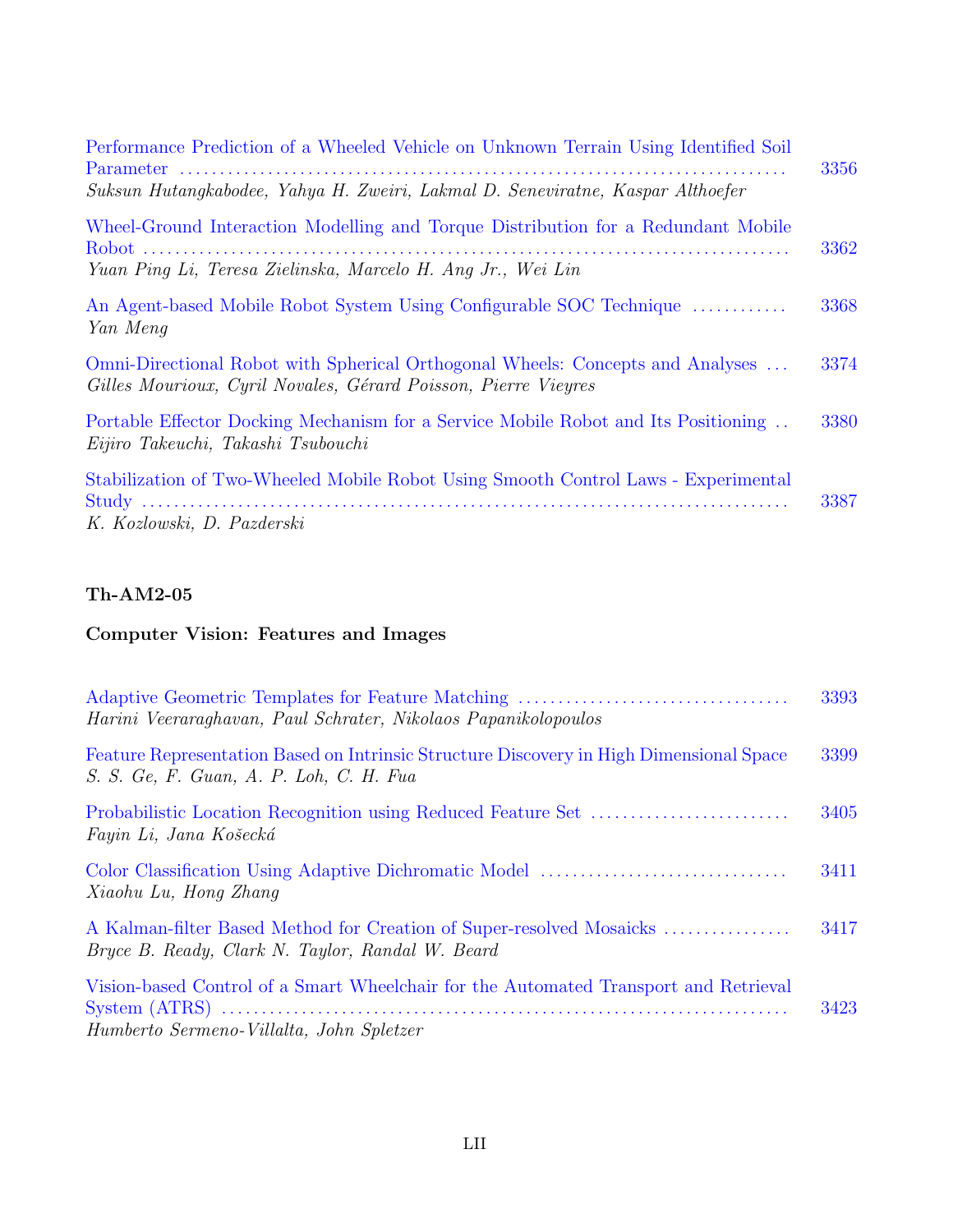### **Sensing Hardware and Software**

| Aligning Windows of Live Video from an Imprecise Pan-Tilt-Zoom Robotic Camera into<br>Ni Qin, Dezhen Song, Ken Goldberg                        | 3429 |
|------------------------------------------------------------------------------------------------------------------------------------------------|------|
| Sota Shimizu, Hao Jiang, Joel W. Burdick                                                                                                       | 3437 |
| Non-intrusive Eye Gaze Estimation using a Projective Invariant under Head Movement<br>Dong Hyun Yoo, Myung Jin Chung, Dan Byung Ju, In Ho Choi | 3443 |
| A Minimum Variance Calibration Algorithm for Pan-Tilt Robotic Cameras in Natural<br>Dezhen Song, Ni Qin, Ken Goldberg                          | 3449 |
| Aleš Ude, Chris Gaskett, Gordon Cheng                                                                                                          | 3457 |
| Takayuki Hoshi, Hiroyuki Shinoda                                                                                                               | 3463 |

### **Th-AM2-07**

### **Rehabilitation and Exoskeleton: Lower Extremities**

| Control Scheme and Networked Control Architecture for the Berkeley Lower Extremity<br>Ryan Steger, Sung Hoon Kim, H. Kazerooni                                                             | 3469 |
|--------------------------------------------------------------------------------------------------------------------------------------------------------------------------------------------|------|
| System Identification for the Berkeley Lower Extremity Exoskeleton (BLEEX)<br>Justin Ghan, H. Kazerooni                                                                                    | 3477 |
| Development of a Lightweight, Underactuated Exoskeleton for Load-Carrying Augmen-<br>Conor James Walsh, Daniel Paluska, Kenneth Pasch, William Grand, Andrew<br><i>Valiente, Hugh Herr</i> | 3485 |
| Kartik Bharadwaj, Thomas G. Sugar                                                                                                                                                          | 3492 |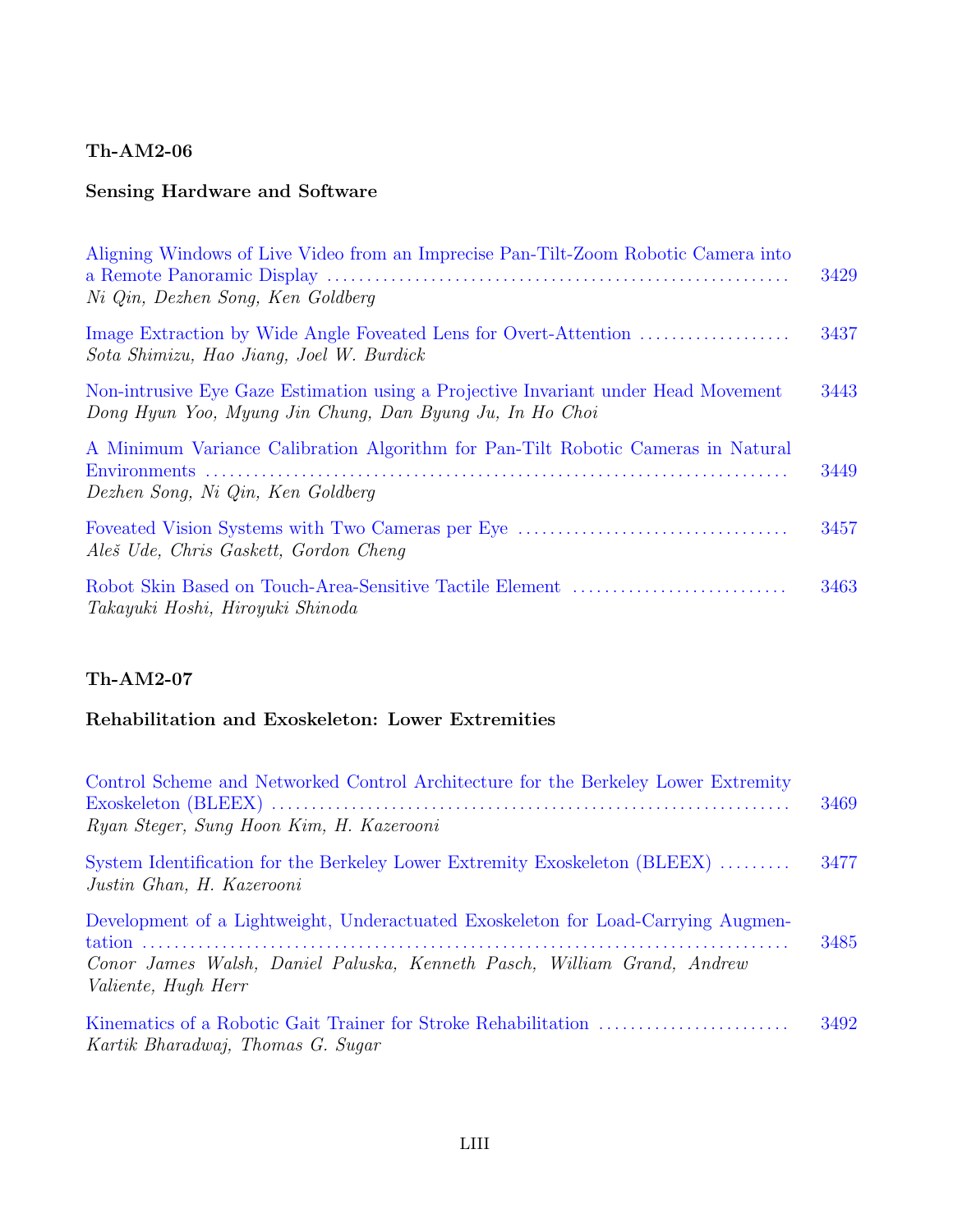| Motion Control of Intelligent Passive-type Walker for Fall-prevention Function based on |      |
|-----------------------------------------------------------------------------------------|------|
|                                                                                         | 3498 |
| Yasuhisa Hirata, Asami Muraki, Kazuhiro Kosuge                                          |      |
| Assist-as-needed Training Paradigms for Robotic Rehabilitation of Spinal Cord Injuries  | 3504 |

|  |  |  | λιδείδυ αδ ποσιού τι απίπης ται ασίχιπε τοι τι συστό τι οι αυτασπιτάτιση σε πρίπαι σύτσ τη μιτί |  |  |
|--|--|--|-------------------------------------------------------------------------------------------------|--|--|
|  |  |  | Lance L. Cai, Andy J. Fong, Yongqiang Liang, Joel Burdick, V. Reggie Edgerton                   |  |  |

#### **Robot Motion Control**

| Motion Control of Nonholonomic Mobile Underactuated Manipulator<br>Zhijun Li, Aiguo Ming, Ning Xi, Makoto Shimojo              | 3512 |
|--------------------------------------------------------------------------------------------------------------------------------|------|
| A New Motion Control Hardware Architecture with FPGA-Based IC Design for Robotic<br>Xiaoyin Shao, Dong Sun, James K. Mills     | 3520 |
| Motion Control and Sensing Strategy for a Two-axle Compliant Framed Wheeled Modular<br>Xiaorui Zhu, Roy Merrell, Mark A. Minor | 3526 |
| Alessandro De Luca, Raffaella Mattone, Paolo Robuffo Giordano                                                                  | 3532 |
| An Adaptive Law for Slope Identification and Force Position Regulation Using Motion<br>Yiannis Karayiannidis, Zoe Doulgeri     | 3538 |
| Dual-Modal Control of Configuration-Dependent Linkage Vibration in a Smart Parallel<br>Xiaoyun Wang, James K. Mills            | 3544 |

### **Th-AM2-09**

### **Marine Robotics II: Mapping and Navigation**

| On the Performance of Color Tracking Algorithms for Underwater Robots under Varying |      |
|-------------------------------------------------------------------------------------|------|
|                                                                                     | 3550 |
| Junaed Sattar, Gregory Dudek                                                        |      |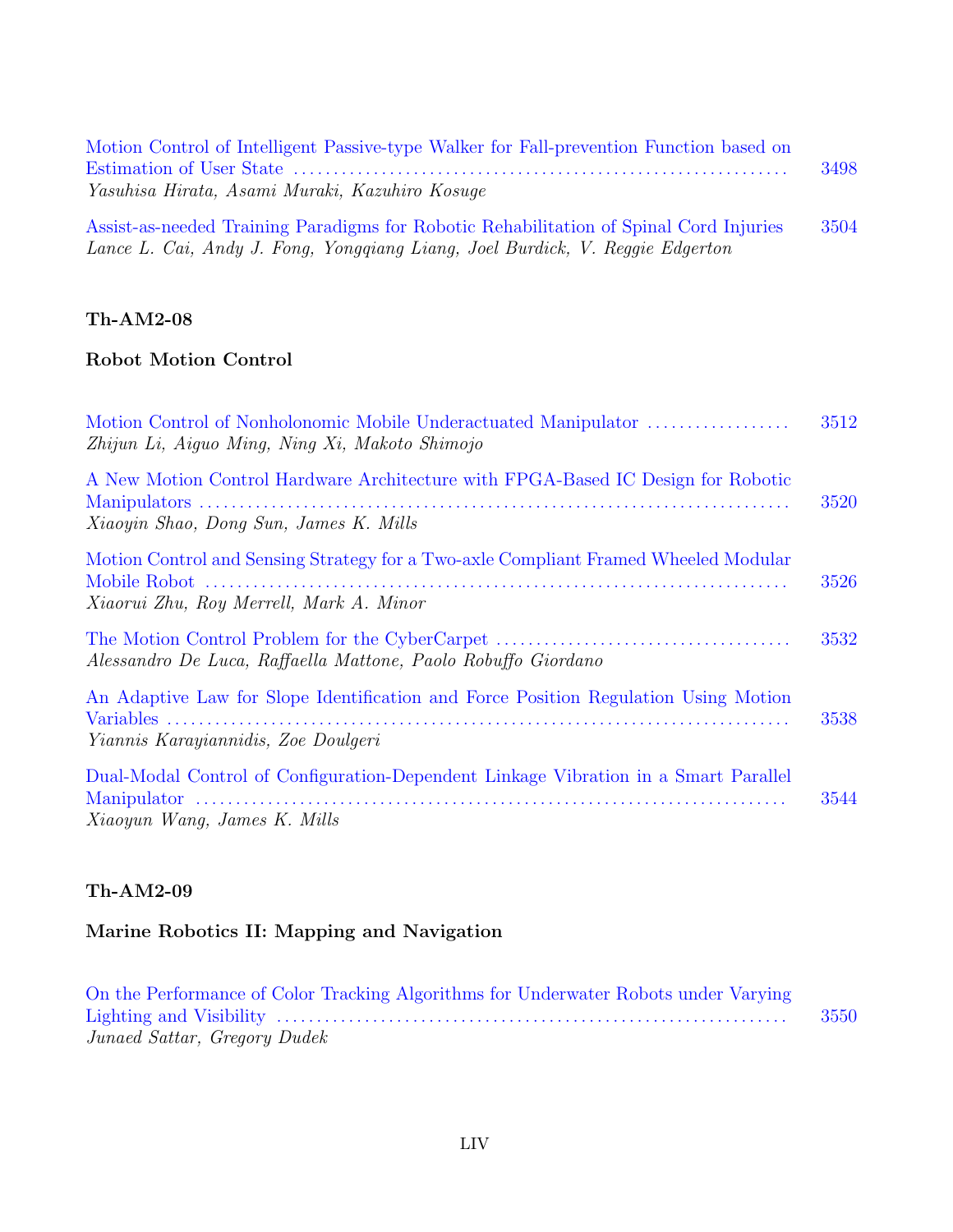| AUV Navigation through Turbulent Ocean Environments Supported by Onboard H                                                                                | 3556 |
|-----------------------------------------------------------------------------------------------------------------------------------------------------------|------|
| Bartolome Garau, Alberto Alvarez, Gabriel Oliver                                                                                                          |      |
| Juan Manuel Sáez, Andrew Hogue, Francisco Escolano, Michael Jenkin                                                                                        | 3562 |
| Consistency Based Error Evaluation for Deep Sea Bathymetric Mapping with Robotic<br>Chris Roman, Hanumant Singh                                           | 3568 |
| Towards Particle Filter SLAM with Three Dimensional Evidence Grids in a Flooded<br>Nathaniel Fairfield, George Kantor, David Wettergreen                  | 3575 |
| Navigation of Unmanned Marine Vehicles in Accordance with the Rules of the Road<br>Michael R. Benjamin, Joseph A. Curcio, John J. Leonard, Paul M. Newman | 3581 |

# **Man-Machine Systems I**

| Role Allocation in Human-Robot Interaction Schemes for Mission Scenario Execution<br>Ayanna M. Howard                                                                                      | 3588 |
|--------------------------------------------------------------------------------------------------------------------------------------------------------------------------------------------|------|
| Marjorie Skubic, Derek Anderson, Samuel Blisard, Dennis Perzanowski, Alan<br>Schultz                                                                                                       | 3595 |
| Primitive Communication based on Motion Recognition and Generation with Hierarchical<br>Wataru Takano, Katsu Yamane, Tomomichi Sugihara, Kou Yamamoto, Yoshihiko<br>Nakamura               | 3602 |
| A Decision Fusion Classification Architecture for Mapping of Tongue Movements Based<br>Ravi Vaidyanathan, Lalit Gupta, Hyunseok Kook, James West                                           | 3610 |
| Behavior Modeling in Man-Machine Cooperative System based on Stochastic Switched<br>Naoyuki Yamada, Shinkichi Inagaki, Tatsuya Suzuki, Hiroyuki Okuda, Soichiro<br>Hayakawa, Nuio Tsuchida | 3618 |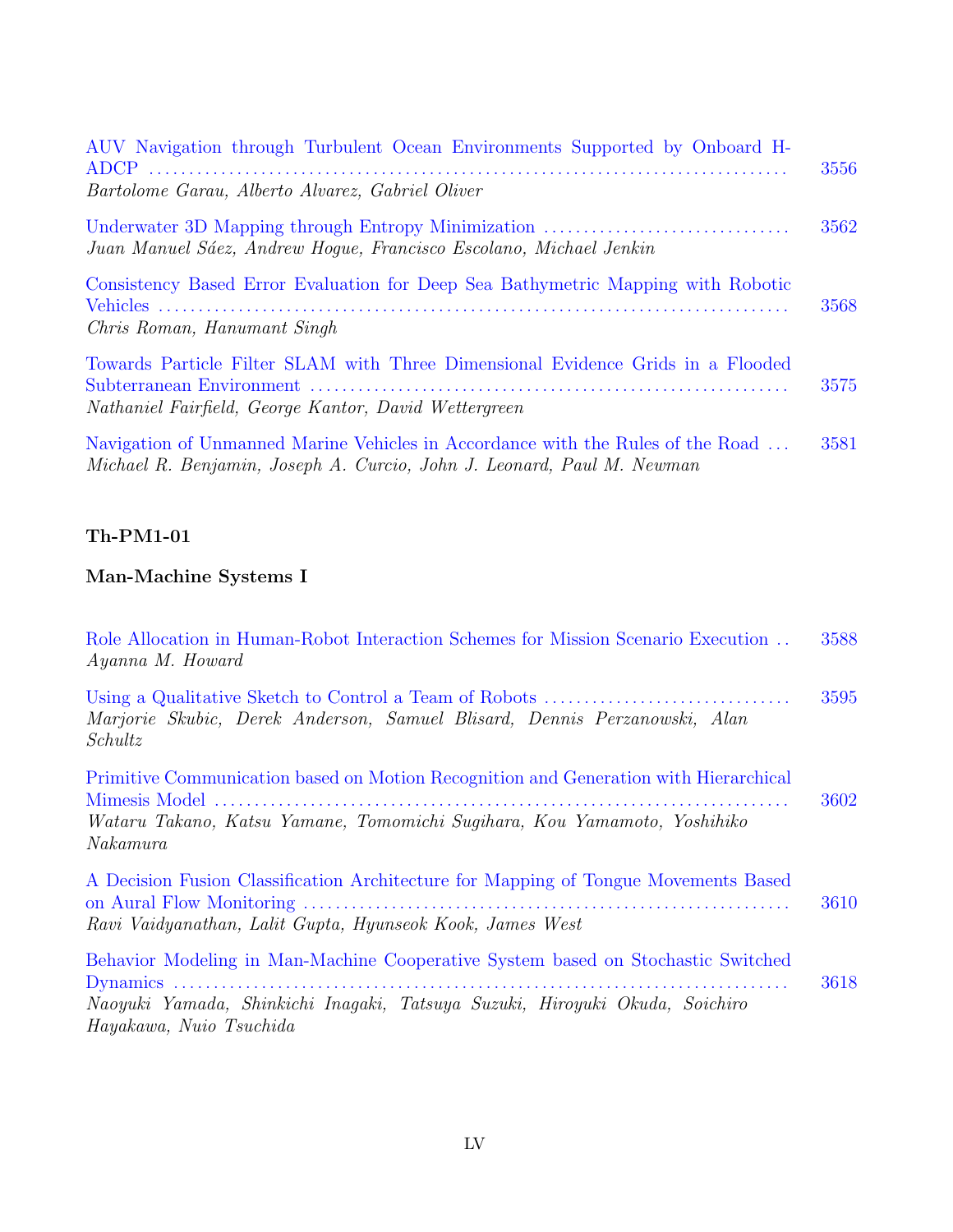Speaker Attention System for Mobile Robots Using Microphone Array and Face Tracking 3624 Kai-Tai Song, Jwu-Sheng Hu, Chi-Yi Tsai, Chung-Min Chou, Chieh-Cheng Cheng, Wei-Han Liu, Chia-Hsing Yang

#### **Th-PM1-02**

#### **Human and Biologically Oriented Applications**

| Genetic Code Based Coding and Mathematical Formulation for DNA Computation<br>Mingjun Zhang, Maggie X. Cheng, T. J. Tarn              | 3630 |
|---------------------------------------------------------------------------------------------------------------------------------------|------|
| High-Speed Focusing of Cells Using Depth-From-Diffraction Method<br>Hiromasa Oku, Theodorus, Koichi Hashimoto, Masatoshi Ishikawa     | 3636 |
| Learning Interaction Force Model for Endodontic Shaping with Support Vector Regres-<br>Min Li, Yun-Hui Liu                            | 3642 |
| Kinematic Approach for the Evaluation of Human Visual Perceptibility in the Workspace<br>Behdad Masih-Tehrani, Farrokh Janabi-Sharifi | 3648 |
| Synthesizing Dance Performance Using Musical and Motion Features<br>Takaaki Shiratori, Atsushi Nakazawa, Katsushi Ikeuchi             | 3654 |
| Hiroshi Shibata, Masayoshi Kanoh, Shohei Kato, Hidenori Itoh                                                                          | 3660 |

#### **Th-PM1-03**

#### **Control Concepts**

Optimization and Design Methodology of Fuzzy Controller for Industrial Robotic Tasks 3666 Youcef Touati, Yacine Amirat

A Neurally Controlled Robot Competes and Cooperates With Humans in Segway Soccer 3673 Jason Fleischer, Botond Szatmáry, Donald Hutson, Douglas Moore, James Snook, Gerald M. Edelman, Jeffrey Krichmar

Neural Network Learning from Hint for the Cyclic Motion of the Constrained Redundant Arm . . . . . . . . . . . . . . . . . . . . . . . . . . . . . . . . . . . . . . . . . . . . . . . . . . . . . . . . . . . . . . . . . . . . . . . . . . . . . . . . . . 3679 Samy F. M. Assal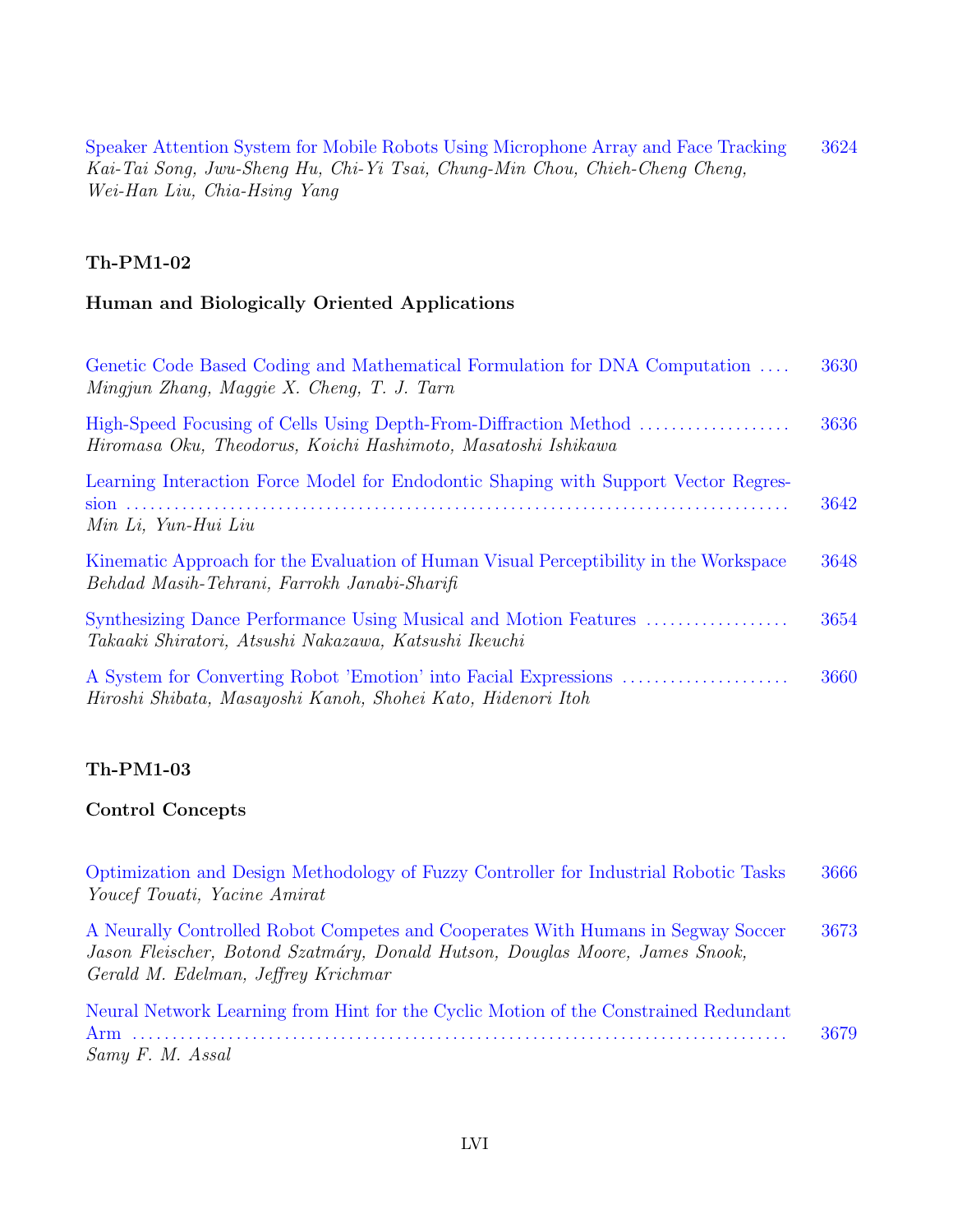| Exergy and Irreversible Entropy Production Thermodynamic Concepts for Control Sys-<br>Rush D. Robinett, III, David G. Wilson                                                   | 3685 |
|--------------------------------------------------------------------------------------------------------------------------------------------------------------------------------|------|
| Learning Humanoid Motion Dynamics through Sensory-Motor Mapping in Reduced Di-<br>Rawichote Chalodhorn, David B. Grimes, Gabriel Y. Maganis, Rajesh P. N. Rao,<br>Minoru Asada | 3693 |
| Support Vector Network Enhanced Adaptive Friction Compensation<br>G. L. Wang, Y. F. Li, D. X. Bi                                                                               | 3699 |

#### **Mobile Robot Stability and Control**

| Moshe P. Mann, Zvi Shiller                                                                                                                         | 3705 |
|----------------------------------------------------------------------------------------------------------------------------------------------------|------|
| An Analysis of Rollover Stability Measurement for High-Speed Mobile Robots<br>Steven C. Peters, Karl Iagnemma                                      | 3711 |
| Velocity and Orientation Control of an Anti-Tilting Mobile Robot Moving on an Inclined<br>Danielle S. Nasrallah, Jorge Angeles, Hannah Michalska   | 3717 |
| Stable Switching Contour-Following Controller for Wheeled Mobile Robots<br>Juan Marcos Toibero, Ricardo Carelli, Benjamin Kuchen                   | 3724 |
| Extension of Reeds & Shepp Paths to a Robot with Front and Rear Wheel Steer<br>Siddharth Sanan, Darshan Santani, K. Madhava Krishna, Henry Hexmoor | 3730 |
| Olivier Lefebvre, Florent Lamiraux                                                                                                                 | 3736 |

#### **Th-PM1-05**

### **Computer Vision: Pose Estimation and Object Recognition**

Simultaneous Pose and Velocity Measurement by Vision for High-Speed Robots . . . . . . . . 3742 Omar Ait-Aider, Nicolas Andreff, Philippe Martinet, Jean-Marc Lavest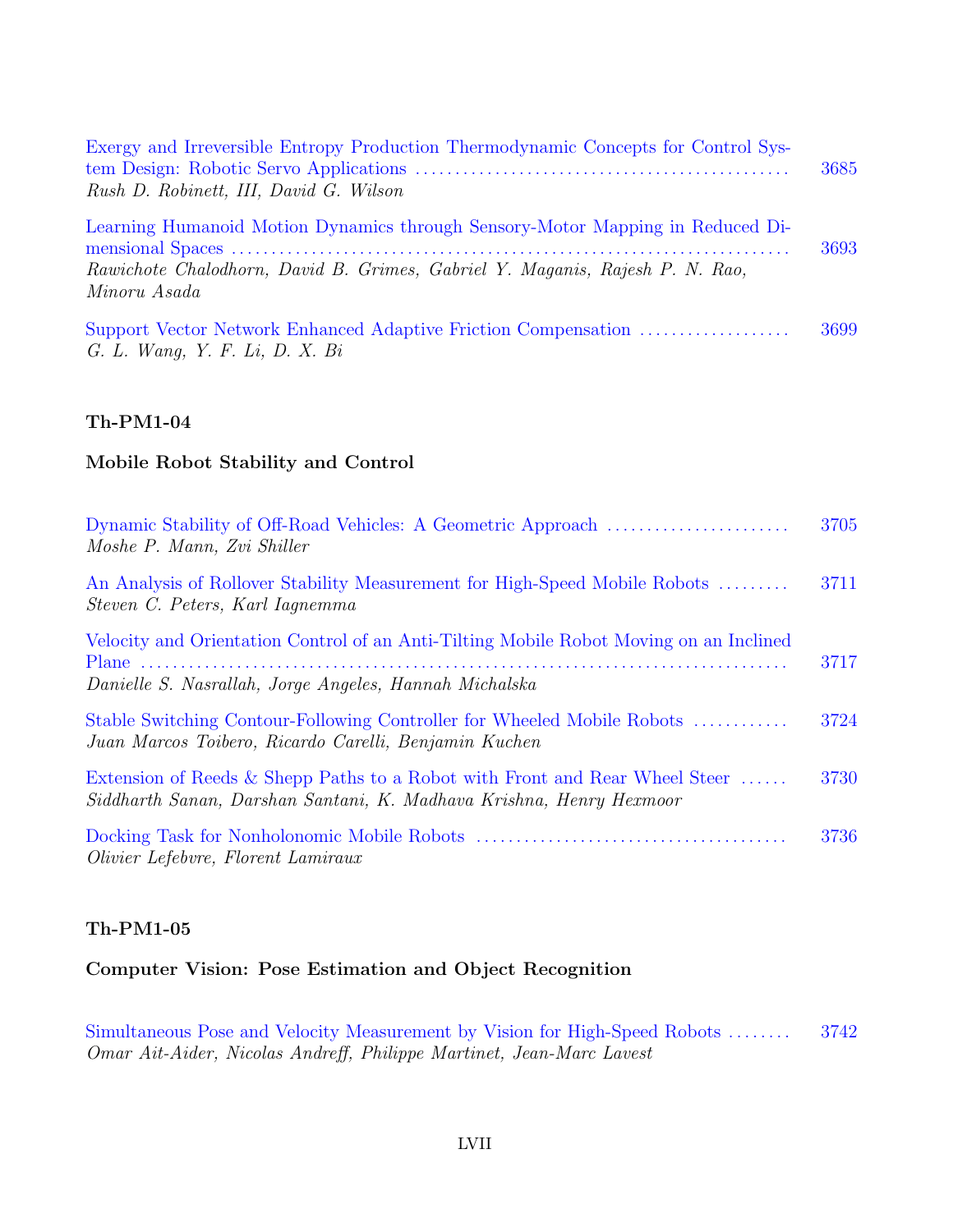| A Framework for Human Pose Estimation by Integrating Data-Driven Markov Chain<br>Shih-Shinh Huang, Li-Chen Fu, Pei-Yung Hsiao                                                 | 3748 |
|-------------------------------------------------------------------------------------------------------------------------------------------------------------------------------|------|
| Omar Tahri, Christophe Leroux, Jean Marc Alexandre                                                                                                                            | 3754 |
| Fredrik Vikstén, Robert Söderberg, Klas Nordberg, Christian Perwass                                                                                                           | 3760 |
| 3D Object Recognition using Multiple Features for Robotic Manipulation<br>Sukhan Lee, Eunyoung Kim, Yeonchool Park                                                            | 3768 |
| Real Time, Online Detection of Abandoned Objects in Public Areas<br>Nathaniel Bird, Stefan Atev, Nicolas Caramelli, Robert Martin, Osama Masoud,<br>Nikolaos Papanikolopoulos | 3775 |

### **Software and Fault Detection Tolerance Methodologies**

| Fault detection for mobile robots using redundant positioning systems<br>Paul Sundvall, Patric Jensfelt                            | 3781 |
|------------------------------------------------------------------------------------------------------------------------------------|------|
| Matthew Daigle, Xenofon Koutsoukos, Gautam Biswas                                                                                  | 3787 |
| Robust Fault Detection of Robotic Systems: New Results and Experiments<br>Bibhrajit Halder, Nilanjan Sarkar                        | 3795 |
| Orthogonal Gough-Stewart Platforms with Optimal Fault Tolerant Manipulability<br>Chinmay S. Ukidve, John E. McInroy, Farhad Jafari | 3801 |
| Particle Filtering for Adaptive Sensor Fault Detection and Identification<br>Tao Wei, Yufei Huang, Philip Chen                     | 3807 |
| Software Components and Frameworks for Medical Robot Control<br>Ankur Kapoor, Anton Dequet, Peter Kazanzides                       | 3813 |

#### **Th-PM1-07**

### **MR-Compatible Robotics**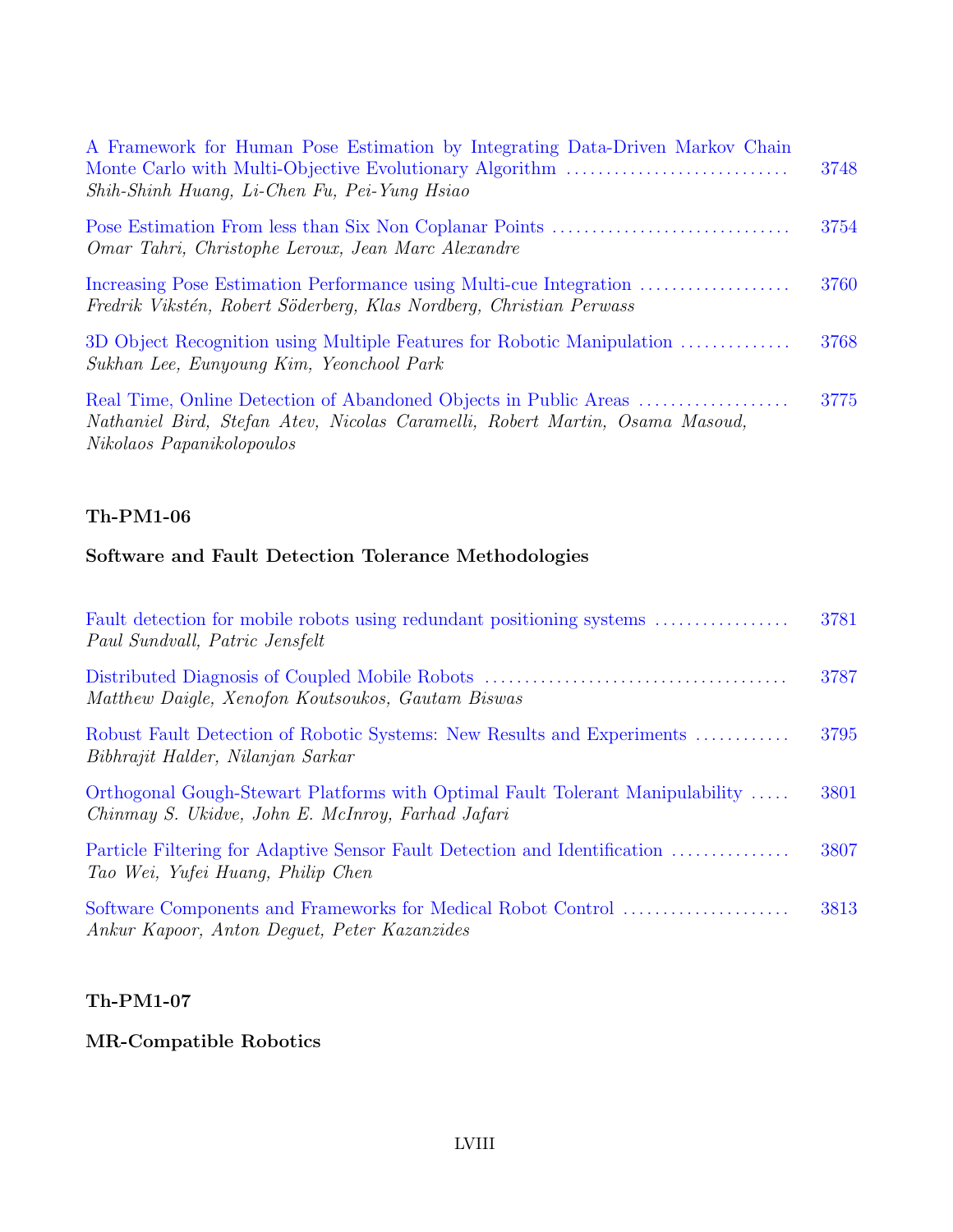| Numerical Simulations and Lab Tests for Design of MR-Compatible Robots<br>Kiyoyuki Chinzei, Kiyoshi Yoshinaka, Toshikatsu Washio                                                                    | 3819 |
|-----------------------------------------------------------------------------------------------------------------------------------------------------------------------------------------------------|------|
| A 2-DOF fMRI Compatible Haptic Interface to Investigate the Neural Control of Arm<br>R. Gassert, L. Dovat, O. Lambercy, Y. Ruffieux, D. Chapuis, G. Ganesh, E.<br>Burdet, H. Blueler                | 3825 |
| Active Mechatronic Interface for Haptic Perception Studies with Functional Magnetic<br>R. Gassert, N. Vanello, D. Chapuis, V. Hartwig, E. Scilingo, A. Bicchi, L. Landini,<br>E. Burdet, H. Bleuler | 3832 |
| Manipulator for Magnetic Resonance Imaging Guided Interventions: Design, Prototype                                                                                                                  | 3838 |
| Eftychios G. Christoforou, Alpay Ozcan, Nikolaos V. Tsekos                                                                                                                                          |      |
| A Hybrid Method for 6-DOF Tracking of MRI-Compatible Robotic Interventional Devices<br>A. Krieger, G. Metzger, G. Fichtinger, E. Atalar, L. L. Whitcomb                                             | 3844 |
| MR Compatible Manipulandum with Ultrasonic Motor for fMRI studies.<br>Jun Izawa, Takahiro Shimizu, Toshiyuki Aodai, Toshiyuki Kondo, Hiroaki Gomi,<br>Shigeki Toyama, Koji Ito                      | 3850 |

# **Space Robotics: Manipulation**

| Guy Rouleau, Ioannis Rekleitis, Régent L'Archevêque, Eric Martin, Kourosh Parsa,<br><i>Erick Dupuis</i>                                                                            | 3855 |
|------------------------------------------------------------------------------------------------------------------------------------------------------------------------------------|------|
| Point-to-Point Planning: Methodologies for Underactuated Space Robots<br>Ioannis Tortopidis, Evangelos Papadopoulos                                                                | 3861 |
| Design of a Differentially Flat Open-Chain Space Robot with Arbitrarily Oriented Joints<br>Sunil K. Agrawal, Kaustubh Pathak, Jaume Franch, Roberto Lampariello, Gerd<br>Hirzinger | 3867 |
| Identification of Actuation Efforts using Limited Sensory Information for Space Robots<br>P. Boning, S. Dubowsky                                                                   | 3873 |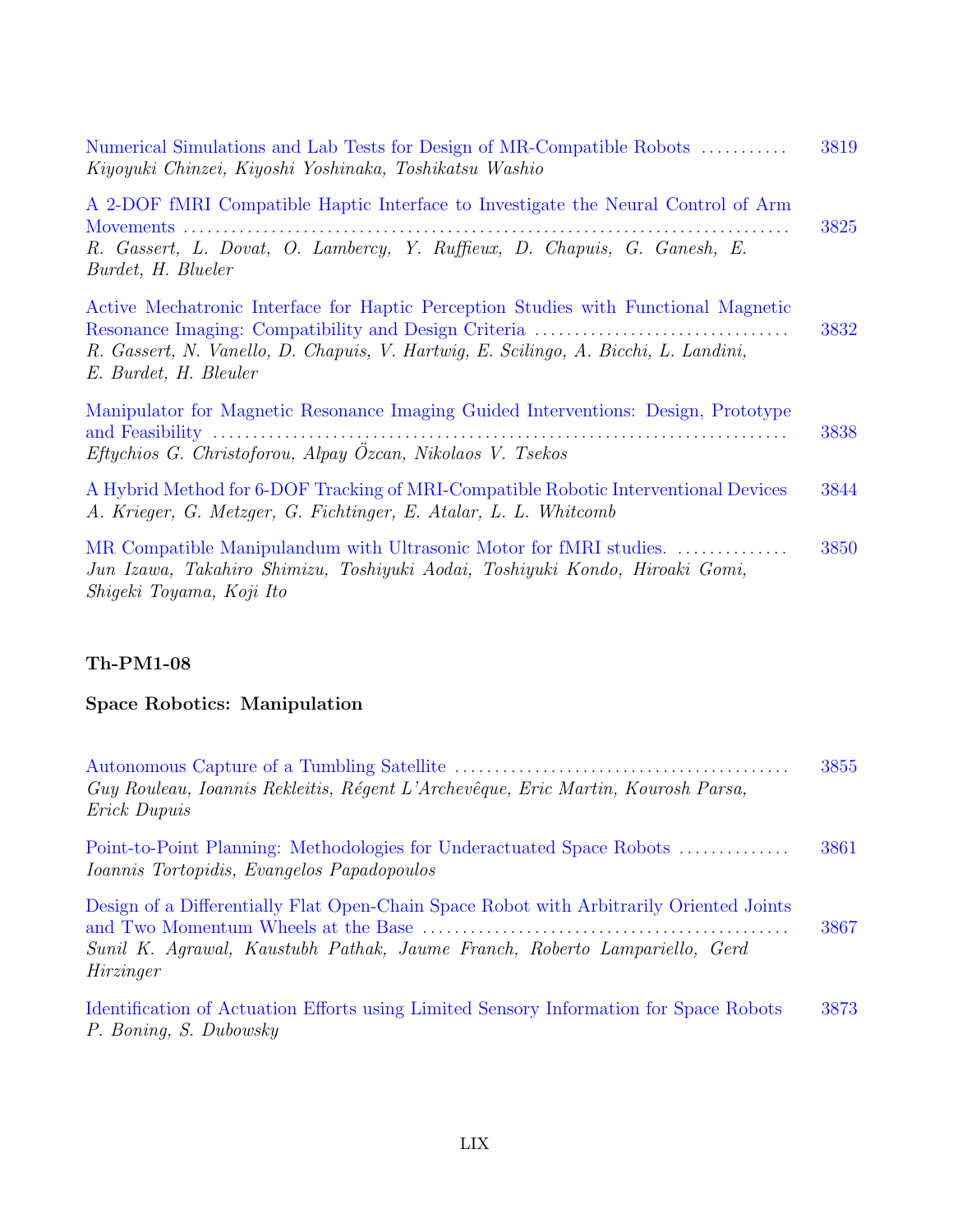| ROKVISS - Robotics Component Verification on ISS Current Experimental Results on  |       |
|-----------------------------------------------------------------------------------|-------|
|                                                                                   | 3879  |
| A. Albu-Schäffer, W. Bertleff, B. Rebele, B. Schäfer, K. Landzettel, G. Hirzinger |       |
|                                                                                   | -3886 |
| Farhad Aghili, Mehrzad Namvar, George Vukovich                                    |       |

#### **Tactile Display**

| Improving Telerobotic Touch Via High-Frequency Acceleration Matching<br>Katherine J. Kuchenbecker, Günter Niemeyer                                                                      | 3893 |
|-----------------------------------------------------------------------------------------------------------------------------------------------------------------------------------------|------|
| Reflective Grasp Force Control of Humans Induced by Distributed Vibration Stimuli on<br>Nakamoto Masataka, Masashi Konyo, Takashi Maeno, Satoshi Tadokoro                               | 3899 |
| A Compact Tactile Display for the Blind with Shape Memory Alloys<br>Ramiro Velázquez, Edwige E. Pissaloux, Michael Wiertlewski                                                          | 3905 |
| Development of Supermedia Interface for Telediagnostics of Breast Pathology<br>Nandagopal S. Methil, Yantao Shen, Danyu Zhu, Craig A. Pomeroy, Ranjan<br>Mukherjee, Ning Xi, Matt Mutka | 3911 |
| Quantitative Tactile Display Device with Pin-Array Type Tactile Feedback and Thermal<br>Gi-Hun Yang, Ki-Uk Kyung, Mandayam A. Srinivasan, Dong-Soo Kwon                                 | 3917 |
| A Touch Rendering Device in a Virtual Environment with Kinesthetic and Thermal Feed-<br>Johann Citérin, Aurélien Pocheville, A. Kheddar                                                 | 3923 |

#### **Th-PM2-01**

#### **Man-Machine Systems II**

Modeling Intuitive Behavior for Safe Human/Robot Coexistence and Cooperation ..... 3929 Dominik Henrich, Stefan Kuhn

Power Assist System for Sinusoidal Motion by Passive Element and Impedance Control 3935 Mitsunori Uemura, Katsuya Kanaoka, Sadao Kawamura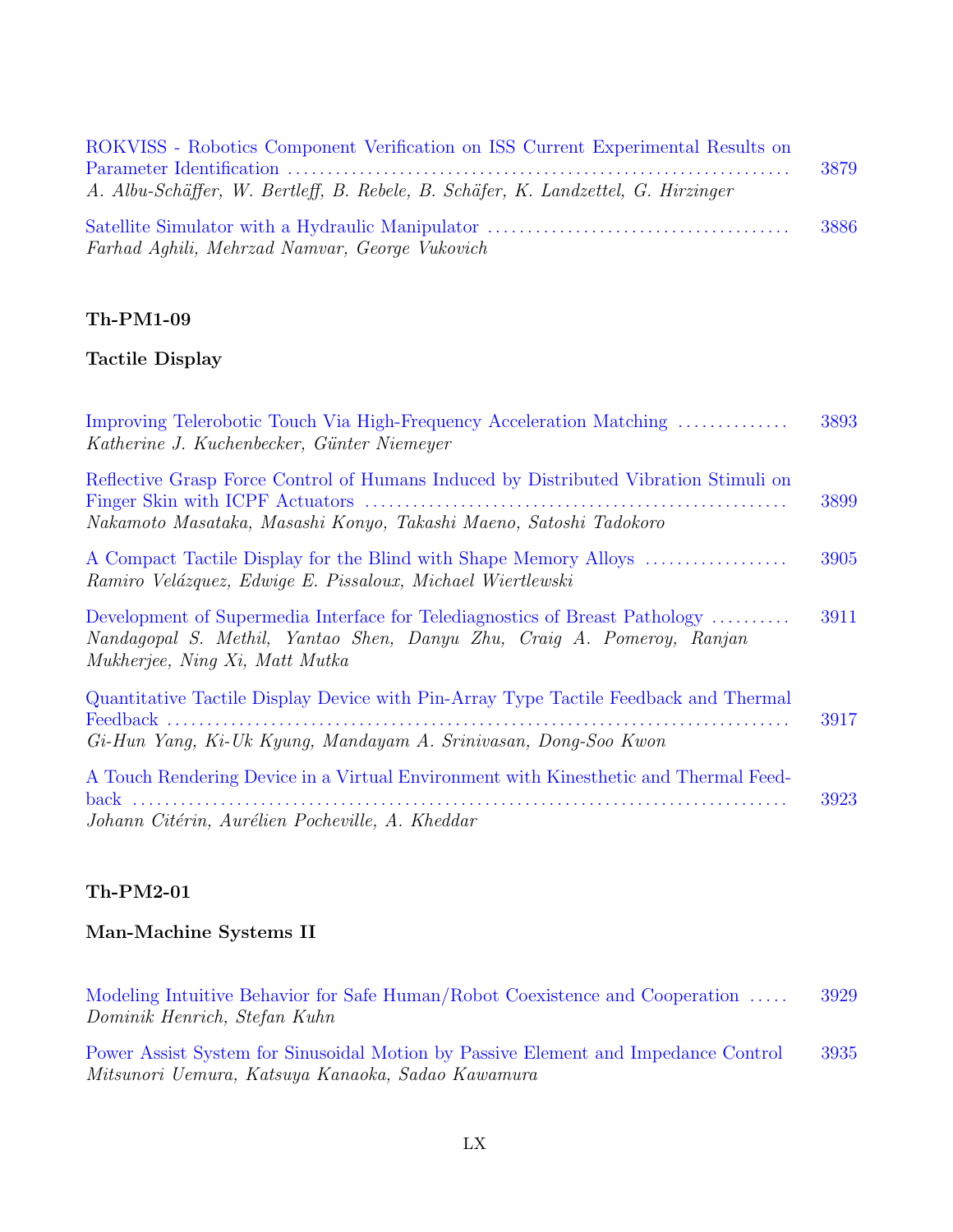| Force-Presentation Method for Active Polyhedron for Realizing Physical Human-Machine<br>Hiroshi Ogawa, Kazuyoshi Kosaka, Koichi Suzumori, Takefumi Kanda | 3941 |
|----------------------------------------------------------------------------------------------------------------------------------------------------------|------|
| Kane Usher                                                                                                                                               | 3948 |
| T. H. J. Collett, B. A. MacDonald                                                                                                                        | 3954 |
| Task Teaching System for a Force-Controlled Parallel Robot Using Multiple Teaching<br>Daisuke Sato, Ryosuke Kobayashi, Akira Kobayashi, Masaru Uchiyama  | 3960 |

### **Human-Centric Robots**

| Robot Therapy in a Care House - Its Sociopsychological and Physiological Effects on the                                             | 3966 |
|-------------------------------------------------------------------------------------------------------------------------------------|------|
| Kazuyoshi Wada, Takanori Shibata                                                                                                    |      |
| A Sociable Robot to Encourage Social Interaction among the Elderly<br>Cory D. Kidd, Will Taggart, Sherry Turkle                     | 3972 |
| Constraint Optimization Coordination Architecture for Search and Rescue Robotics<br>Mary Koes, Illah Nourbakhsh, Katia Sycara       | 3977 |
| Takanori Kiyota, Noboru Suqimoto, Mie Someya                                                                                        | 3983 |
| Pedro Piniés, Juan D. Tardós                                                                                                        | 3989 |
| Coordinated Motion of a New Staircase-Climbing Wheelchair with Increased Passenger<br>R. Morales, V. Feliu, A. González, P. Pintado | 3995 |

### **Th-PM2-03**

### **Contact Control of Robotic Systems**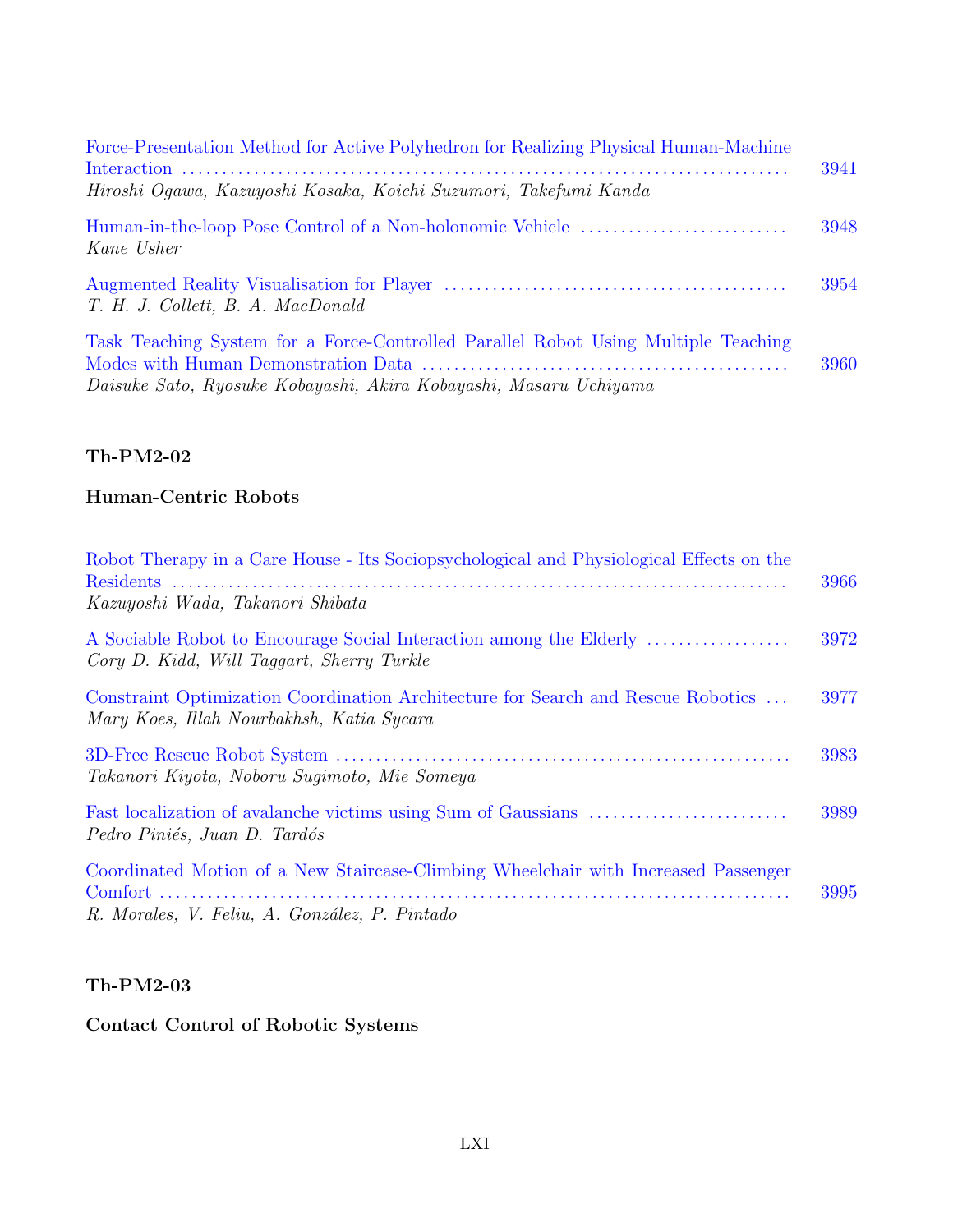| Very Low Compliance Force Control On a CNC Lathe Machine<br>Daniel Hanafi, Jayantha Katupitiya                         | 4002 |
|------------------------------------------------------------------------------------------------------------------------|------|
| Bryan J. Thibodeau, Patrick Deegan, Roderic Grupen                                                                     | 4007 |
| Contact Task Stability and Maintenance with a Compliant Surface Using a Switched One<br>Zoe Doulgeri, Georgre Iliadis  | 4013 |
| J. Gámez García, A. Robertsson, J. Gómez Ortega, R. Johansson                                                          | 4019 |
| An Admittance Design Approach to Dynamic Assembly of Polyhedral Parts with Uncer-<br>Masayuki Shimizu, Kazuhiro Kosuqe | 4025 |
| Hirohiko Arai                                                                                                          | 4031 |

# **Mobility**

| A Bioinspired Concept for High Efficiency Locomotion in Micro Robots: the Jumping                                                                                                        | 4037 |
|------------------------------------------------------------------------------------------------------------------------------------------------------------------------------------------|------|
| Umberto Scarfogliero, Cesare Stefanini, Paolo Dario                                                                                                                                      |      |
| James Andrew Smith, Inna Sharf, Michael Trentini                                                                                                                                         | 4043 |
| Compliance Requirements for Non-Rebounding Impact in Legged Locomotion<br>Pedro Bergés, Alan Bowling                                                                                     | 4049 |
| Performance Measure For The Evaluation of Mobile Robot Autonomy<br>Alexandre Lampe, Raja Chatila                                                                                         | 4057 |
| Remote-Collaboration System Using Mobile Robot with Camera and Projector<br>Tamotsu Machino, Satoshi Iwaki, Hiroaki Kawata, Yoshimasa Yanaqihara, Yoshito<br>Nanjo, Ken-ichiro Shimokura | 4063 |
| Simultaneous Localization and Mapping with Environmental Structure Prediction<br>H. Jacky Chang, C. S. George Lee, Yung-Hsiang Lu, Y. Charlie Hu                                         | 4069 |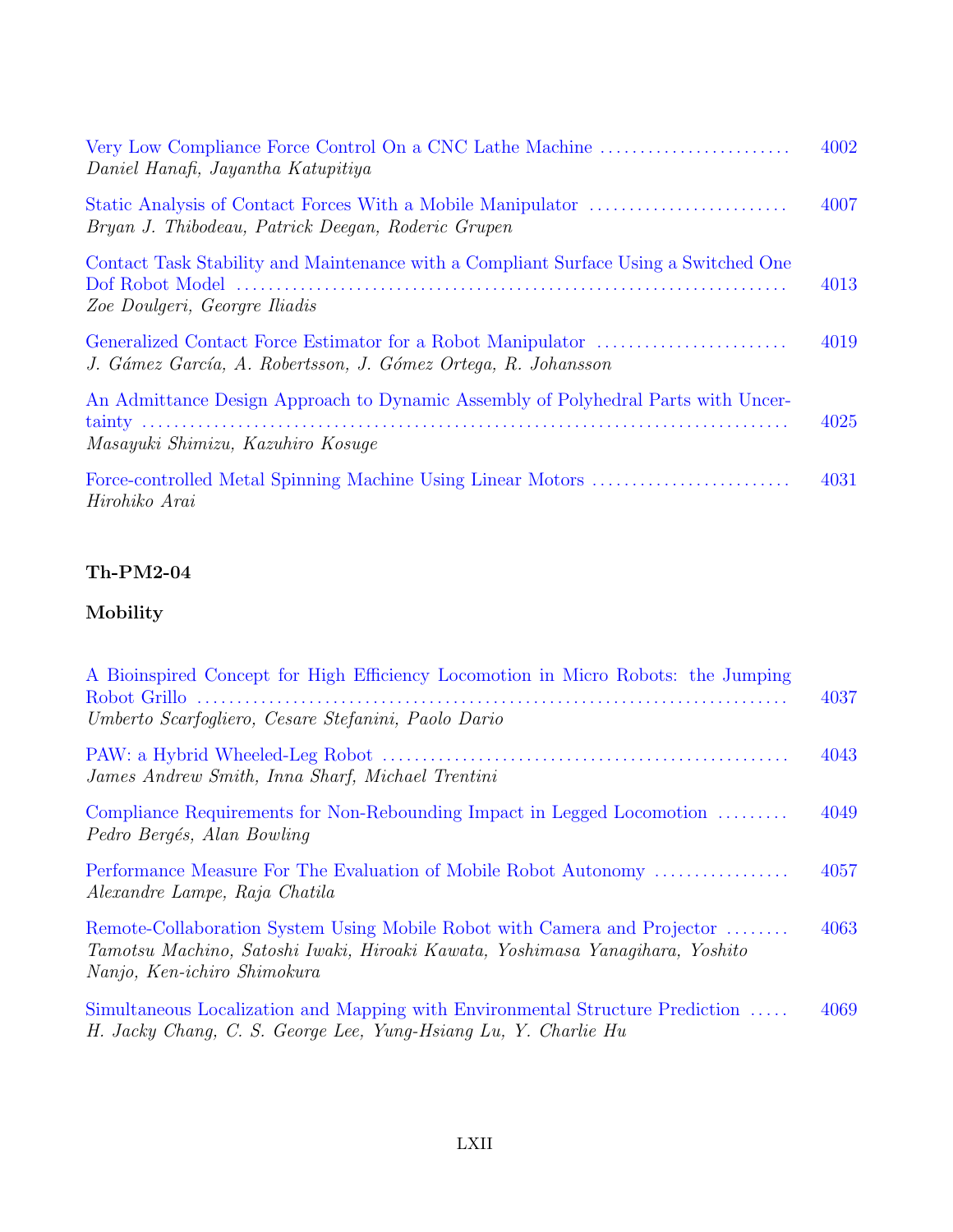# **Computer Vision: Real-Time**

| Optical Flow and Active Contour for Moving Object Segmentation and Detection in<br>Polley R. Liu, Max Q.-H. Meng, Peter X. Liu, Fanny F.L. Tong, Xiaona Wang | 4075 |
|--------------------------------------------------------------------------------------------------------------------------------------------------------------|------|
| Francesc Moreno-Noquer, Alberto Sanfeliu, Dimitris Samaras                                                                                                   | 4081 |
| Real-Time Object Detection using Segmented and Grayscale Images<br>Juan Fasola, Manuela Veloso                                                               | 4088 |
| Visual Tracking with Probabilistic Data Association Filter Based on the Circular Hough<br>Cheng-Ming Huang, Chuan-Wen Lai, Li-Chen Fu                        | 4094 |
| Homography-based Ground Detection for A Mobile Robot Platform Using a Single Cam-<br>Jin Zhou, Baoxin Li                                                     | 4100 |
| Adaptive Control for Estimating Translation from Image-Based Variations<br>Simon Léonard, Martin Jägersand                                                   | 4106 |

## **Th-PM2-06**

#### **Vision Feedback**

| Wael Bachta, Alexandre Krupa                                                                                                   | 4112 |
|--------------------------------------------------------------------------------------------------------------------------------|------|
| Jordi Pagès, Christophe Collewet, François Chaumette, Joaquim Salvi                                                            | 4118 |
| Dynamic Tracking of Manipulators Using Visual Feedback from an Uncalibrated Fixed<br>Yun-Hui Liu, Hesheng Wang, Dongxiang Zhou | 4124 |
| Julio Zamora-Esquivel, Eduardo Bayro-Corrochano                                                                                | 4130 |
| Automatic Calibration of a Robotized 3D Ultrasound Imaging System by Visual Servoing<br><i>Alexandre Krupa</i>                 | 4136 |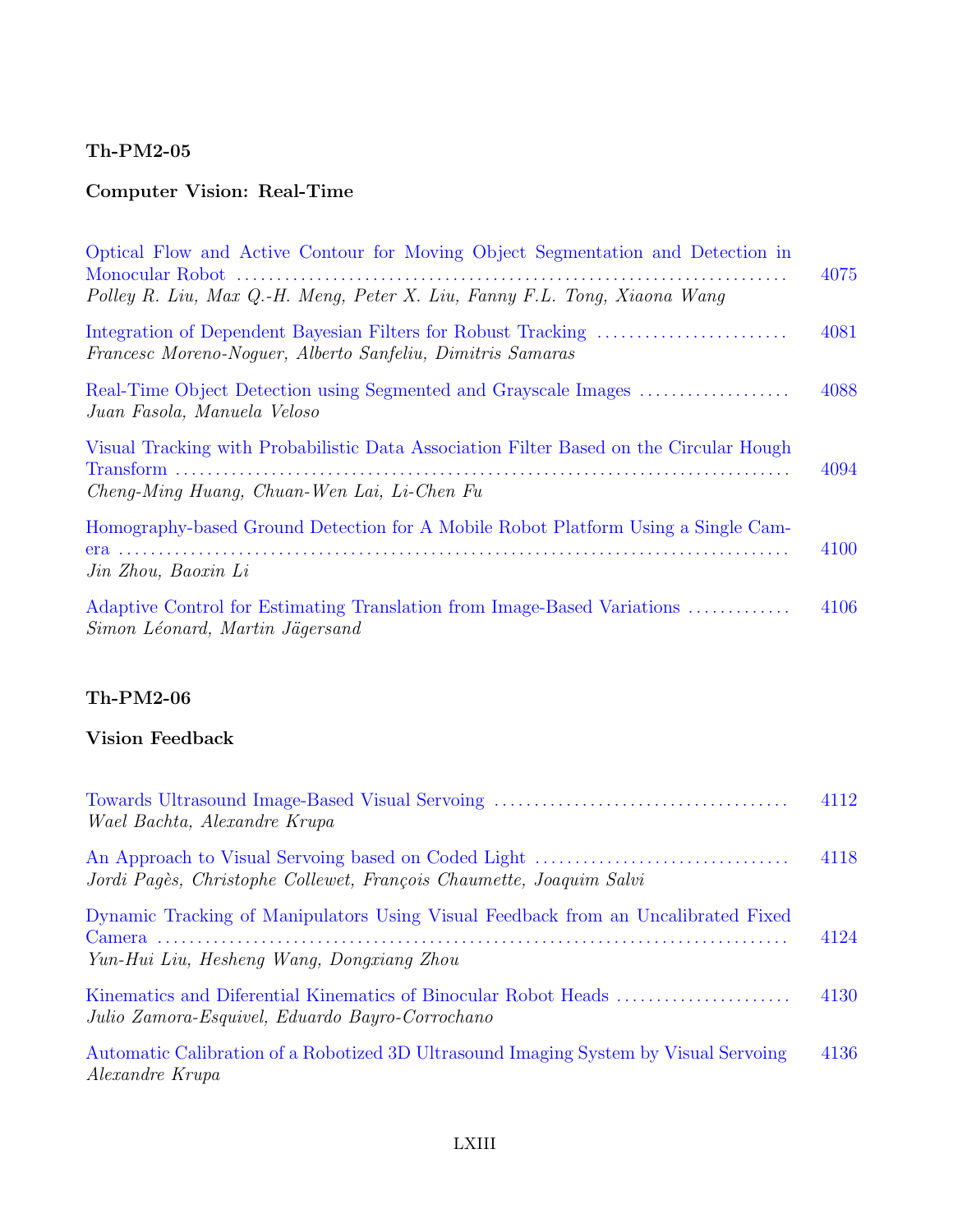Visual Servoing over Unknown, Unstructured, Large-scale Scenes . . . . . . . . . . . . . . . . . . . . . . 4142 Geraldo Silveira, Ezio Malis, Patrick Rives

#### **Th-PM2-07**

### **Surgical Robots: Mechanisms**

| Actuation Compensation for Flexible Surgical Snake-like Robots with Redundant Remote<br>Kai Xu, Nabil Simaan                                                                                           | 4148 |
|--------------------------------------------------------------------------------------------------------------------------------------------------------------------------------------------------------|------|
| Mark E. Rentschler, Jason Dumpert, Stephen R. Platt, Dmitry Oleynikov, Shane<br>M. Farritor, Karl Iagnemma                                                                                             | 4155 |
| Multi-degree of Freedom Hydraulic Pressure Driven Safety Active Catheter<br>Koji Ikuta, Hironobu Ichikawa, Katsuya Suzuki, Daisuke Yajima                                                              | 4161 |
| Amir Degani, Howie Choset, Alon Wolf, Marco A. Zenati                                                                                                                                                  | 4167 |
| Development of a K-Wire Guiding Robotic System for Scaphoid Fracture Reduction<br>Shin'ichi Warisawa, Takeshi Nishida, Yuuki Kurahashi, Mamoru Mitsuishi, Hi-<br>royuki Hashizume, Masanobu Watanabe   | 4173 |
| A Hands-On-Robot for Accurate Placement of Pedicle Screws<br>T. Ortmaier, Luc le-Tien, G. Hirzinger, H. Weiss, U. Hagn, M. Grebenstein, M.<br>Nickl, A. Albu-Schäffer, C. Ott, S. Jörg, R. Konietschke | 4179 |
| Ana Luisa Trejos, Rajni Patel, Richard Malthaner                                                                                                                                                       | 4187 |

#### **Th-PM2-08**

### **Kinematics of Robot Manipulators**

| Kinematic and Static Analysis of a Planar Modular 2-DoF Tensegrity Mechanism | 4193 |
|------------------------------------------------------------------------------|------|
| Marc Arsenault, Clément M. Gosselin                                          |      |
|                                                                              |      |
| Kinematic Error Calibration of the Gantry-Tau Parallel Manipulator           | 4199 |
| <i>Iain Williams, Geir Hovland, Torqny Brogårdh</i>                          |      |